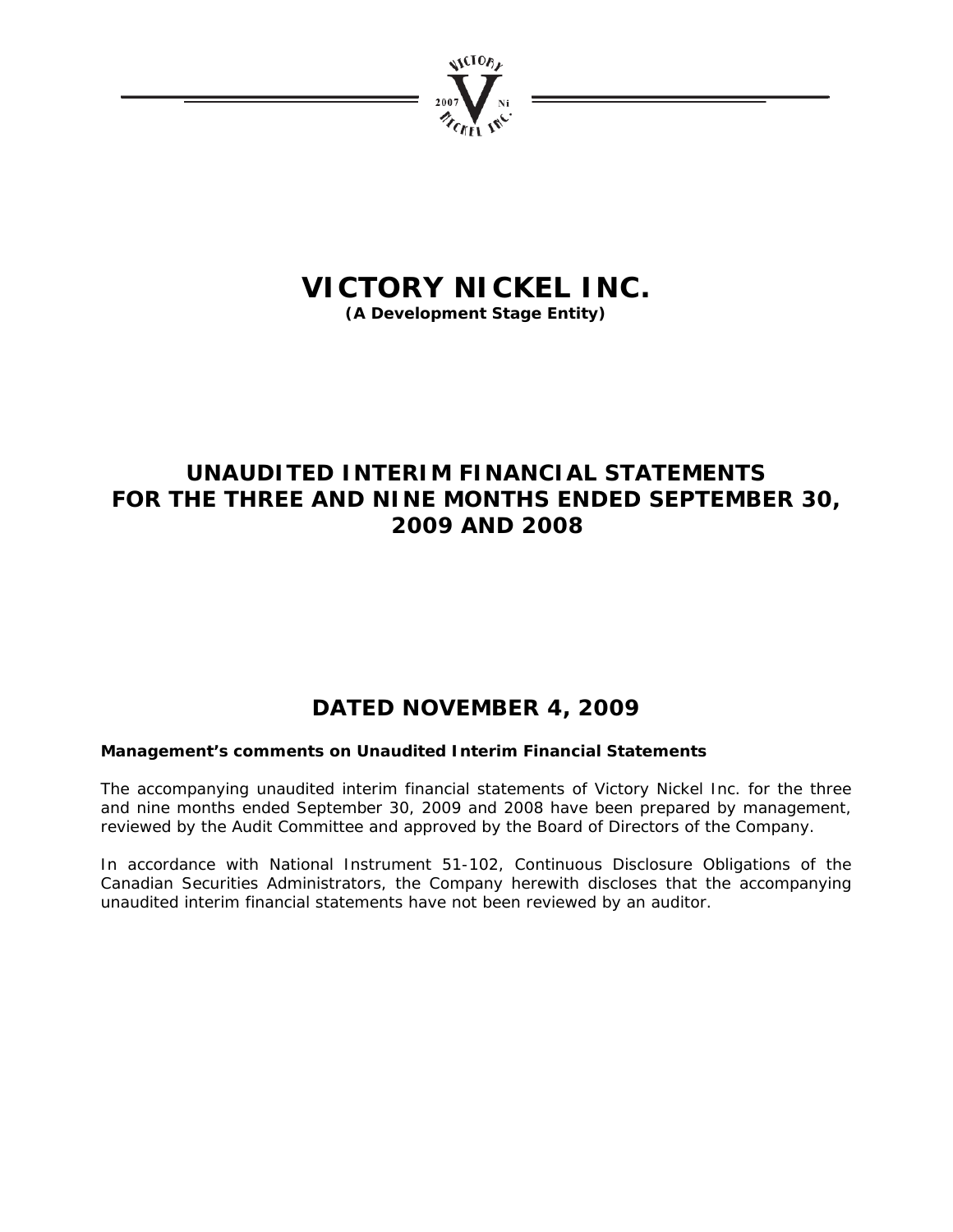# **VICTORY NICKEL INC.**  (A Development Stage Entity) **BALANCE SHEETS**

|                                                      | September 30, |    | December 31, |
|------------------------------------------------------|---------------|----|--------------|
|                                                      | 2009          |    | 2008         |
| (in thousands of Canadian dollars)                   | (unaudited)   |    |              |
| <b>ASSETS</b>                                        |               |    |              |
| Current                                              |               |    |              |
| Cash and cash equivalents                            | \$<br>4,854   | \$ | 4,418        |
| Marketable securities (Note 6)                       | 666           |    | 450          |
| Accounts receivable                                  | 308           |    | 653          |
| Prepaid expenses and deposits                        | 49            |    | 200          |
| <b>Total Current Assets</b>                          | 5,877         |    | 5,721        |
| <b>Exploration and Development Projects (Note 7)</b> | 33,405        |    | 31,430       |
| <b>Property and Equipment (Note 8)</b>               | 99            |    | 116          |
|                                                      | \$<br>39,381  | \$ | 37,267       |
|                                                      |               |    |              |
| <b>LIABILITIES AND SHAREHOLDERS' EQUITY</b>          |               |    |              |
| <b>Current</b>                                       |               |    |              |
| Accounts payable and accrued liabilities             | \$<br>715     | S  | 1,899        |
| Due to Nuinsco Resources Limited (Note 13)           | 28            |    | 18           |
| <b>Total Current Liabilities</b>                     | 743           |    | 1,917        |
| <b>Future Income Taxes (Note 10)</b>                 | 1,582         |    |              |
|                                                      | 2,325         |    | 1,917        |
| <b>Shareholders' Equity (Note 9)</b>                 |               |    |              |
| Share capital                                        | 38,586        |    | 38,264       |
| Contributed surplus                                  | 3,187         |    | 1,857        |
| Deficit                                              | (5,127)       |    | (4,771)      |
| Accumulated other comprehensive income (Note 11)     | 410           |    |              |
| <b>Net Shareholders' Equity</b>                      | 37,056        |    | 35,350       |
|                                                      | \$<br>39,381  | \$ | 37,267       |

**William** 

### **NATURE OF OPERATIONS (Note 1)**

The accompanying notes are an integral part of these financial statements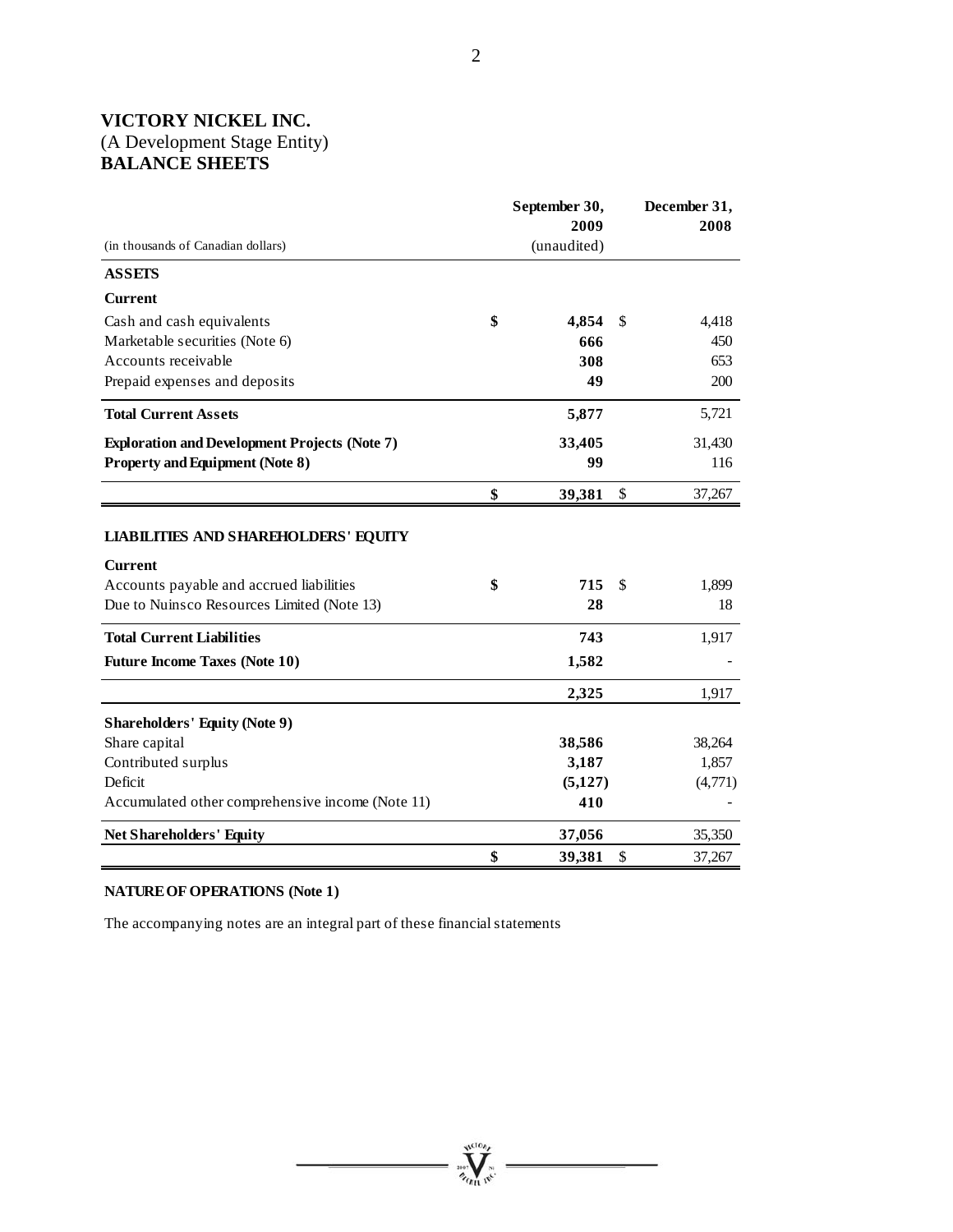# **VICTORY NICKEL INC.**  (A Development Stage Entity) **STATEMENTS OF OPERATIONS**

|                                                              | Three Months Ended September 30, |             |               | Nine Months Ended September 30, |  |             |      |             |
|--------------------------------------------------------------|----------------------------------|-------------|---------------|---------------------------------|--|-------------|------|-------------|
|                                                              |                                  | 2009        |               | 2008                            |  | 2009        |      | 2008        |
| (in thousands of Canadian dollars, except per share amounts) |                                  | (unaudited) |               | (unaudited)                     |  | (unaudited) |      | (unaudited) |
| <b>Revenue</b>                                               |                                  |             |               |                                 |  |             |      |             |
| Interest income                                              | \$                               | 9           | <sup>\$</sup> | $41 \quad$ \$                   |  | 54          | - \$ | 195         |
| Gain on sale of marketable securities                        |                                  | 211         |               |                                 |  | 232         |      |             |
|                                                              |                                  | 220         |               | 41                              |  | 286         |      | 195         |
| <b>Costs and Expenses</b>                                    |                                  |             |               |                                 |  |             |      |             |
| General and administrative (Note 13)                         |                                  | 220         |               | 470                             |  | 1,017       |      | 1,430       |
| Stock option compensation (Note 9)                           |                                  | 12          |               | 103                             |  | 218         |      | 258         |
| Amortization of property and equipment                       |                                  | 11          |               |                                 |  | 17          |      |             |
|                                                              |                                  | 243         |               | 573                             |  | 1,252       |      | 1,688       |
| <b>Loss before the Undernoted</b>                            |                                  | (23)        |               | (532)                           |  | (966)       |      | (1,493)     |
| <b>Future Income Tax (Recovery) Provision (Note 10)</b>      |                                  | (58)        |               | 11                              |  | (610)       |      |             |
| Net Income (Loss) for the Period                             |                                  | 35          | <sup>\$</sup> | $(543)$ \$                      |  | $(356)$ \$  |      | (1,493)     |
| Income (Loss) per Share - Basic and Diluted                  |                                  | 0.00        | <sup>\$</sup> | $(0.00)$ \$                     |  | $(0.00)$ \$ |      | (0.01)      |
| Weighted Average Common Shares Outstanding                   |                                  | 294,324,000 |               | 189,281,000                     |  | 272,708,000 |      | 180,998,000 |

The accompanying notes are an integral part of these financial statements

# **VICTORY NICKEL INC.**  (A Development Stage Entity) **STATEMENTS OF COMPREHENSIVE INCOME (LOSS)**

|                                             | Three Months Ended September 30, |    |              | Nine Months Ended September 30, |             |  |  |
|---------------------------------------------|----------------------------------|----|--------------|---------------------------------|-------------|--|--|
|                                             | 2009                             |    | 2008         | 2009                            | 2008        |  |  |
| (in thousands of Canadian dollars)          | (unaudited)                      |    | (unaudited)  | (unaudited)                     | (unaudited) |  |  |
| Net income (loss) for the period            | 35                               | -S | $(543)$ \$   | $(356)$ \$                      | (1,493)     |  |  |
| Other comprehensive income (loss) (Note 11) | 110                              |    | (1.564)      | 410                             | (1,500)     |  |  |
| Comprehensive Income (Loss) for the Period  | 145                              |    | $(2,107)$ \$ | 54                              | (2,993)     |  |  |

 $\sum_{\gamma_{\text{can}}}$ 

The accompanying notes are an integral part of these financial statements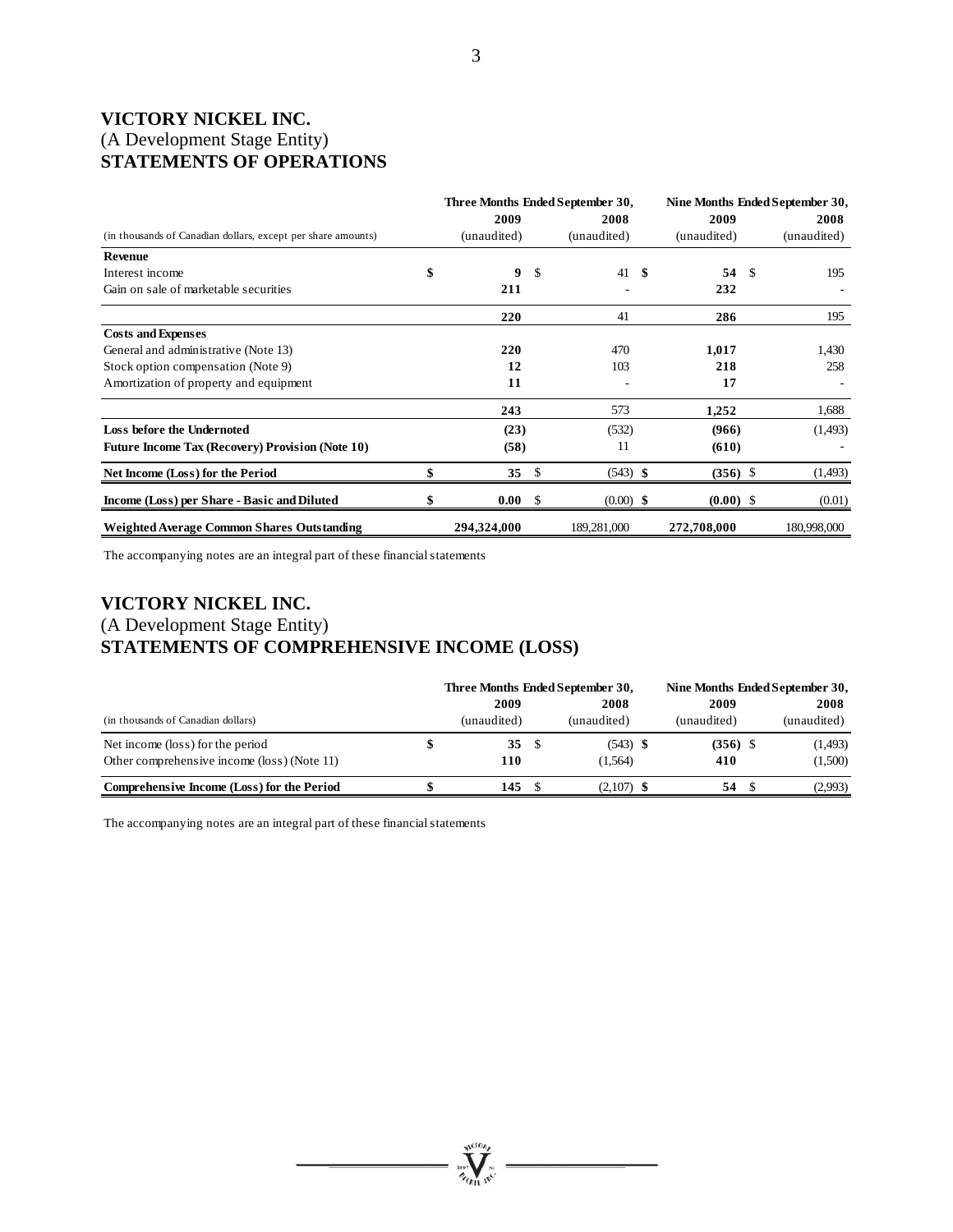# **VICTORY NICKEL INC.**  (A Development Stage Entity) **STATEMENTS OF CASH FLOWS**

|                                                    |             | Three Months Ended September 30, | Nine Months Ended September 30, |             |  |  |
|----------------------------------------------------|-------------|----------------------------------|---------------------------------|-------------|--|--|
|                                                    | 2009        | 2008                             | 2009                            | 2008        |  |  |
| (in thousands of Canadian dollars)                 | (unaudited) | (unaudited)                      | (unaudited)                     | (unaudited) |  |  |
| Cash from (used by)                                |             |                                  |                                 |             |  |  |
| <b>Operating Activities</b>                        |             |                                  |                                 |             |  |  |
| Net income (loss) for the period                   | \$<br>35    | \$<br>$(543)$ \$                 | $(356)$ \$                      | (1,493)     |  |  |
| Items not affecting cash:                          |             |                                  |                                 |             |  |  |
| Stock option compensation                          | 12          | 103                              | 218                             | 258         |  |  |
| Other stock-based compensation                     |             | 32                               |                                 | 97          |  |  |
| Amortization                                       | 11          |                                  | 17                              |             |  |  |
| Gain on sale of marketable securities              | (211)       |                                  | (232)                           |             |  |  |
| Future income tax (recovery) provision             | (58)        | 11                               | (610)                           |             |  |  |
| Change in non-cash working capital (Note 12)       | 71          | (972)                            | 538                             | 25          |  |  |
| Cash used by operating activities                  | (140)       | (1,369)                          | (425)                           | (1,113)     |  |  |
| <b>Financing Activity</b>                          |             |                                  |                                 |             |  |  |
| Issue of common shares                             | 3,780       | 7,689                            | 3,717                           | 7,730       |  |  |
| Cash from financing activity                       | 3,780       | 7,689                            | 3,717                           | 7,730       |  |  |
| <b>Investing Activities</b>                        |             |                                  |                                 |             |  |  |
| Exploration and development projects               | (912)       | (1,318)                          | (3,282)                         | (9,264)     |  |  |
| Proceeds from sale of marketable securities        | 383         |                                  | 426                             |             |  |  |
| Purchase of marketable securities                  |             |                                  |                                 | (2,490)     |  |  |
| Deferred acquisition costs of Independent (Note 5) |             | (317)                            |                                 | (317)       |  |  |
| Cash used by investing activities                  | (529)       | (1,635)                          | (2,856)                         | (12,071)    |  |  |
| Net Increase (Decrease) in Cash During the Period  | 3,111       | 4,685                            | 436                             | (5,454)     |  |  |
| Cash and Cash Equivalents, Beginning of the Period | 1,743       | 2,746                            | 4,418                           | 12,885      |  |  |
| Cash and Cash Equivalents, End of the Period       | \$<br>4.854 | \$<br>7,431<br>\$                | - \$<br>4.854                   | 7,431       |  |  |

**Wellow** 

The accompanying notes are an integral part of these financial statements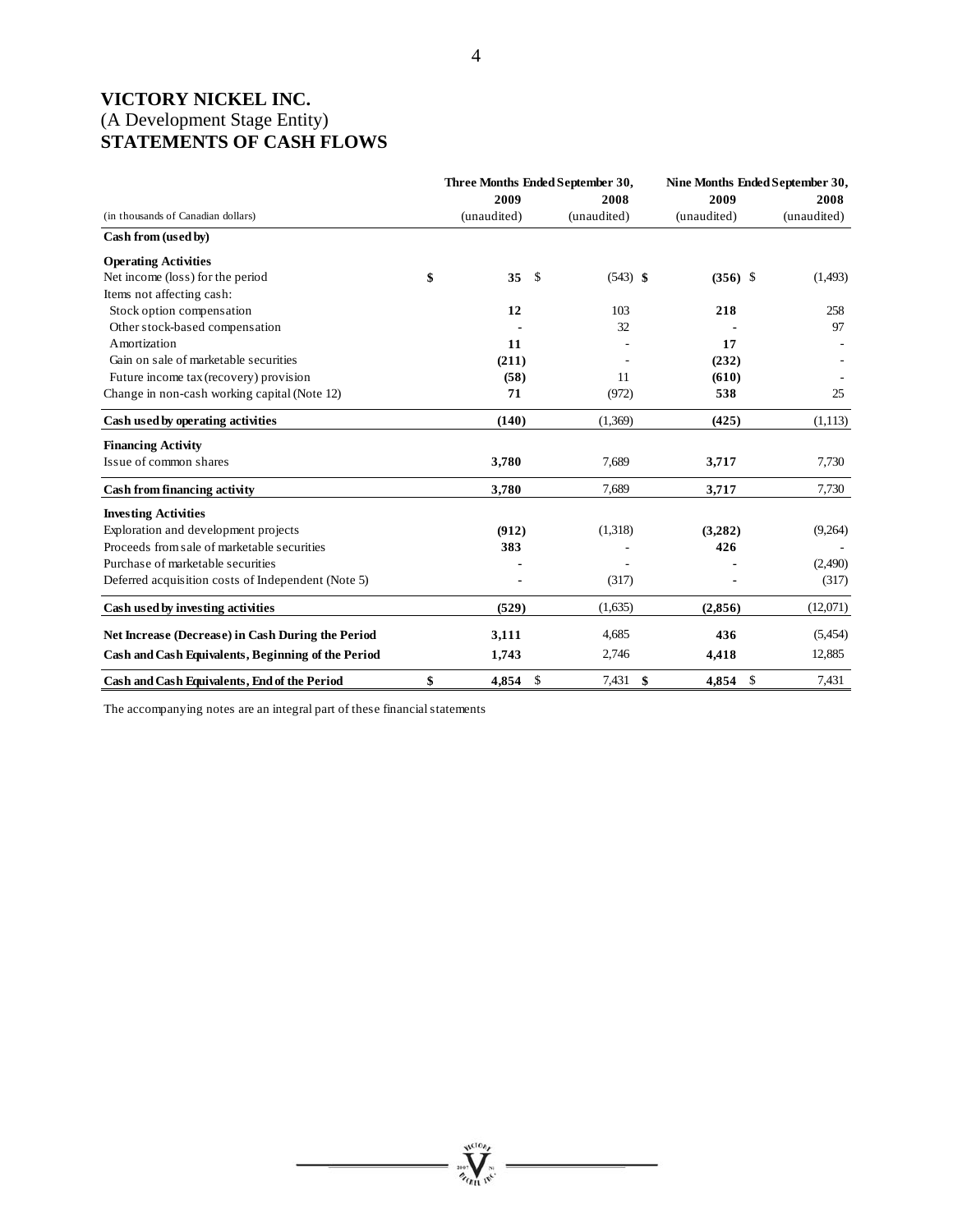# **VICTORY NICKEL INC.**  (A Development Stage Entity) **STATEMENTS OF SHAREHOLDERS' EQUITY**

|                                      |                      |               |                    |                    | Accumulated   |              |
|--------------------------------------|----------------------|---------------|--------------------|--------------------|---------------|--------------|
|                                      | <b>Share Capital</b> |               |                    |                    | Other         |              |
|                                      | Number of            |               | <b>Contributed</b> |                    | Comprehensive |              |
| (unaudited)                          | <b>Shares</b>        | <b>Amount</b> | <b>Surplus</b>     | Deficit            | <b>Income</b> | <b>Total</b> |
| (in thousands of Canadian dollars)   |                      |               |                    |                    |               |              |
| Balance as at December 31, 2007      | 176,641,881          | \$<br>27,606  | \$<br>1,360        | \$<br>$(2,228)$ \$ | \$            | 26,738       |
| Issued on acquisition of Independent |                      |               |                    |                    |               |              |
| Nickel Corp. (Note 5)                | 66,675,103           | 6.166         | 186                |                    |               | 6,352        |
| Private placement                    | 18,046,700           | 7,689         | ۰                  |                    |               | 7,689        |
| Options exercised                    | 150,000              | 41            |                    |                    |               | 41           |
| Shares issued under Share Bonus Plan | 196,125              | 97            |                    |                    |               | 97           |
| Options granted and vesting          |                      |               | 311                |                    |               | 311          |
| Flow-through share renunciation      |                      | (3,335)       |                    |                    |               | (3,335)      |
| Net loss for the year                |                      |               |                    | (2,543)            |               | (2,543)      |
| Balance as at December 31, 2008      | 261,709,809          | 38,264        | 1,857              | (4,771)            |               | 35,350       |
| Options granted and vesting          |                      |               | 218                |                    |               | 218          |
| Flow-through share renunciation      |                      | (2,192)       |                    |                    |               | (2,192)      |
| Shares and warrants issued under     |                      |               |                    |                    |               |              |
| rights offering                      | 65,489,952           | 2,432         | 1,146              |                    |               | 3,578        |
| Options exercised                    | 950,000              | 82            | (34)               |                    |               | 48           |
| Net loss for the period              |                      |               |                    | (356)              |               | (356)        |
| Other comprehensive income           |                      |               |                    |                    | 410           | 410          |
| Balance as at September 30, 2009     | 328,149,761          | \$<br>38,586  | \$<br>3,187        | \$<br>$(5,127)$ \$ | 410<br>\$     | 37,056       |

**William** 

The accompanying notes are an integral part of these financial statements

5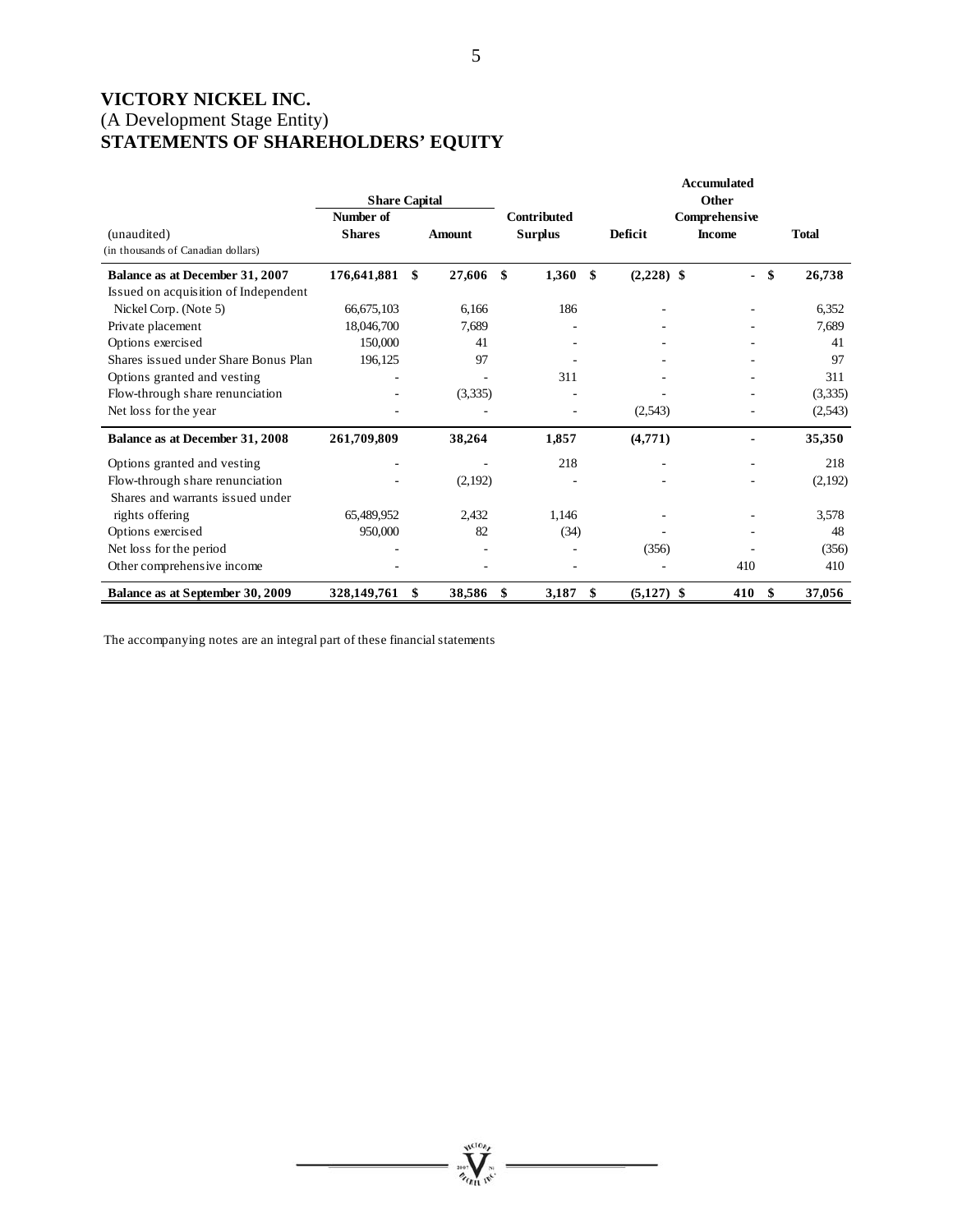### **NOTES TO FINANCIAL STATEMENTS**

(A Development Stage Entity) **September 30, 2009 and 2008 (unaudited)**  (all tabular amounts are in thousands of Canadian dollars)

#### **1. NATURE OF OPERATIONS**

The Company is primarily engaged in the acquisition, exploration and development of nickel properties in Canada. The Company conducts its activities on its own or participates with others on a joint venture basis.

The Company is a development stage entity and is subject to the risks and challenges experienced by other companies in a comparable stage of development. These risks include, but are not limited to, continuing losses, dependence on key individuals and the ability to secure adequate financing to meet the minimum capital required to successfully complete its projects. Development of the Company's current projects to the production stage will require significant financing. Given the current economic climate, the ability to raise funds is difficult.

None of the Company's exploration or development projects have commenced commercial production and accordingly the Company is dependent upon debt or equity financings and the optioning and/or sale of resource or resource-related assets for its funding. The recoverability of the carrying value of exploration and development projects, and ultimately the Company's ability to continue as a going concern, is dependent upon the discovery of economically recoverable reserves and resources, the Company's ability to finance development of its projects through debt or equity financings and achieving future profitable production, or alternatively upon the profitable disposal of projects.

Should the Company not be able to discover economically recoverable reserves, obtain the necessary financing or achieve future profitable production or sale of properties, the carrying value of the Company's assets could be subject to material adjustment and, in addition, other adjustments may be necessary to these financial statements should such adverse events impair the Company's ability to continue as a going concern as contemplated under Canadian generally accepted accounting principles ("GAAP").

On July 31, 2009, Nuinsco Resources Limited ("Nuinsco"), the Company's then largest and founding shareholder entered into an agreement with Jien International Investment, Ltd. ("JIIL"), a Canadian subsidiary of Jilin Jien Nickel Industry Co., Ltd. ("Jilin Jien") to sell its entire shareholding of the Company's shares.

#### **2. BASIS OF PRESENTATION, USE OF ESTIMATES AND MEASUREMENT UNCERTAINTY**

#### **Basis of Presentation**

These unaudited interim financial statements have been prepared by management in accordance with Canadian GAAP and reflect the accounting principles described in the notes to the Company's audited consolidated financial statements for the year ended December 31, 2008 (the "2008 Audited Consolidated Financial Statements") (with the exception of the changes in accounting policies set out in Note 3 below) and accordingly, should be read in conjunction with those annual financial statements and the notes thereto. These financial statements include the accounts of the Company and those of Independent Nickel Corp. ("Independent") which was formally wound up into Victory Nickel effective August 31, 2009 (refer to Note 5).

The accompanying unaudited interim financial statements include all adjustments that are, in the opinion of management, necessary for fair presentation. The results of operations and cash flows for the current periods as presented are not necessarily indicative of the results to be expected for the full year.

#### **Use of Estimates**

The preparation of financial statements in conformity with Canadian GAAP requires management to make estimates and assumptions that affect the reported amounts of assets and liabilities and disclosure of contingent assets and liabilities at the date of the financial statements and the reported amounts of revenues and expenses during the reporting period. Management believes those estimates are reasonable. The accounting elements which require management to make significant estimates and assumptions include determining impairment in and values of exploration and development projects and future income taxes and the valuation of stock option compensation and investments. Accounting for these areas is subject to estimates and assumptions regarding, among other things, nickel recoveries, future nickel prices, future operating costs, future mining activities and future market volatility. Management bases its estimates on historical experience and other assumptions it believes to be reasonable under the circumstances. However, actual results could differ from those estimates.

 $=\sum_{\alpha}$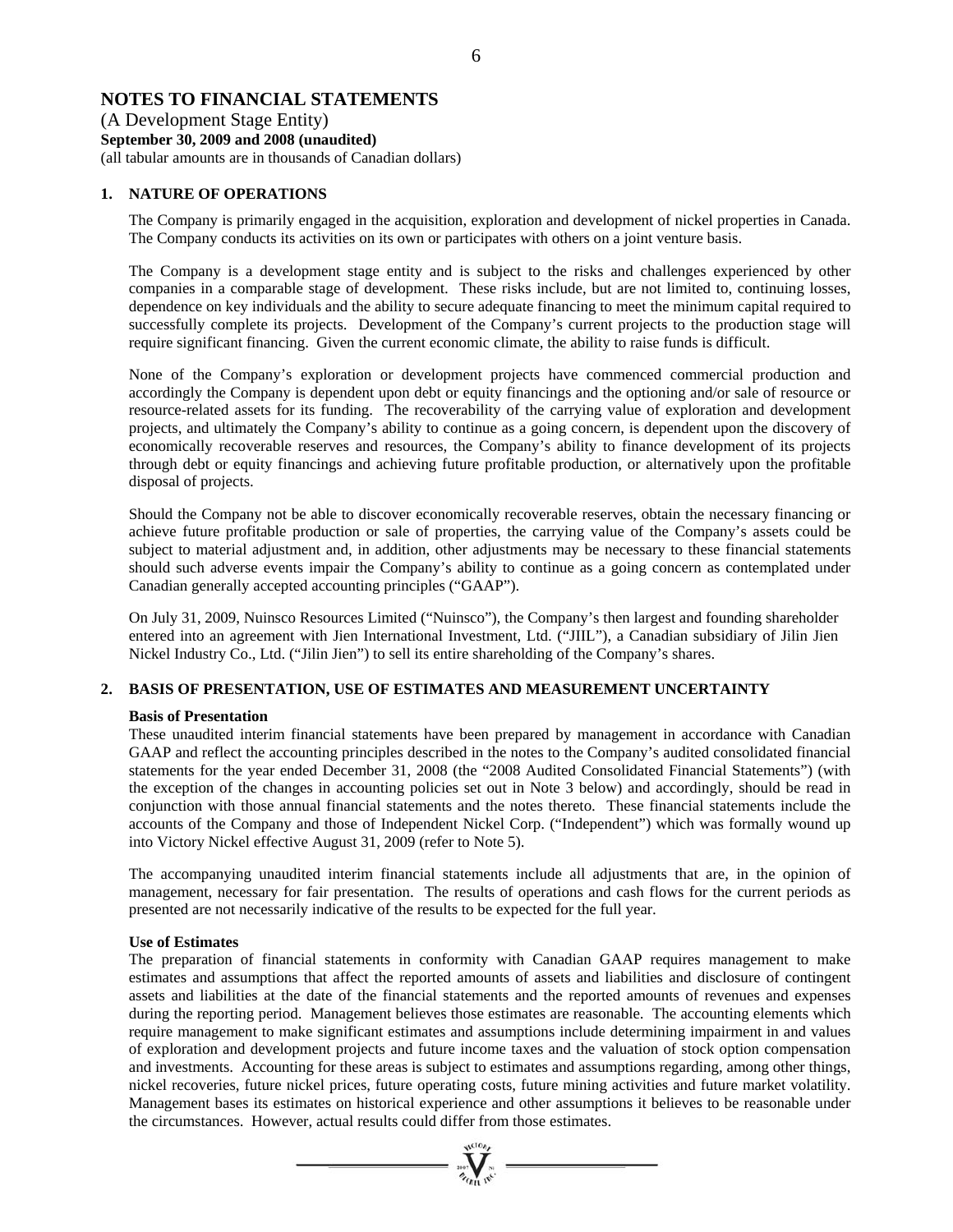7

#### **Measurement Uncertainty**

The carrying values of the Company's exploration and development projects at September 30, 2009 was \$33,405,000 (December 31, 2008 - \$31,430,000). Management's review of these carrying values indicated that at September 30, 2009, the properties were not impaired. Management's conclusion is dependent on assumptions about several factors including future operating costs, nickel production levels, future nickel prices and capital equipment needs and costs. In recent months, there has been unprecedented volatility in several of the factors involved in such an analysis including nickel and other metals prices, costs of fuel, power and other operating supplies and the costs of capital equipment which has resulted in an increased amount of measurement uncertainty. While these parameters appear to be settling down, future changes in these parameters could give rise to material changes in asset carrying values. Management will continue to monitor the critical factors impacting its impairment analysis and will re-evaluate the carrying value of its long-lived assets as necessary.

#### **3. NEW ACCOUNTING POLICIES**

#### **New Accounting Policies**

There have been no new accounting policies adopted in these interim unaudited financial statements.

#### **Future Accounting Changes**

There have been no additional future accounting changes from those reported in Note 3 to the 2008 Audited Consolidated Financial Statements.

#### **2008 Figures**

Certain of the 2008 figures have been reclassified to conform to the 2009 financial statement presentation.

#### **4. FINANCIAL RISK MANAGEMENT**

#### **Financial Risk Management**

The Company's financial instruments include cash and cash equivalents, marketable securities, accounts receivable, accounts payable and accrued liabilities and amounts due from or to Nuinsco. The fair value of these financial instruments approximates their carrying value.

The Company's risk exposures with respect to its financial instruments and the impact on the Company's financial statements are described in Note 4 to the 2008 Audited Consolidated Financial Statements and are updated below:

#### **Liquidity risk**

As at September 30, 2009, the Company had working capital of \$5,134,000 (December 31, 2008 - \$3,804,000). The Company believes it has sufficient working capital to meet its obligations as they become due. As explained in Note 1, development of the Company's current projects to the production stage will require significant financing. Given the current economic climate, the ability to raise funds may prove difficult. The Company currently has no long-term liabilities, except future income taxes. All contractually obligated cash flows are payable within the next fiscal year.

#### **Market risk**

The Company is subject to interest rate risk and commodity price risk. It is not exposed to any significant currency risk with respect to its financial instruments.

#### *Interest rate risk*

The Company's cash equivalents earn interest at fixed short-term rates of approximately 0.7% at September 30, 2009 and 3% at December 31, 2008. None of the Company's other financial investments are interest-bearing, and therefore the Company is not exposed to any significant interest rate risk which could be caused by a sudden change in market interest rates.

#### **5. ACQUISITION OF INDEPENDENT NICKEL CORP.**

On August 19, 2008, the Company launched an unsolicited offer to purchase all of the common shares of Independent. The assets of Independent include a royalty on Victory Nickel's Minago nickel project in Manitoba (the "Minago royalty") and exploration and development properties in Lynn Lake, Manitoba.

Accordingly, in October, 2008, the Company acquired an aggregate of 50,830,249 shares of Independent representing approximately 84% of the issued and outstanding Independent shares. Pursuant to a subsequent

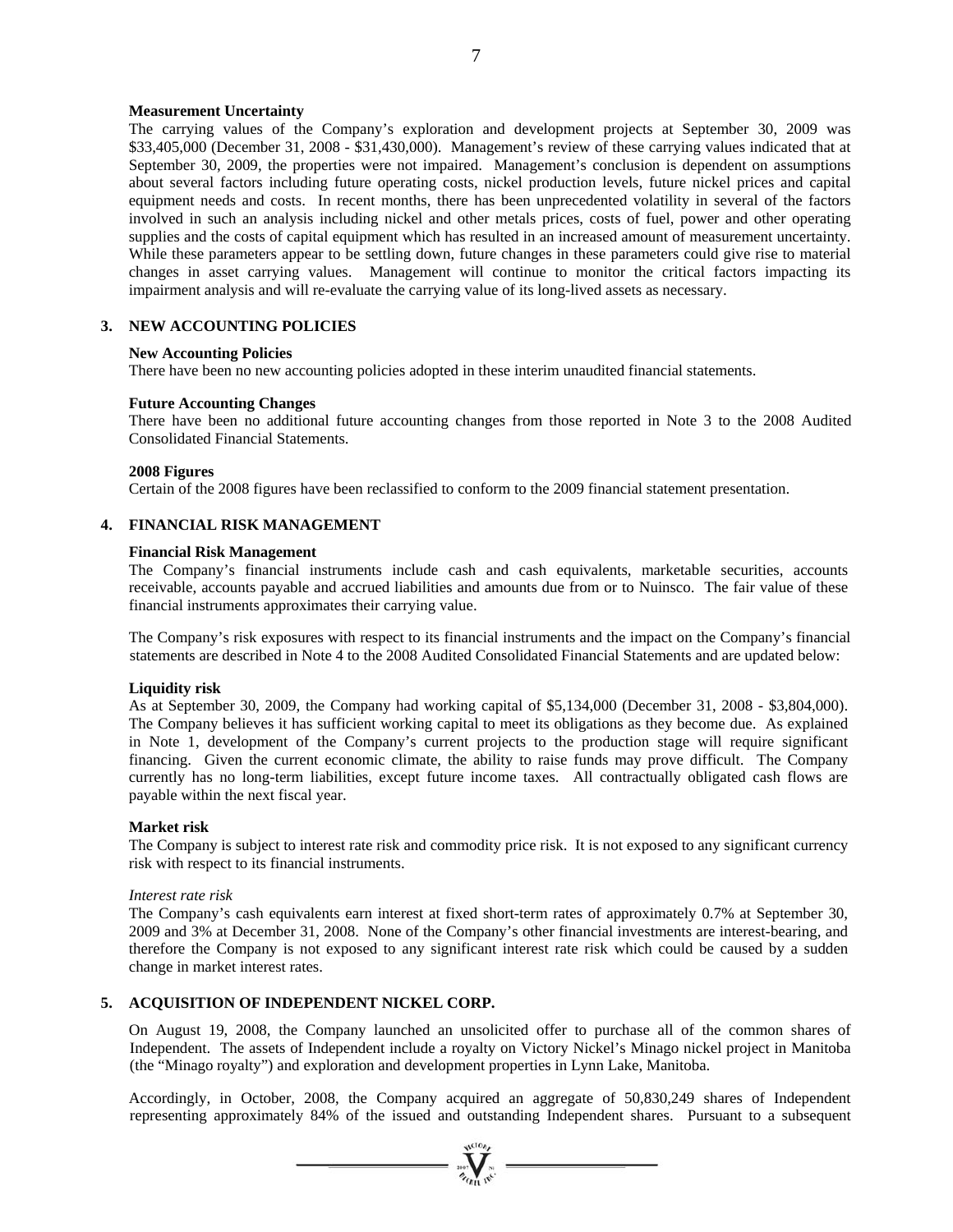acquisition transaction ("SAT"), approved by shareholders on December 23, 2008 at a shareholder meeting of Independent, the Company, through its newly-formed wholly-owned subsidiary, 2190583 Ontario Inc., acquired the remaining 16% of Independent shares not already tendered through the issuance of 10,761,829 shares of Victory Nickel. Effective January 1, 2009, the subsidiary and Independent amalgamated, creating "new Independent Nickel Corp." The Company has completed the wind-up of new Independent Nickel Corp. into Victory Nickel effective August 31, 2009. The Company also applied to the relevant securities commissions to cease Independent's registration as a reporting issuer; such application was approved in January 2009.

The Company acquired 100% of the Independent shares through the issuance of an aggregate of 66,675,103 shares of the Company to former holders of Independent shares on the basis of 1.1 of a Victory Nickel share for each Independent share. The Victory Nickel shares issued under the SAT have been treated as being issued effective December 23, 2008; the shares were actually issued on January 2, 2009.

As part of the acquisition, Victory Nickel also issued 6,643,998 replacement options to the option holders of Independent based upon the same ratio. The fair value of options issued was estimated at \$186,000 using the Company's Black-Scholes assumptions in Note 11 to the 2008 Audited Consolidated Financial Statements. The predecessor Independent options were cancelled. Furthermore, 1,537,963 replacement warrants were recorded for the benefit of the warrant holders of Independent which were outstanding at the date of the SAT. The warrants were based upon the same ratio. The fair value of the warrants was estimated at \$nil using the Company's Black-Scholes assumptions in Note 11 to the 2008 Audited Consolidated Financial Statements. The warrants expired on May 7, 2009.

In accordance with Canadian GAAP, the actual measurement date of the purchase consideration occurred on the date that the shares were issued, or when the shareholders approved the SAT. Accordingly, the value of the purchase consideration is based on the market prices of Victory Nickel common shares on the measurement dates of October 6, 2008, October 17, 2008 and December 23, 2008 of \$0.105, \$0.075 and \$0.04 per share respectively.

The allocation of the aggregate purchase price to Independent's net assets acquired is as follows:

| <b>Purchase Price</b>                                   |                |             |    |       |
|---------------------------------------------------------|----------------|-------------|----|-------|
| Issuance of 66,675,103 common shares of the Company     |                |             | \$ | 6,166 |
| <b>Transaction costs</b>                                |                |             |    | 1,427 |
| Issuance of replacement options                         |                |             |    | 186   |
| Issuance of replacement warrants                        |                |             |    |       |
|                                                         |                |             | \$ | 7,779 |
| <b>Fair Value of Independent's Net Assets Acquired:</b> |                |             |    |       |
| Current assets (including cash of \$2,308)              |                |             | \$ | 2,594 |
| Capital assets, net                                     |                |             |    | 83    |
| Future income tax assets                                |                |             |    | 3,480 |
| Exploration and development projects:                   | Lynn Lake      | \$<br>1,241 |    |       |
|                                                         | Minago royalty | 770         |    | 2,011 |
|                                                         |                |             |    | 8,168 |
| Current liabilities                                     |                |             |    | (362) |
| Non-controlling interests                               |                |             |    | (27)  |
|                                                         |                |             | S  | 7,779 |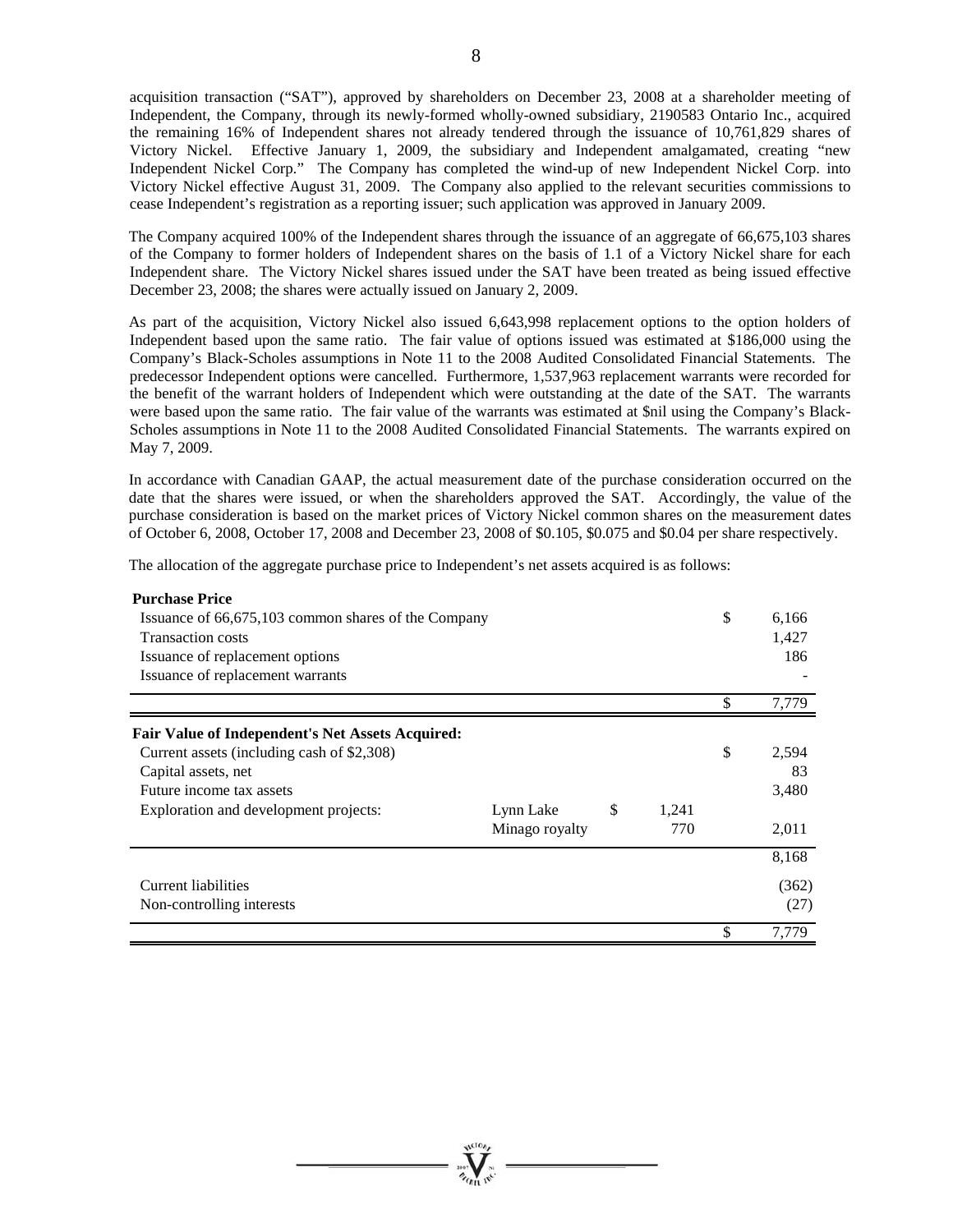#### **6. MARKETABLE SECURITIES**

|                                                   | September 30,<br>2009 | December 31,<br>2008 |
|---------------------------------------------------|-----------------------|----------------------|
|                                                   | Market Value          | Market Value         |
| Wallbridge Mining Company Limited - Common Shares | 666 S                 | 450                  |

In the fourth quarter of 2008, the Company reclassified the decrease in the estimated fair value of the shares from the date of acquisition to December 31, 2008 of \$2,040,000 as a loss in the consolidated statement of operations from other comprehensive income. In June, 2009, the Company sold 440,000 Wallbridge shares for net proceeds of \$42,900 and generated a gain on sale of \$20,900 as a result of the afore-mentioned reclassification through the consolidated statement of operations in 2008. An additional 3,440,500 shares were sold in July and August in a series of transactions for aggregate net proceeds of approximately \$383,000 generating a gain on sale of approximately \$211,000.

The fair value of the Company's investment in Wallbridge has improved since December 31, 2008 and the resultant increase in value to September 30, 2009 has been recorded through other comprehensive income, in accordance with Canadian GAAP. A full valuation allowance has been taken against future tax assets that would arise from the capital loss that would occur if the shares were disposed of at current prices.

#### **7. EXPLORATION AND DEVELOPMENT PROJECTS**

Cumulative costs relating to the acquisition of mineral properties, and deferred exploration and development expenditures, have been incurred on the following projects:

|                           | <b>Balance as at</b> |            |                     |               | <b>Balance as at</b> |
|---------------------------|----------------------|------------|---------------------|---------------|----------------------|
|                           | December 31,         |            | <b>Current</b>      |               | September 30,        |
|                           | 2008                 |            | <b>Expenditures</b> |               | 2009                 |
| Lac Rocher <sup>(1)</sup> | \$<br>3,580          | -\$        | 562 \$              |               | 4,142                |
| Mel                       | 2,462                |            | 35                  |               | 2,497                |
| Minago                    | 23,905               |            | 1,234               |               | 25,139               |
| Lynn Lake <sup>(2)</sup>  | 1,483                |            | 144                 |               | 1,627                |
|                           | \$<br>31,430         | \$         | 1,975               | \$            | 33,405               |
|                           | <b>Balance as at</b> |            |                     |               | <b>Balance as at</b> |
|                           | December 31,         |            | <b>Current</b>      |               | September 30,        |
|                           | 2007                 |            | <b>Expenditures</b> |               | 2008                 |
| Lac Rocher                | \$<br>3,314          | $\sqrt{5}$ | 237                 | $\mathcal{S}$ | 3,551                |
| Mel                       | 2,158                |            | 335                 |               | 2,493                |
| Minago                    | 10,290               |            | 10,112              |               | 20,402               |
|                           |                      |            |                     |               |                      |

The expenditures on the Lac Rocher project as at December 31, 2008 are shown net of Québec mining duties receivable of \$179,331. Current expenditures in 2009 are shown net of Québec mining duties receivable of \$28,281.

 $\degree$  The expenditures on the Lynn Lake property are shown net of \$72,885 recovery in 2008 under the Mineral Exploration Assistance Program.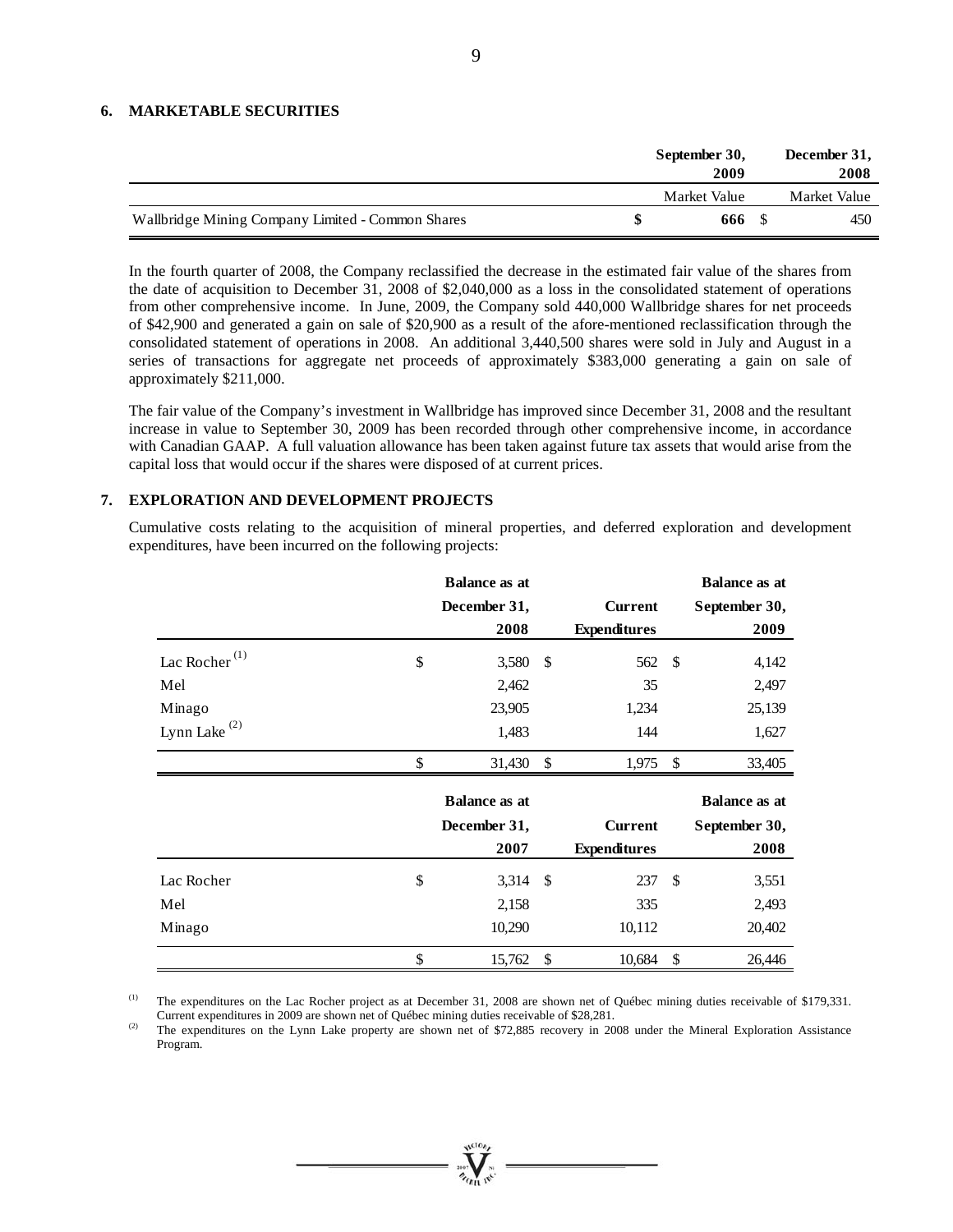#### **Lac Rocher**

The Lac Rocher project, which is 100% owned, is located in northwestern Québec, 140 kilometres northeast of Matagami. The project is subject to a royalty of \$0.50 per ton on any ores mined and milled from the property and a 2% NSR.

In 2007, the Company began environmental work in support of obtaining a permit for the Lac Rocher deposit in order to extract and direct ship mineralized material to an offsite mill for processing. A 12-hole, 1,500 metre drill program was also completed to test for extensions to the nickel sulphide mineralization and to provide metallurgical samples for the Preliminary Economic Assessment (PEA) of the near-term production and cash generation potential of the project. No fieldwork was conducted on the property during 2008.

Metallurgical testing of the massive sulphide mineralization from the deposit was completed in December 2007. In February, 2008, the Company announced the results from metallurgical testing of the disseminated sulphide zone and they were incorporated into the PEA completed in November 2008.

The Company completed the construction of an access road for approximately \$389,000 in the third quarter of 2009.

#### **Mel**

Effective August 27, 1999, Nuinsco entered into an agreement (the "Agreement") with Inco Limited (predecessor to CVRD Inco Limited, now Vale Inco) for the exploration and development of Vale Inco's Mel properties (the "Mel Properties") located in the Thompson area of northern Manitoba. Pursuant to the Agreement, sufficient expenditures have been incurred to earn a 100% interest in the Mel Properties, and in 2007 the Company exercised its option to acquire such interest. Vale Inco has the right to earn back a 51% interest by incurring expenditures of \$6,000,000 over a four-year period. Vale Inco has not yet notified the Company if it intends to exercise this backin right.

Under the Agreement, Vale Inco has a contractual obligation to mill ore mined from the Mel deposit at its cash cost plus 5% (provided that the product meets Vale Inco specifications and that Vale Inco has sufficient mill capacity). The Company has the option to manage the development and operation of any mines developed on the Mel Properties.

#### **Minago**

At September 30, 2009, the 100%-owned Minago project covered approximately 14,500 hectares, through a combination of mining claims, mineral leases and a mineral exploration licence, on Manitoba's Thompson Nickel Belt. The property encompasses the Nose Deposit, which contains the entire current nickel mineral resource, and the North Limb, a zone of nickel mineralization with a known strike length of 1.5 kilometres located to the north of the Nose Deposit. Prior to the acquisition of Independent (Note 5), the Minago project was subject to a graduated NSR, up to 3% if nickel prices exceed US\$6.00 per pound.

As described above in Note 5, the acquisition of Independent included the acquisition of its Minago royalty. Under the PEA of the Minago project, the undiscounted value placed on the Minago royalty on nickel production was estimated at approximately \$74 million. An amount of approximately \$0.8 million was determined for this Minago royalty after assigning values to other net assets and ascribed to the value of the Minago project as the Minago royalty has effectively been eliminated. Independent had previously paid a third party approximately \$6.3 million to acquire the Minago royalty.

From 2006 to date, considerable work, including diamond drilling, metallurgical testing and engineering studies were completed. Early work was incorporated into the PEA of the Minago project, completed in November 2006. Due to the positive outcome of the PEA and the strong pricing for nickel and other by-products that prevailed at that time, the Company engaged an engineering firm to proceed with a feasibility study. This study began in early 2007, will incorporate all of the results from completed work programs and studies and is expected to be completed in 2009.

In January 2008, the Company entered into an option agreement with Xstrata Nickel ("Xstrata"), a business unit of Xstrata Canada Corporation, to acquire a 100% interest in five mineral claims ("the Properties") totalling 691 hectares located adjacent to the Company's existing Minago property package.

Under the terms of the agreement, the Company acquired a 100% interest in the Properties through:

• A one-time cash payment of \$150,000 upon signing (which was paid in 2008); and

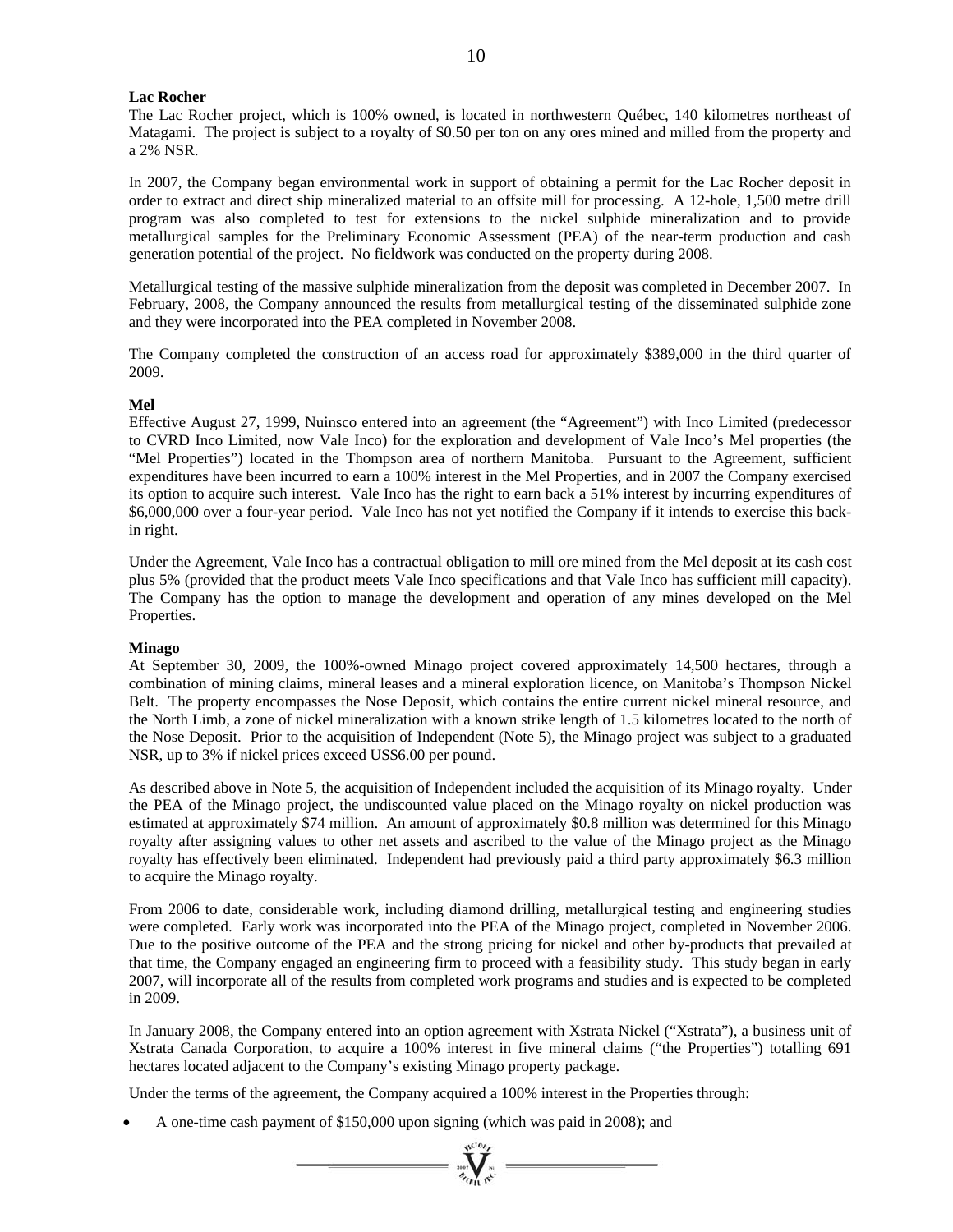• Incurring \$500,000 of expenditures before September 30, 2008.

The acquisition has been ratified by Xstrata and a 100% interest in the claims has been registered with the Company. The Properties will be subject to an NSR interest retained by Xstrata, as follows:

- In respect of nickel:
	- o A 2% NSR when the LME three-month nickel price is equal to or greater than US\$13,227 per tonne in that quarter; and
	- o A 1% NSR when the LME three-month nickel price is less than US\$13,227 per tonne in that quarter.
	- In respect of other metals, minerals and concentrates:
	- o A 2% NSR.

In the event that the NSR is a 2% royalty, the Company may buy back up to 50% of the NSR for a maximum of \$1,000,000. In addition, Xstrata has the right (the "Back-in Right") to earn a 50% interest in the Properties if any resource is discovered that exceeds 500,000,000 pounds of contained nickel in measured and indicated resources. To exercise the Back-in Right, Xstrata must commit to pay direct expenditures or an amount in cash to the Company equal to twice the aggregate of all direct exploration, development and mining expenditures incurred by the Company on the Properties prior to the delivery by Xstrata of the Back-in Right notice.

#### **Lynn Lake**

The Company owns a 100% right, title and interest in the Lynn Lake nickel property ("Lynn Lake"), located in northern Manitoba. Lynn Lake consists of approximately 600 hectares that require annual lease payments of approximately \$7,000. An amount of approximately \$1.2 million after assigning values to other net assets was ascribed to Lynn Lake upon acquisition. Independent had expended approximately \$10.8 million on Lynn Lake since its acquisition in 2005.

On October 21, 2009, the Company announced that it had optioned Lynn Lake to Prophecy Resource Corp. ("Prophecy"). Under the terms of the agreement, which is subject to regulatory approvals, Prophecy can acquire a 100% interest in Lynn Lake by paying the Company an aggregate of \$4 million over approximately four and a half years, by incurring \$3 million in exploration expenditures over approximately three years and by issuing a 10% equity interest in Prophecy calculated on a diluted basis after Prophecy completes a private placement. The Company also has the right to participate in future equity financings on a pro-rata basis to maintain its 10% interest.

The agreement provides for the \$4 million to be paid to the Company as follows:

- \$300,000 within five business days of receiving conditional regulatory approval;
- \$300,000 within 60 days of October 21, 2009;
- \$400,000 within 180 days of October 21, 2009; and
- \$1 million on March 1 of each of 2011, 2012 and 2013.

Failure to meet any of the terms will result in cancellation of the option on the property and it will revert to the Company.

#### **Flow-through Commitment**

As at September 30, 2009, the Company had a remaining flow-through commitment outstanding for flow-through share financings in 2008 of approximately \$827,000 after taking into consideration amounts included in accounts payable and accrued liabilities of approximately \$212,000. This commitment is required to be incurred by December 31, 2009.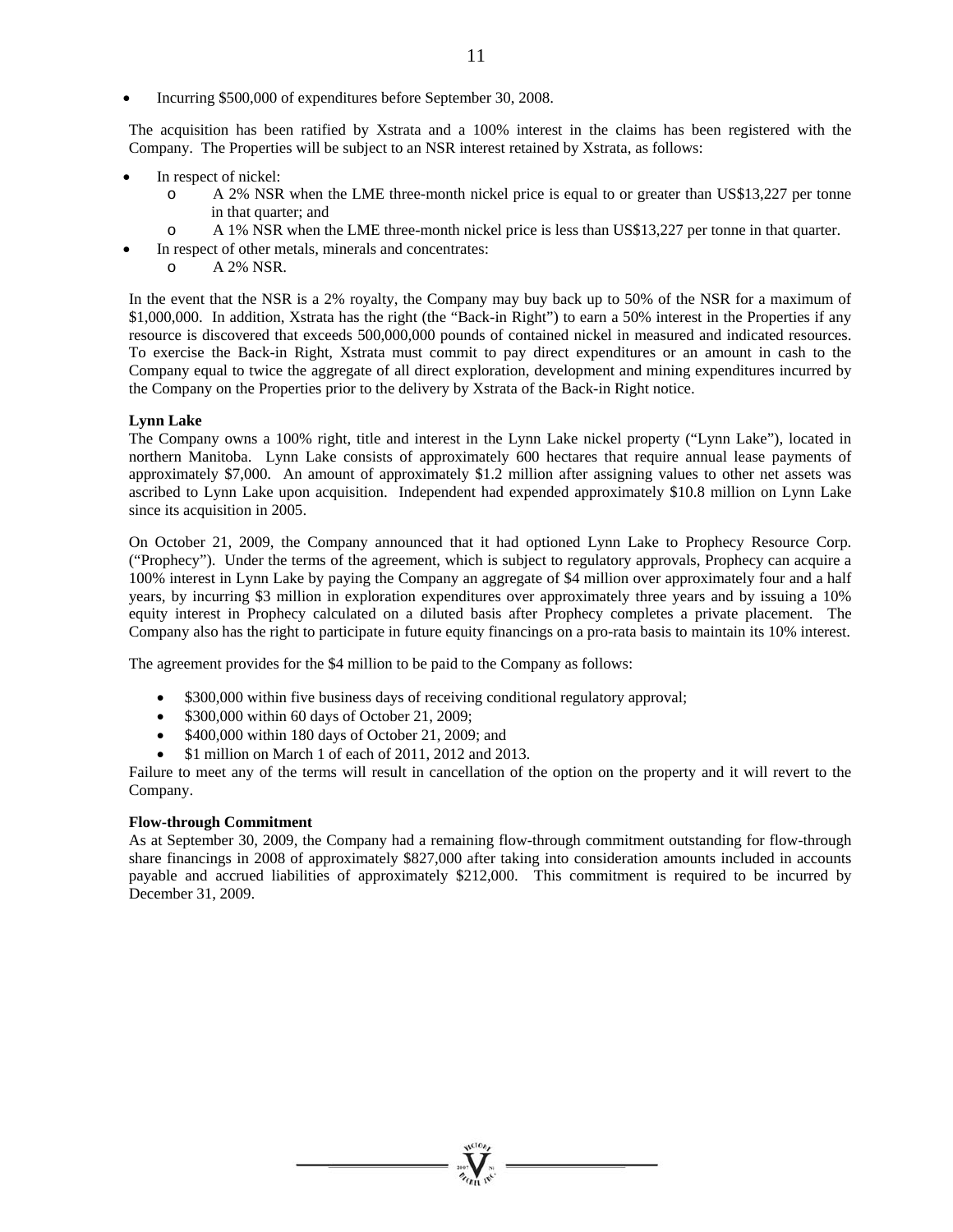#### **8. PROPERTY AND EQUIPMENT**

| As at September 30, |           |              | 2009                |      |                       |
|---------------------|-----------|--------------|---------------------|------|-----------------------|
|                     |           |              | <b>Accumulated</b>  |      |                       |
|                     | Cost      |              | Amortization        |      | <b>Net Book Value</b> |
| Land                | \$<br>43  | \$           | $\blacksquare$      | \$   | 43                    |
| Building            | 40        |              | 2                   |      | 38                    |
| Equipment           | 29        |              | 18                  |      | 11                    |
| Vehicle             | 11        |              | 4                   |      | 7                     |
|                     | \$<br>123 | \$           | 24                  | - \$ | 99                    |
| As at December 31,  |           |              | 2008                |      |                       |
|                     |           |              | <b>Accumulated</b>  |      |                       |
|                     | Cost      |              | <b>Amortization</b> |      | <b>Net Book Value</b> |
| Land                | \$<br>43  | $\mathbb{S}$ | $\blacksquare$      | \$   | 43                    |
| Building            | 40        |              |                     |      | 39                    |
| Equipment           | 29        |              | 5                   |      | 24                    |
| Vehicle             | 11        |              |                     |      | 10                    |
|                     | \$<br>123 | \$           | $\mathcal{I}$       | \$   | 116                   |

#### **9. SHAREHOLDERS' EQUITY**

#### **Share Capital**

Authorized:

The Company is authorized to issue an unlimited number of common shares.

Issued and Outstanding:

|                                        | Number of      |  |         |
|----------------------------------------|----------------|--|---------|
|                                        | <b>Shares</b>  |  | Amount  |
| <b>Balance as at December 31, 2008</b> | 261,709,809    |  | 38,264  |
| Flow-through share renunciation $(a)$  | $\blacksquare$ |  | (2,192) |
| Issued through exercise of options (b) | 950,000        |  | 82      |
| Issued through rights offering (c)     | 65,489,952     |  | 2,432   |
| Balance as at September 30, 2009       | 328,149,761    |  | 38,586  |

(a) In February, 2009, the Company renounced \$8,121,000 in Canadian Exploration Expenditures to investors of flow-through shares. The tax value of these renunciations amounts to \$2,192,000, and has been recorded as a charge against share capital.

(b) In June and August, 2009, 250,000 and 700,000 options were exercised at an exercise price of \$0.05 per share for aggregate proceeds of \$47,500; that amount plus the amount of stock based compensation previously recorded through contributed surplus is reflected as an increase in share capital.

(c) On August 17, 2009, the Company issued 65,489,952 shares and 32,744,976 share purchase warrants in connection with a rights offering. Aggregate proceeds before issue costs were approximately \$3,929,000 (excluding any potential proceeds from the exercise of the warrants). Each warrant will entitle the holder to purchase one common share at a price of \$0.12 during the 12-month period commencing August 18, 2010. The warrants were valued using the Black-Scholes option pricing model, with the assumptions as described below.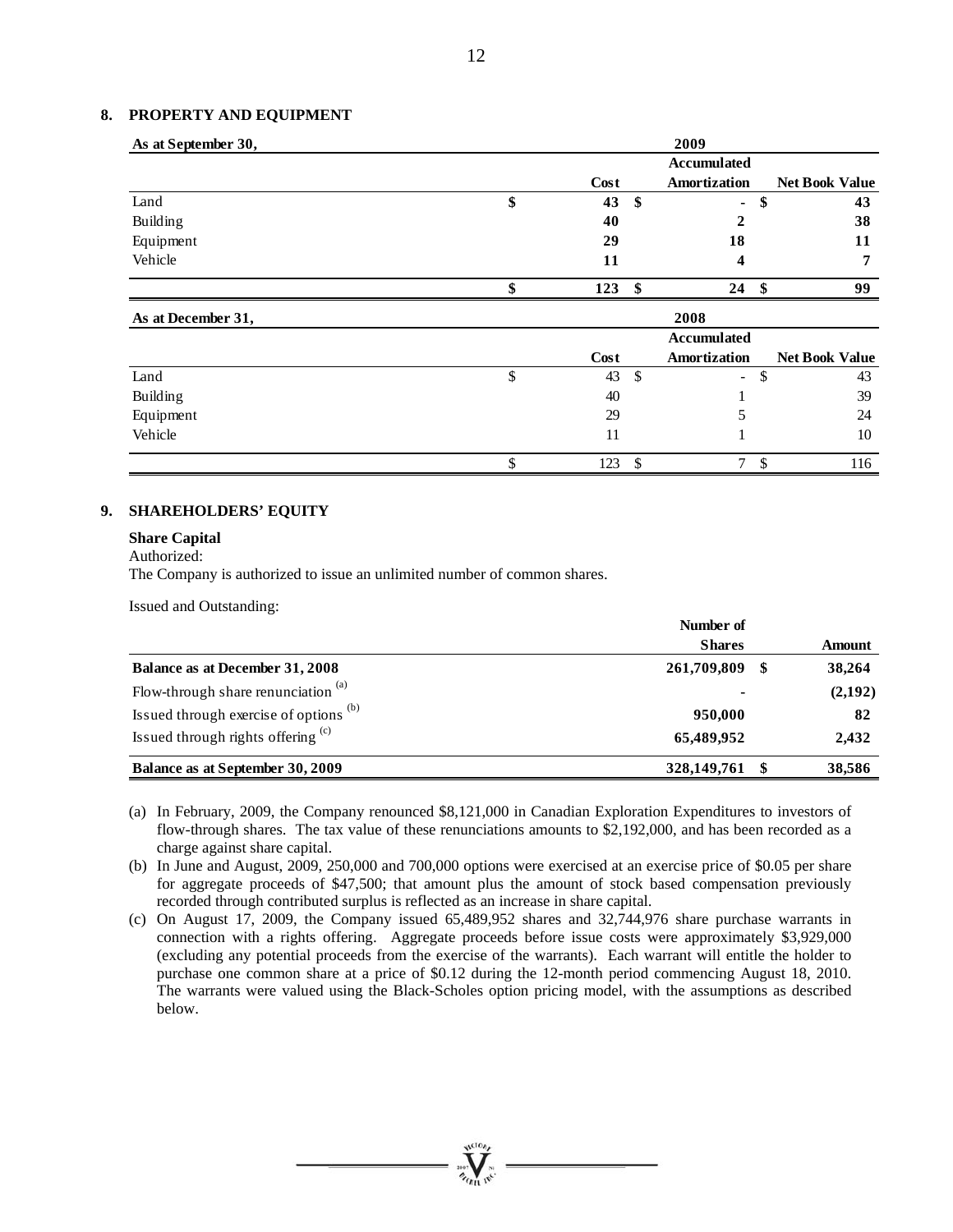13

#### **Stock Options**

A summary of options outstanding is as follows:

|                                     | Number of          |                       |  |  |
|-------------------------------------|--------------------|-----------------------|--|--|
|                                     | Options            | Average               |  |  |
|                                     | <b>Outstanding</b> | <b>Exercise Price</b> |  |  |
| As at December 31, 2008             | 20,753,998<br>S    | 0.36                  |  |  |
| Options granted during the period   | 6,065,000          | 0.05                  |  |  |
| Options exercised during the period | (950,000)          | 0.05                  |  |  |
| Options expired during the period   | (1,647,500)        | 0.31                  |  |  |
| As at September 30, 2009            | 24, 221, 498       | 0.30                  |  |  |

In total, 6,065,000 options were granted during the first nine months of 2009 at a weighted average exercise price of \$0.05 per share. The weighted average grant date fair value of options granted during the period was \$0.04. The granting and vesting of the options resulted in compensation expense of \$218,240.

The value assigned to options was calculated using the Black-Scholes option-pricing model, with the following assumptions:

|                                         |                     | Nine Months Ended September 30, |
|-----------------------------------------|---------------------|---------------------------------|
| <b>Option Assumptions</b>               | 2009                | 2008                            |
| Dividend yield                          | $\blacksquare$      |                                 |
| Expected volatility                     | 106%                | 75%                             |
| Risk free interest rate                 | 2.03% to $2.08\%$   | 4.50%                           |
| Expected option term - years            | 4 to 5              | $\mathcal{R}$                   |
| Fair value per share of options granted | \$0.036 and \$0.027 | \$0.20 to \$0.25                |

Of the 24,221,498 options outstanding at September 30, 2009, 1,332,500 are subject to vesting over the next 12 month period. Stock options vest either immediately or over a 12-month period. The aggregate fair value of these unvested options not yet charged to operations is \$15,640. The weighted average exercise price of fully-vested options at September 30, 2009 was \$0.30.

The following table summarizes information about the stock options outstanding at September 30, 2009:

|                                 | <b>Options</b>     | <b>Options</b>     | Years to        | <b>Exercise</b> |
|---------------------------------|--------------------|--------------------|-----------------|-----------------|
| <b>Range of Exercise Prices</b> | <b>Exercisable</b> | <b>Outstanding</b> | Expiry $^{(1)}$ | Price $(1)$     |
| $$0.03 - $0.05$                 | 3,782,500          | 5,115,000          | 4.33<br>-S      | 0.05            |
| $$0.09 - $0.21$                 | 5,756,250          | 5,756,250          | 1.69            | 0.13            |
| $$0.22 - $0.27$                 | 3,609,512          | 3,609,512          | 3.36            | 0.24            |
| $$0.28 - $0.49$                 | 3,695,000          | 3,695,000          | 3.17            | 0.34            |
| $$0.50 - $0.82$$                | 6,045,736          | 6,045,736          | 2.57            | 0.68            |
|                                 | 22,888,998         | 24, 221, 498       | 2.94            | 0.30            |

(1)In this table, "Years to Expiry" and "Exercise Price" have been calculated on a weighted average basis.

#### **Warrants**

The 1,537,963 warrants issued to former Independent warrant holders expired on May 7, 2009. The 150,000 warrants issued in 2007 expired in June 2009. There are 32,744,976 warrants outstanding as at September 30, 2009 which were issued pursuant to the rights offering and are exercisable for a period of twelve months commencing August 17, 2010. The fair value of each warrant was estimated at \$0.035 using the following assumptions: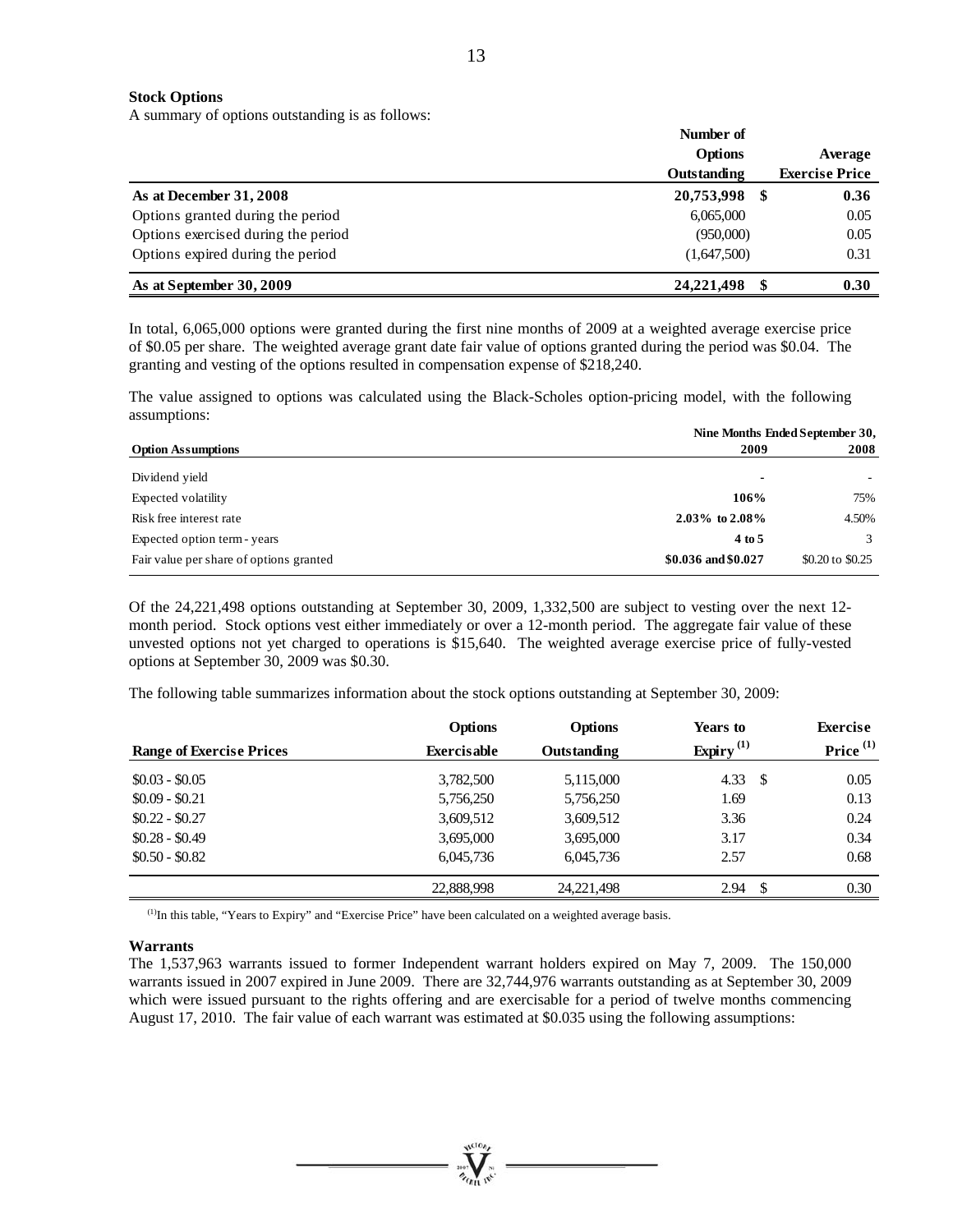| <b>Warrant Assumptions</b> |          |
|----------------------------|----------|
| Dividend yield             | -        |
| Expected volatility        | 119%     |
| Risk free interest rate    | $1.24\%$ |
| Expected term - years      | 2 years  |

#### **Shareholder Rights Plan**

In March, 2009, the Board of Directors approved the adoption of a shareholder rights plan ("the Plan") the Plan was approved by shareholders at the Company's Annual Meeting held on June 3, 2009.

In order to implement the adoption of the Plan, the Board of Directors authorized the issuance of one right (a "Right") in respect of each common share outstanding at the close of business on April 17, 2009. In addition, the Board authorized the issuance of one Right in respect of each additional common share issued after the Record Time. Rights trade with and are represented by common share certificates, including certificates issued prior to the Record Time. Until such time as the Rights separate from the common shares and become exercisable, Rights certificates will not be distributed to shareholders.

If a person, or a group acting in concert, acquires (other than pursuant to an exemption available under the Plan) beneficial ownership of 20% or more of the common shares, Rights (other than those held by such acquiring person which will become void) will separate from the common shares and permit the holder therefore to purchase common shares at a 50% discount to their market price. A person, or a group acting in concert, who is the beneficial owner of 20% or more of the outstanding common shares as of the Record Time is exempt from the dilutive effects of the Plan provided such person (or persons) does not increase its beneficial ownership by more than 1% (other than in accordance with the terms of the Plan). At any time prior to the Rights becoming exercisable, the Board may waive the operation of the Plan with respect to certain events before they occur.

The issuance of the Rights is not dilutive until the Rights separate from the underlying common shares and become exercisable or until the exercise of the Rights. The issuance of the Rights will not change the manner in which shareholders currently trade their common shares.

#### **10. INCOME TAXES**

The income tax recovery differs from the amount computed by applying statutory federal and provincial income tax rates to the loss before income taxes. The differences are summarized as follows:

|                                                      | Three Months Ended September 30, |           |  |            |  | Nine Months Ended September 30, |       |  |
|------------------------------------------------------|----------------------------------|-----------|--|------------|--|---------------------------------|-------|--|
|                                                      |                                  | 2009      |  | 2008       |  | 2009                            | 2008  |  |
| Current income taxes                                 |                                  |           |  |            |  |                                 |       |  |
| Expected income tax recovery based on                |                                  |           |  |            |  |                                 |       |  |
| statutory income tax rate of 33.5%                   |                                  | $(8)$ \$  |  | $(178)$ \$ |  | $(324)$ \$                      | (500) |  |
| Non-deductible items, net                            |                                  | 6         |  | 46         |  | 81                              | 128   |  |
| Effect of change in expected future income tax rates |                                  | 14        |  | 18         |  | 63                              | 50    |  |
| Valuation allowance                                  |                                  | (70)      |  | 125        |  | (430)                           | 322   |  |
| Future income tax (recovery) provision               |                                  | $(58)$ \$ |  | 11         |  | $(610)$ \$                      |       |  |

The future income tax recovery in 2009 represents the recognition of future income tax assets since, effective the fourth quarter of 2008, the Company believes that it is more likely than not that the benefit associated with these losses and costs will be realized prior to their expiry. It also includes the effect of enacted rate changes; the recovery in the first nine months of 2008 solely represents the impact of tax rate reductions enacted in December 2007 on the future income tax liability recognized on formation of the Company.

As at December 31, 2008, the Company had a valuation allowance against its future income tax assets (other than capital losses) of \$374,000, this amount was credited in the statement of operations combined with a recovery for non-capital losses for the three and nine months ended September 30, 2009 of \$58,000 and \$610,000 respectively. The future income tax liability balance as at September 30, 2009 of \$1,582,000 represents the effect of flowthrough share renunciations in the first quarter of \$2,192,000 net of the recoveries during the period.

 $\sum_{\alpha}$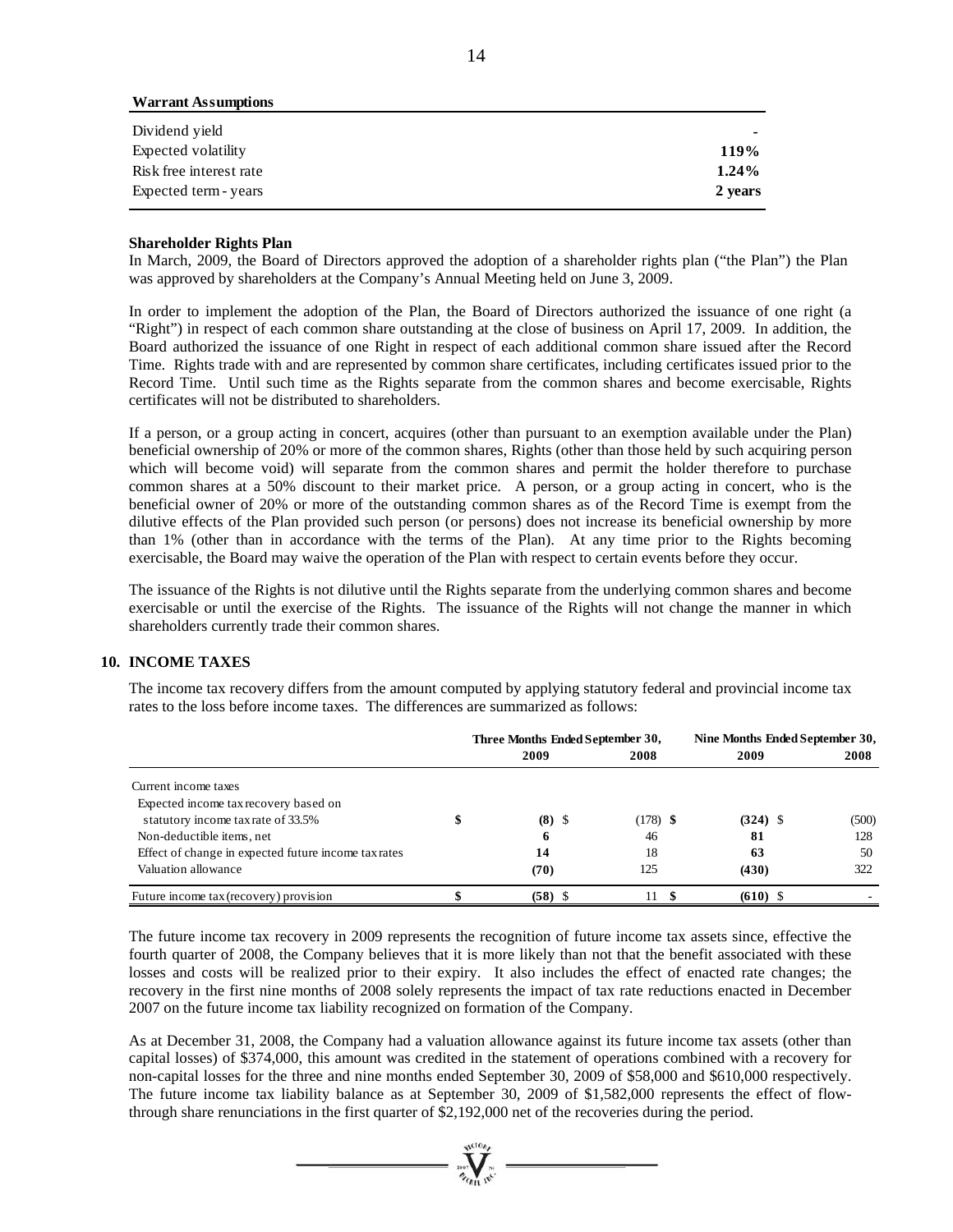#### **11. ACCUMULATED OTHER COMPREHENSIVE INCOME**

Accumulated other comprehensive income ("OCI") is comprised of unrealized gains on marketable securities that are classified as available for sale and have not otherwise been recognized. Unrealized losses previously recognized through the statement of operations are not reversed and gains are not recognized through operations until realized. Changes in the components of OCI are summarized as follows:

|                                                                                       | Nine Months Ended September 30, |       |         |
|---------------------------------------------------------------------------------------|---------------------------------|-------|---------|
|                                                                                       | 2009                            |       | 2008    |
| Accumulated OCI at beginning of period                                                |                                 | $- S$ |         |
| OCI for the period representing the change in the fair value of financial             |                                 |       |         |
| assets available for sale, net of related future income taxes of \$nil (2008 - \$nil) | 642                             |       | (1,500) |
| Reclassification through operations upon sale of marketable securities                | (232)                           |       |         |
| Accumulated OCI at end of period                                                      | 410                             |       | (1,500) |

#### **12. CHANGES IN NON-CASH WORKING CAPITAL**

Changes in non-cash working capital balances related to operations for the three and nine months ended September 30, 2009 and 2008 are as follows:

|                                          |      | Three Months Ended September 30, |             | Nine Months Ended September 30, |  |  |  |
|------------------------------------------|------|----------------------------------|-------------|---------------------------------|--|--|--|
|                                          | 2009 | 2008                             | 2009        | 2008                            |  |  |  |
| Accounts receivable, prepaid             |      |                                  |             |                                 |  |  |  |
| expenses and deposits                    | 10   | 434<br>- S                       | 524<br>- \$ | (58)                            |  |  |  |
| Due from/to Nuinsco Resources Limited    |      | (952)                            | 10          | (177)                           |  |  |  |
| Accounts payable and accrued liabilities | 56   | (454)                            |             | 260                             |  |  |  |
|                                          |      | (972)                            | 538         |                                 |  |  |  |

#### **13. TRANSACTIONS WITH RELATED PARTIES AND MANAGEMENT AGREEMENT**

Included in accounts payable and accrued liabilities at September 30, 2009 are amounts due to officers and directors of the Company in the amount of \$231,885 (December 31, 2008 - \$114,111). These amounts relate primarily to directors' fees payable.

The Company shares management, administrative assistance and facilities with Nuinsco pursuant to a management agreement. The costs payable by the Company under the arrangement are recorded at the exchange amount which is equal to the cost to Nuinsco of such services plus 10 per cent. The management agreement commenced February 1, 2007 and is terminable by Nuinsco upon 90 days notice and by the Company upon 180 days notice. Costs charged to the Company in the three and nine months ended September 30, 2009 amounted to \$147,988 and \$445,198 (\$196,053 and \$447,159 for 2008) and have been included in general and administrative expenses. In addition, project-related costs aggregating \$12,594 and \$47,320 have been charged to the Company by Nuinsco during the three and nine months ended September 30, 2009 respectively (\$13,667 and \$40,333 for 2008) and are included in exploration and development costs on the balance sheet. The Company charged Nuinsco \$8,397 and \$15,916 for the three and nine months ended September 30, 2009 (\$11,625 and \$34,875 for 2008) for projectrelated costs incurred by it on behalf of Nuinsco.

Nuinsco ceased to be a significant shareholder of the Company on July 31, 2009, as described above.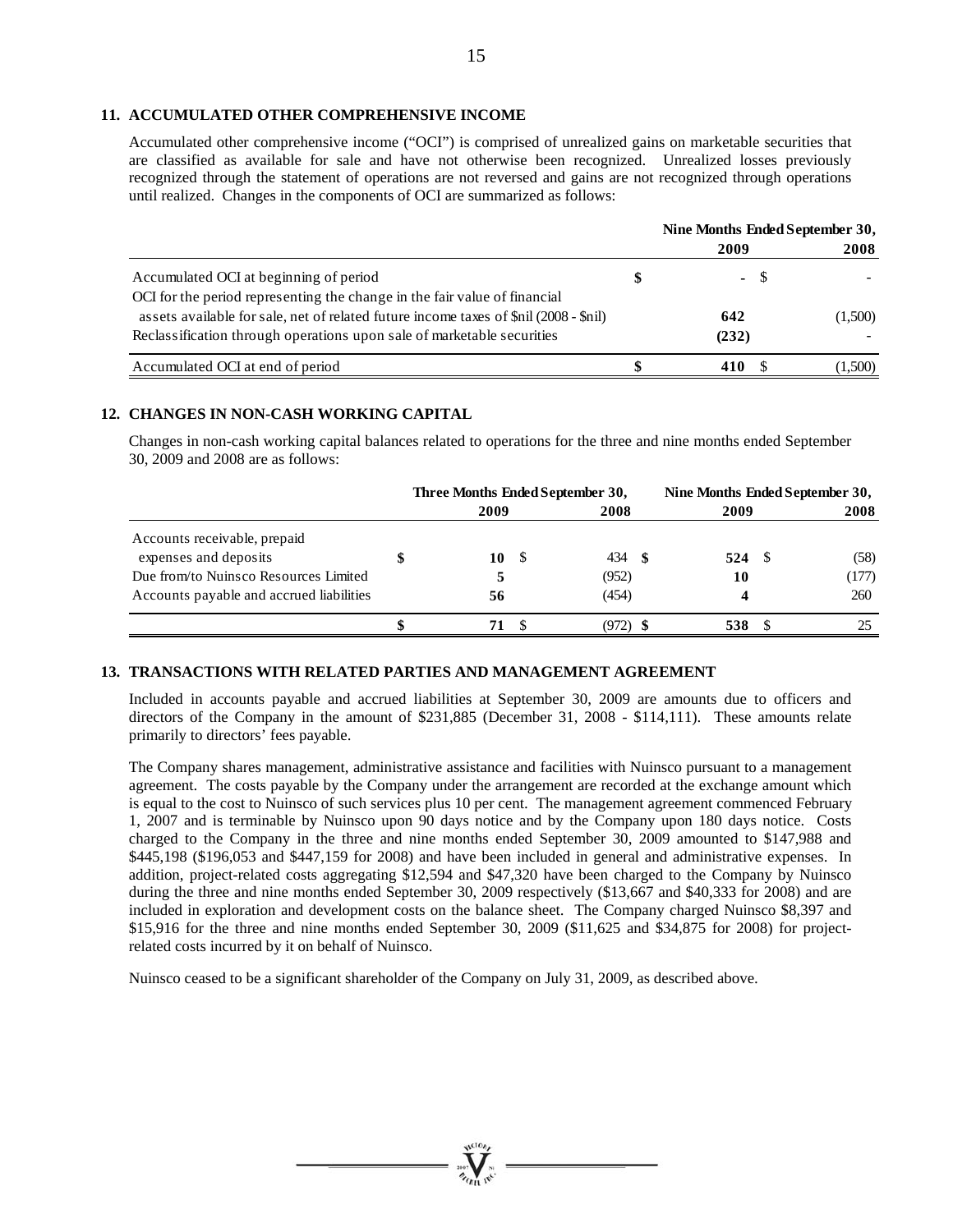

# **VICTORY NICKEL INC.**

# **MANAGEMENT'S DISCUSSION AND ANALYSIS**

# **FOR THE THREE AND NINE MONTHS ENDED SEPTEMBER 30, 2009**

**DATED NOVEMBER 4, 2009**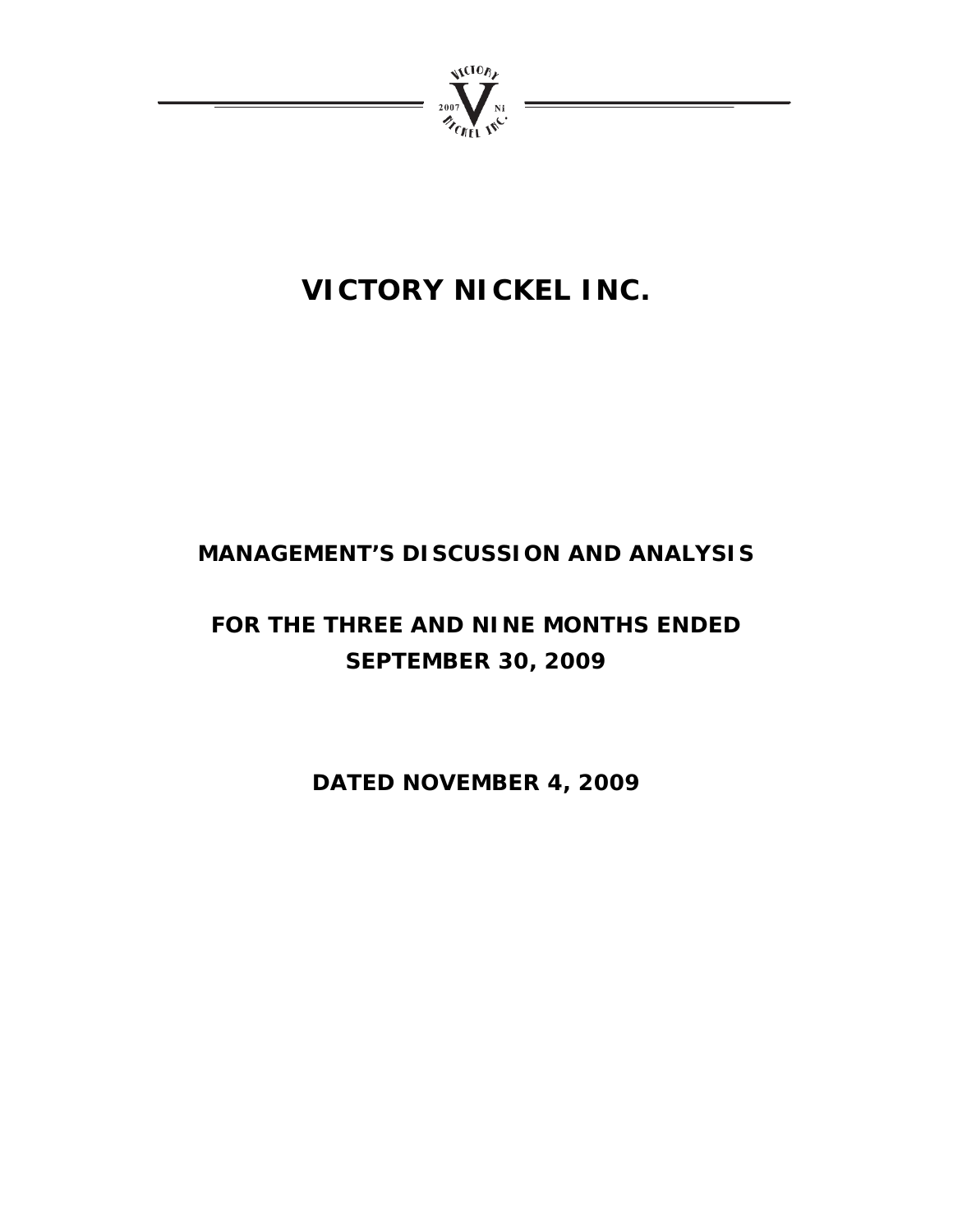

# **VICTORY NICKEL INC.**

**MANAGEMENT'S DISCUSSION AND ANALYSIS** 

**For the Three and Nine Months ended September 30, 2009** 

The following discussion of the results of operations, financial condition and cash flows of Victory Nickel Inc. ("Victory Nickel" or the "Company") prepared as of November 4, 2009 consolidates management's review of the factors that affected the Company's financial and operating performance for the three and nine months ended September 30, 2009 and factors reasonably expected to impact on future operations and results. This discussion is intended to supplement and complement the Company's unaudited interim financial statements for the three and nine months ended September 30, 2009 ("Unaudited Interim Financial Statements") and the Company's audited consolidated financial statements for the year ended December 31, 2008 ("2008 Audited Consolidated Financial Statements") and the notes thereto. Readers are encouraged to consult the 2008 Audited Consolidated Financial Statements which were prepared in accordance with Canadian generally accepted accounting principles (Canadian "GAAP") and are available at www.sedar.com and at the Company's website www.victorynickel.ca. All amounts disclosed are in Canadian dollars unless otherwise stated. All tabular amounts are in thousands of Canadian dollars.

#### **COMPANY OVERVIEW**

Victory Nickel is a Canadian exploration and development-stage mineral resource company (an enterprise in the development stage as contemplated within Accounting Guideline 11 of the Canadian Institute of Chartered Accountants ("CICA")) and is engaged in the acquisition, exploration and development of nickel projects in Canada.

Formed on February 1, 2007, Victory Nickel owns 100% of four advanced sulphide nickel projects: the Minago, Lynn Lake (refer to option agreement described below) and Mel projects in Manitoba and the Lac Rocher project in Québec. A feasibility study on the Minago Project is nearing completion with results expected in the fourth quarter of 2009. The Company chose to delay finalizing the report to complete an in-depth review of all of its components to ensure that the feasibility study not only reflects project economics but is also up-to-date with the current market environment. In addition, management is concerned that a study completed within the context of the present markets would be stale-dated by the time access to financing improves and would require major and costly updating. At the Lac Rocher Project, permitting efforts will continue in preparation to commence mining when metal prices recover. Review of the preliminary economic assessment ("PEA") is ongoing to better reflect current cost realities. The Company will continue to evaluate the production potential of the Mel Project.

On October 21, 2009, the Company announced that it had optioned Lynn Lake to Prophecy Resource Corp. ("Prophecy"). Under the terms of the agreement, which is subject to regulatory approvals, Prophecy can acquire a 100% interest in Lynn Lake by paying the Company an aggregate of \$4 million over approximately four and a half years, by incurring \$3 million in exploration expenditures over approximately three years and by issuing a 10% equity interest in Prophecy calculated on a diluted basis after Prophecy completes a private placement. The Company also has the right to participate in future equity financings of Prophecy on a pro-rata basis to maintain its 10% interest.

The agreement provides for the \$4 million to be paid to the Company as follows:

- \$300,000 within five business days of receiving conditional regulatory approval;
- \$300,000 within 60 days of October 21, 2009;
- \$400,000 within 180 days of October 21, 2009; and
- \$1 million on March 1 of each of 2011, 2012 and 2013.

Failure to meet any of the terms will result in cancellation of the option on the property and it will revert to the Company.

It is unlikely that any of the Company's projects will commence full development in 2009, although smaller sub-projects such as road construction may be initiated.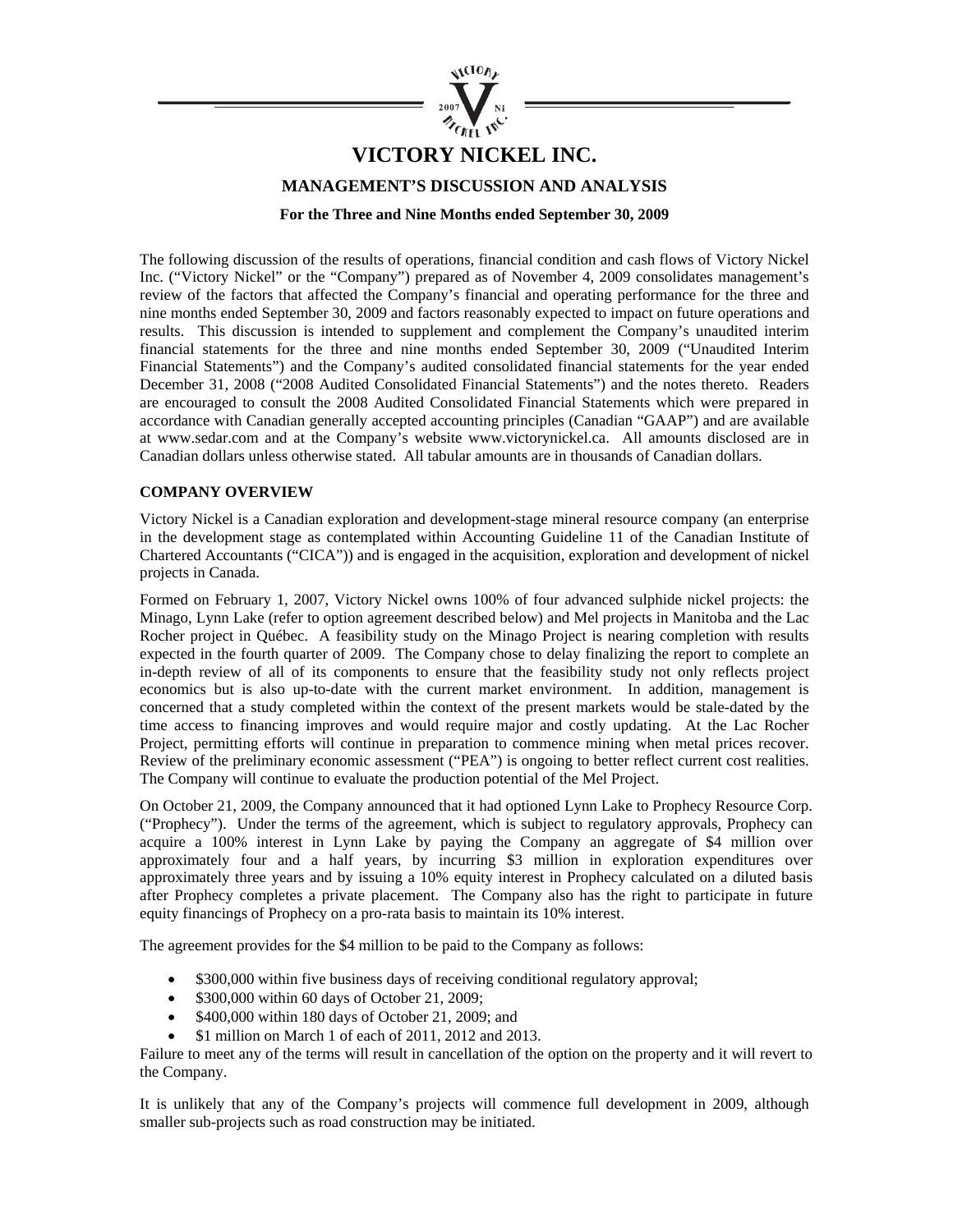

As at September 30, 2009, the Company also owned an approximate 5% interest in Wallbridge Mining Company Limited ("Wallbridge") as well as warrants which, if exercised, would have increased the ownership to approximately 8% on a partially diluted basis at that date. The warrants are exercisable at \$1.00 per share and expire March 26, 2010.

#### **ACQUISITION OF INDEPENDENT NICKEL CORP.**

The Company acquired 100% of the Independent Nickel Corp. ("Independent") shares through the issuance of an aggregate of 66,675,103 shares of the Company to former holders of Independent shares on the basis of 1.1 of a Victory Nickel share for each Independent share. The Victory Nickel shares issued under the subsequent acquisition transaction ("SAT") approved at a shareholder meeting of Independent, have been treated as being issued effective December 23, 2008; the shares were actually issued on January 2, 2009. As part of the acquisition, Victory Nickel also issued 6,643,998 replacement options to the option holders of Independent based upon the same ratio, as well, 1,537,963 replacement warrants were recorded for the benefit of warrant holders of Independent which were outstanding at the date of the SAT. The warrants expired on May 7, 2009.

Effective August 31, 2009, the Company completed the wind-up of Independent Nickel Corp. into Victory Nickel; the Company had already, in January 2009, received approval from the relevant securities commissions to cease Independent's registration as a reporting issuer.

In accordance with Canadian GAAP, the actual measurement date of the purchase consideration occurred on the date that the shares were issued, or when the shareholders approved the SAT. Accordingly, the value of the purchase consideration is based on the market prices of Victory Nickel common shares on the measurement dates of October 6, 2008, October 17, 2008 and December 23, 2008 of \$0.105, \$0.075 and \$0.04 per share respectively.

The allocation of the aggregate purchase price to Independent's net assets acquired is as follows:

| <b>Purchase Price</b>                                   |                |               |       |             |
|---------------------------------------------------------|----------------|---------------|-------|-------------|
| Issuance of 66,675,103 common shares of the Company     |                |               |       | \$<br>6,166 |
| <b>Transaction costs</b>                                |                |               |       | 1,427       |
| Issuance of replacement options                         |                |               |       | 186         |
| Issuance of replacement warrants                        |                |               |       |             |
|                                                         |                |               |       | \$<br>7,779 |
| <b>Fair Value of Independent's Net Assets Acquired:</b> |                |               |       |             |
| Current assets (including cash of \$2,308)              |                |               |       | \$<br>2,594 |
| Capital assets, net                                     |                |               |       | 83          |
| Future income tax assets                                |                |               |       | 3,480       |
| Exploration and development projects:                   | Lynn Lake      | <sup>\$</sup> | 1,241 |             |
|                                                         | Minago royalty |               | 770   | 2,011       |
|                                                         |                |               |       | 8,168       |
| <b>Current liabilities</b>                              |                |               |       | (362)       |
| Non-controlling interests                               |                |               |       | (27)        |
|                                                         |                |               |       | \$<br>7,779 |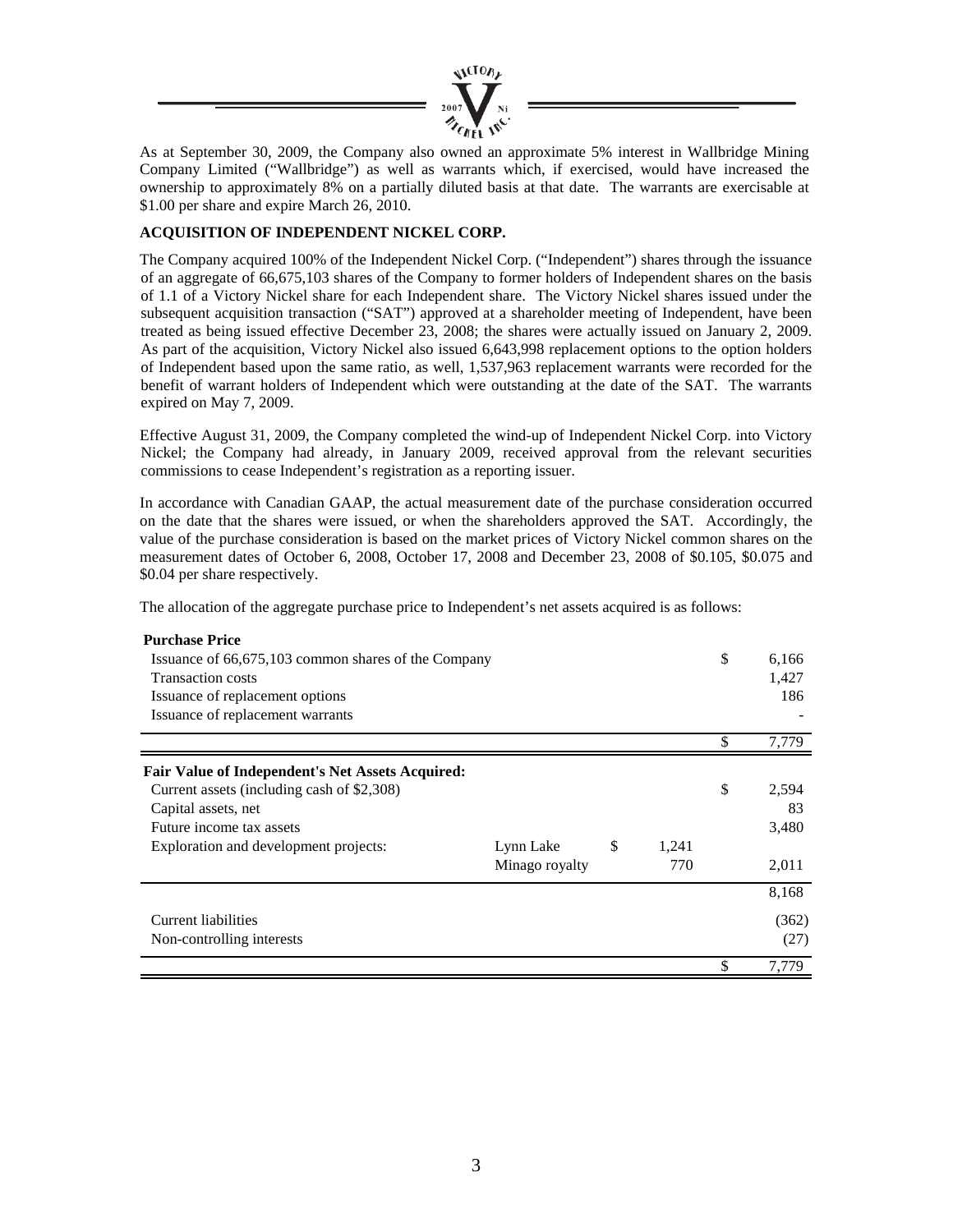

#### **OUTLOOK**

The global economy appears to be on the mend. Signs continue to suggest that the recession is essentially over in Canada albeit with some caution regarding the frailty of the financial systems in the United States and Europe. When the U.S. economy turns, this will further boost the Canadian economy because Canada's export sector will disproportionately benefit from the U.S. recovery starting next year.

Base metal prices are showing some strengthening. Nickel has increased from below US\$5.00 per pound earlier this year to in excess of US\$8.00 per pound. While inventories continue to be relatively high, there has been a consistent and gradual decrease since April 2009. Nickel production continues to decline as major producers close uneconomic mines and curtail production through temporary shutdowns as well as strike activity over the summer months. This should reduce inventories further and create an environment for the price of nickel to increase as economies continue to improve and the demand for stainless steel returns.

The benefit of these improving metal prices is being tempered somewhat by the weakening US dollar.

Victory Nickel is fortunate to have four sulphide nickel projects in two locations rated among the world's strongest supporters of the resource industry. Québec, where Lac Rocher is located, has once again been rated the best place to be in the resource business by the Fraser Institute and Manitoba, where the Mel, Lynn Lake and Minago projects are located, has been ranked 8th. Although economics are tougher at today's nickel prices, we believe that the nickel production cost curve will continue to improve as sulphide deposits amenable to conventional processing become scarcer. Good deposits do not go bad in times of low metal prices.

Management continues to move the Minago feasibility study toward completion. As noted above, with the global financial meltdown, it became apparent that many of the costs estimated during the highest cost cycle in history needed to be reviewed and reconsidered. This process is ongoing and expectations are that this will be completed in 2009.

The Lac Rocher and Mel sulphide nickel projects will be kept ready to move ahead quickly when metal prices recover. The PEA of the Lac Rocher project completed in November 2008 indicated that the project could be brought to production quickly when prices recover. Construction of a road to join the Lac Rocher site to an existing road was completed in the third quarter. This will allow year round access.

The Lynn Lake Mine is a quality asset that was acquired, along with the Minago royalty, via the acquisition of Independent. Given the Company's focus on advancing Minago, it was felt that optioning Lynn Lake to Prophecy was the most effective way to ensure that the Lynn Lake project received the attention it deserves in the near term. Over and above the cash component, the option agreement was structured to ensure that Prophecy would put money in the ground, that Victory Nickel shareholders are able to participate in the upside as Lynn Lake moves ahead and that the project would be returned in the event of any default by Prophecy. We will keep shareholders updated on progress at Lynn Lake as it develops.

The Company's objective continues to be to make the transition from developer to nickel producer. Once the Minago feasibility study is completed, we will continue efforts to structure a financing proposal that will work in today's environment. Minago will be a mega project for Manitoba and contribute greatly to the welfare of that province and its residents in the Minago area. We expect to receive the full support of the Manitoba government and First Nations to move the project forward. Minago alone will provide much-needed employment, for Manitoba and particularly for the First Nations communities in the vicinity of the mine.

The Company recently completed a successful rights offering to shareholders and raised approximately \$3.9 million. These funds are needed to support the effort which will be required to find financing for the Minago project assuming the completion of a positive feasibility study in the near future. The Board of Directors chose the rights offering structure for financing because it allows shareholders to benefit from the low equity price and prevents dilution of existing shareholder ownership.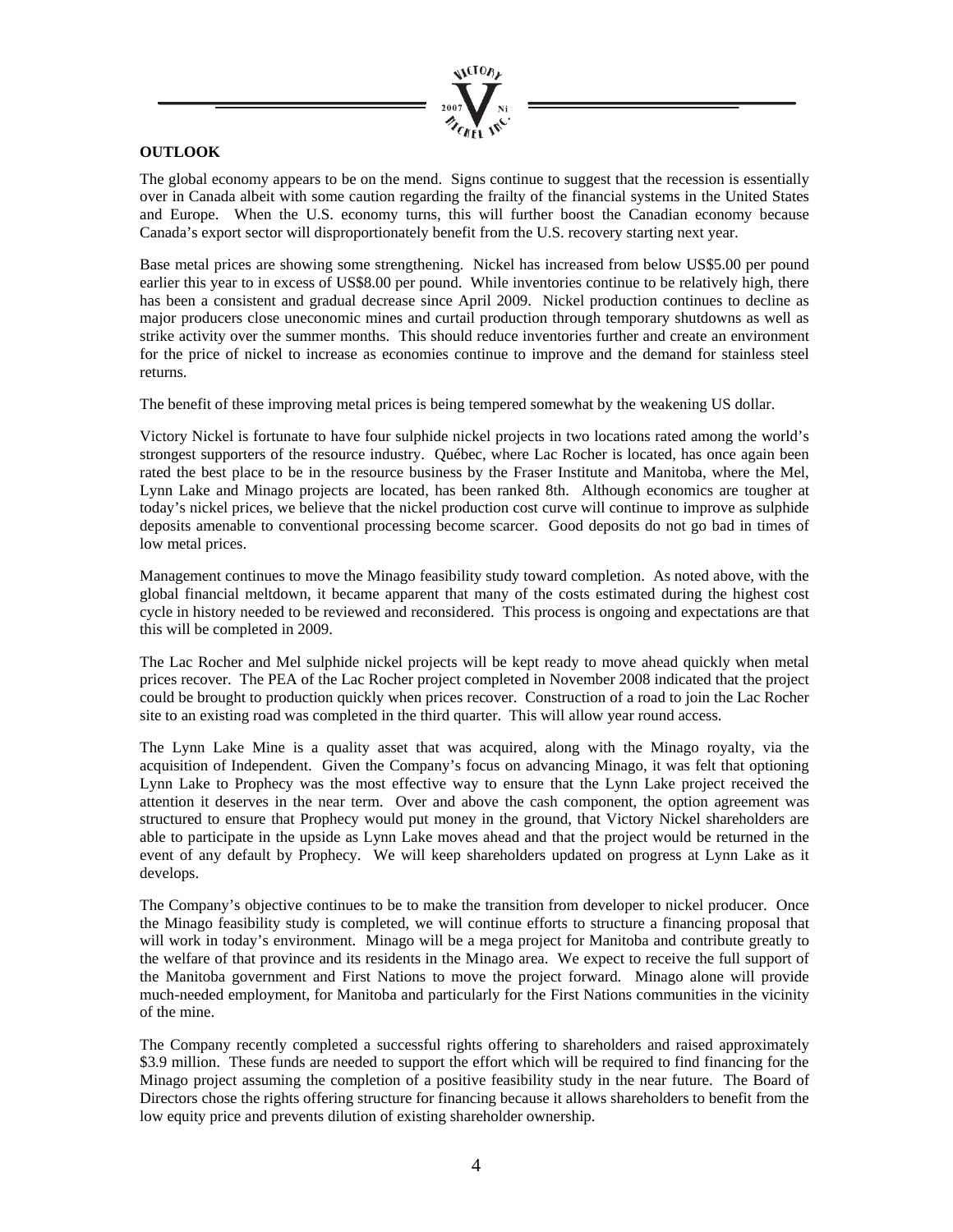

The recently announced acquisition of Nuinsco's 15% equity interest by a subsidiary of Jilin Jien Nickel Industry Co., Ltd. ("Jilin Jien") demonstrates the attractiveness of Victory Nickel's assets and should add strength to the Company's ability to raise funding. Jilin Jien is a large-scale nonferrous metals enterprise with exploration, mining, smelting, refining and chemicals operations principally in the production and sale of nickel sulphate, nickel matte, electrolytic nickel, nickel hydroxide, nickel chloride, copper sulphate, copper concentrate and sulphuric acid. They have total assets of approximately \$500 million and a market capitalization of approximately \$4.5 billion.

With four projects and over 900 million pounds of in-situ nickel in NI 43-101-compliant measured (159 million pounds) and indicated (775 million pounds) resources, plus an additional 250 million pounds of insitu nickel in inferred resources, Victory Nickel has one of Canada's largest undeveloped sulphide nickel inventories. Victory Nickel will continue to take advantage of the worldwide shortage of sulphide nickel assets and to capitalize on higher nickel prices when they return.

In the interim, the Company will continue to preserve cash and focus only on activities which are required to protect its projects to the benefit of all of our shareholders.

#### **HIGHLIGHTS**

During and subsequent to the three months ended September 30, 2009, the Company:

- Gained a strong new strategic investor through the sale by Nuinsco of its approximate 15% interest in Victory Nickel to a subsidiary of Jilin Jien;
- Successfully completed its previously announced rights offering which was fully subscribed and generated gross proceeds of approximately \$3.9 million;
- Confirmed that a NI 43-101-compliant 15 million tonne indicated sand resource, of which approximately 84% is marketable frac sand, is contained in the footprint of the proposed open pit shell at Minago, a 215% increase in tonnage compared with the November 2006 Minago PEA;
- Announced that the comprehensive review of the geology section of the Minago feasibility study had been completed and that the feasibility study remains on track for completion in 2009; and
- Optioned the Lynn Lake Project to Prophecy (TSX V: PCY). Under the agreement, Prophecy must pay Victory Nickel \$4 million over approximately four and a half years, incur \$3 million in exploration expenditures over approximately three years and issue Victory Nickel 10% of Prophecy's outstanding shares subsequent to Prophecy completing a private placement.

#### **RESULTS OF OPERATIONS**

*Three months ended September 30, 2009 compared with the three months ended September 30, 2008* 

For the three months ended September 30, 2009, the Company had net income of \$35,000, or \$0.00 per share, (for the three months ended September 30, 2008 - net loss of \$543,000, or \$0.00 per share).

The net income improvement resulted from a decrease in general and administrative expenses to \$220,000 (2008 - \$470,000) and stock option compensation of \$12,000 (2008 - \$103,000), net of interest income of \$9,000 (2008 - \$41,000) and a gain on sale of marketable securities of \$211,000 (2008 - \$nil). These amounts also reflect a recovery of future income taxes of \$58,000 in 2009, compared with a provision of \$11,000 in 2008.

Interest income declined from 2008 to 2009 as a result of lower cash balances available for investment in 2009 combined with significantly lower interest rates. To August 2009, the Company's redeemable GIC earned a rate of 2.8%; upon maturity, along with proceeds from the rights offering, funds were reinvested at approximate rates of 0.7%. The gain on sale of marketable securities arose from the sale of 3,440,500 Wallbridge shares in the third quarter of 2009. Effective December 31, 2008, the Company had recorded a permanent impairment through the statement of operations for the Wallbridge shares.

General and administrative expenses include \$148,000 in costs charged by Nuinsco as described under related party transactions below (2008 - \$196,000). Costs allocated from Nuinsco pursuant to the management agreement between the Company and Nuinsco are activity related and, in the third quarter of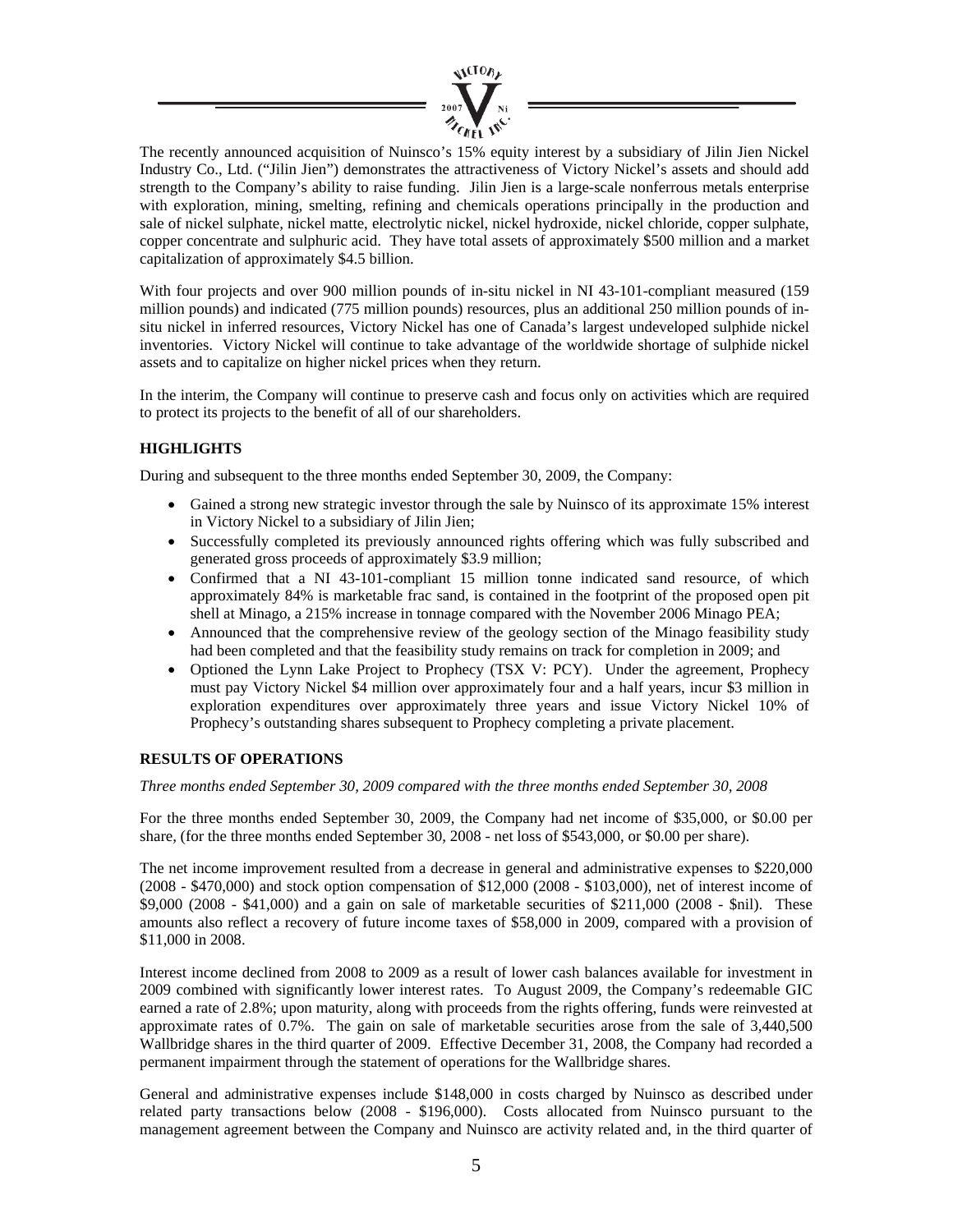

2008, included activity related to the Independent acquisition. In 2009, financial and accounting services are being provided primarily by individuals employed by Nuinsco and are included in the charges from Nuinsco, whereas in 2008, the CFO was employed and remunerated directly by the Company and included as part of general and administrative expenses. The relationship with Nuinsco allows the Company to have access to disciplines which would otherwise be cost-prohibitive to a junior company.

Directors have accepted deferral of payment of their fees and management has accepted deferrals of salary until financial circumstances improve. The aggregate amount was approximately \$36,000 for the three months ended September 30, 2009 and has been accrued but will not be cash settled until the financial condition of the Company improves. It is estimated that approximately \$111,000 of non-discretionary general and administrative expenditures were incurred to maintain the Company's public status in the three months ended September 30, 2009; note that this amount does not include expenses associated with issuances of shares which are offset against the related financings through equity.

Certain non-discretionary consultants have been challenged to revisit costs and reductions have been attained in 2009 which related to the cost of services accrued in 2008; furthermore, such costs are now being accrued when services are received. In 2009, the Company decided to eliminate the formal review process formerly performed by its auditors on its interim information as an additional way to conserve cash resources. Other cost controls have reduced general and administrative expenses in the period compared with the prior year as well as reflecting a timing effect of project capitalization and a refund of mailing costs which had been overestimated in the second quarter and funds returned in the third quarter.

Stock option compensation expense relates to stock options granted to officers, directors and employees, some of which are vesting in future periods. The expense in the three months ended September 30, 2009 reflects the amortization of costs from options issued primarily in the first quarter of 2009; the expense in 2008 reflected the grant of options issued in the second quarter of 2008 as well as amortization from options issued previously and not yet vested. The value assigned to the stock options was calculated using the Black-Scholes option-pricing model as explained in Note 9 to the Company's Unaudited Interim Financial Statements.

Management of the Company determined that no significant impairment had been experienced in its exploration and development projects during the third quarter of 2009. Metal prices have continued to show some signs of recovery since the end of December 2008 but management continues to monitor metal prices and other market factors for implications to its projects. In the current nickel price and financial environment, management continues to believe that it is unlikely that any of its projects will commence full development in 2009 except for smaller sub-projects such as road construction as occurred for Lac Rocher.

The future income tax recovery in the third quarter of 2009 of \$58,000 relates primarily to the benefit associated with non-capital losses in the quarter. In the last quarter of 2008, the Company determined that the likelihood of the benefits of losses and costs creating future income tax assets was more likely than not to be realized prior to their expiry. The expiry of non-capital losses is detailed in Note 12 to the Company's 2008 Audited Consolidated Financial Statements. The provision of \$11,000 in the third quarter of 2008 relates to the change in market value of Wallbridge securities recorded at that time through other comprehensive income.

Effective December 31, 2008, the Company determined that, in accordance with GAAP, an other-thantemporary loss had occurred with respect to its investment in Wallbridge. This conclusion required the Company to record the reduction in market value of \$2,040,000 through the consolidated statement of operations rather than through other comprehensive loss. In the third quarter of 2009, a partial recovery in the market value of such shares occurred which caused other comprehensive income in the period of \$110,000 after income taxes of \$nil. In the same period of 2008, the writedown through the statement of operations had not occurred and the full effect of the decline at that time below acquisition cost was reflected through OCI in the amount of \$1,564,000 after income taxes of \$11,000.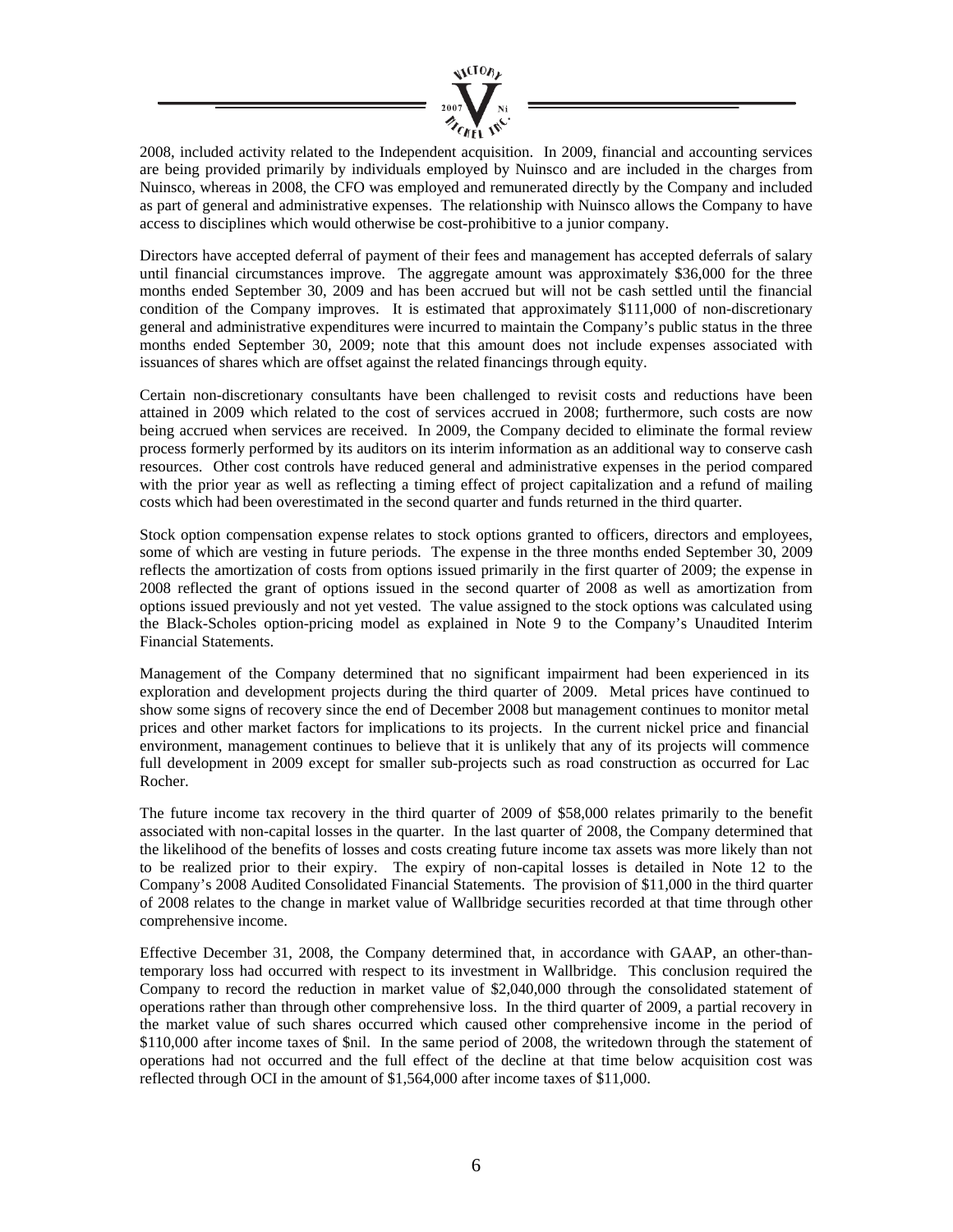

*Nine months ended September 30, 2009 compared with the nine months ended September 30, 2008* 

For the nine months ended September 30, 2009, the Company had a net loss of \$356,000, or \$0.00 per share, (for the nine months ended September 30, 2008 - net loss of \$1,493,000, or \$0.01 per share).

The loss resulted from general and administrative expenses of \$1,017,000 (2008 - \$1,430,000) and stock option compensation of \$218,000 (2008 - \$258,000), net of interest income of \$54,000 (2008 - \$195,000) and a gain on sale of marketable securities of \$232,000 (2008 - \$nil). These amounts were partially offset by a recovery of future income taxes of \$610,000 in 2009, compared with \$nil in 2008.

Interest income declined from 2008 to 2009 as a result of lower cash balances available for investment in 2009 combined with lower interest rates. The gain on sale of marketable securities of \$232,000 arose from the sale of 3,880,500 Wallbridge shares in 2009 as described above and in the previous period's unaudited interim consolidated financial statements.

General and administrative expenses include \$445,000 in costs charged by Nuinsco as described under the management agreement section below (2008 - \$447,000). Costs allocated from Nuinsco pursuant to the management agreement between the Company and Nuinsco are activity related. As described above, costs in the third quarter of 2008 included activity related to the acquisition of Independent. In 2009, financial and accounting services were provided primarily by individuals employed by Nuinsco and included in the charges by Nuinsco, whereas in 2008, the CFO was employed and remunerated directly by the Company. These factors offset each other and result in comparable year-over-year charges under the management agreement. The relationship with Nuinsco allows the Company to have access to disciplines which would otherwise be cost-prohibitive to a junior company.

As previously mentioned, discretionary expenditures have been cut and other cost controls are in effect which have reduced expenditures generally. Certain non-discretionary consultants have been challenged to revisit costs and reductions have been attained in 2009 which related to the cost of services accrued in 2008; furthermore, such costs are now being accrued when services are received. In 2009, the Company decided to eliminate the formal review process formerly performed by its auditors on its interim information as an additional way to conserve cash resources. More specifically, general and administrative expenses in 2008 included a portion of severance pay attributable to services rendered to Victory Nickel.

Directors have accepted deferral of payment of their fees and management has accepted deferrals of salary until financial circumstances improve. The aggregate amount of such expenses accrued but which will not be cash settled until such improvement is approximately \$137,000 for the nine months ended September 30, 2009. It is estimated that approximately \$486,000 of non-discretionary general and administrative expenditures were incurred to maintain the Company's public status in the nine months ended September 30, 2009.

Stock option compensation expense relates to stock options granted to officers, directors and employees, some of which are vesting in future periods. The expense in the nine months ended September 30, 2009 reflects the amortization of costs from options issued primarily in the first quarter of 2009; the expense in 2008 reflected the grant of options issued in the first and second quarters of 2008 and vesting immediately as well as amortization from options issued previously and not yet vested. The value assigned to the stock options was calculated using the Black-Scholes option-pricing model as explained in Note 9 to the Company's Unaudited Interim Financial Statements.

Management of the Company determined that no significant impairment had been experienced in its exploration and development projects during the third quarter of 2009. Metal prices have continued to show some signs of recovery since the end of December 2008 but management continues to monitor metal prices and other market factors for implications to its projects.

The future income tax recovery in the nine months ended September 30, 2009 of \$610,000 relates primarily to the benefit associated with non-capital losses in the period of \$236,000 as well as a release of a valuation allowance of \$374,000 in the first quarter of 2009. In the last quarter of 2008, the Company determined that the likelihood of the benefits of losses and costs creating future income tax assets was more likely than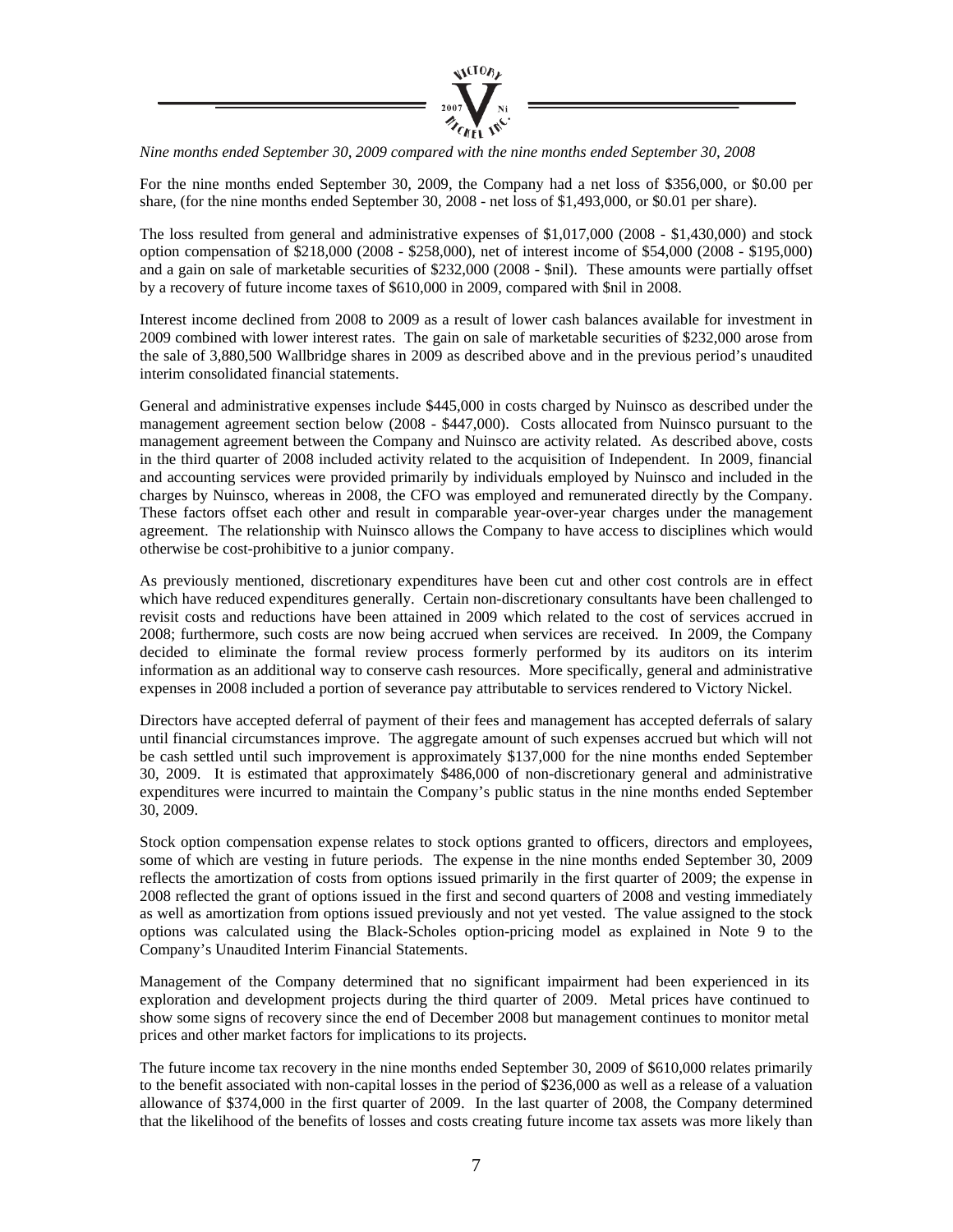

not to be realized prior to their expiry. The expiry of non-capital losses is detailed in Note 12 to the Company's 2008 Audited Consolidated Financial Statements. There was no recovery recorded in 2008.

Effective December 31, 2008, the Company determined that, in accordance with GAAP, an other-thantemporary loss had occurred with respect to its investment in Wallbridge. This conclusion required the Company to record the reduction in market value of \$2,040,000 through the consolidated statement of operations rather than through other comprehensive loss. In the nine months ended September 30, 2009, a partial recovery in the market value of such shares occurred which caused other comprehensive income in the period of \$410,000 after the transfer through the statement of operations of the realized gain on the sale of marketable securities of \$232,000. The other comprehensive loss of \$1,500,000 recorded in 2008 represents the full amount of the decline in value of Wallbridge at that time since the determination of permanent impairment had not been made until the final quarter of 2008.

A summary of the more significant changes in the unaudited interim balance sheet as at September 30, 2009 compared with December 31, 2008 not discussed elsewhere is as follows. Accounts payable and accrued liabilities primarily relate to project-related expenditures and decreased period-over-period largely because of the slow-down in activity.

The future income tax liability balance was eliminated during 2008, primarily because of the recognition of future income tax assets sufficient to bring the future income tax balance to zero. As a result of the Company's renunciation of flow-through expenditures in February 2009 an amount of \$2,192,000 was added to the future income tax liability balance. Offsetting this amount was the recognition of income tax recoveries of \$610,000 through the statement of operations bringing the balance as at September 30, 2009 to \$1,582,000.

Shareholders' equity has increased period-over-period primarily as a result of the rights offering completed in August of 2009, partially offset by the effect of the flow-through share renunciation in February 2009 as referred to above, the issuance of stock options and warrants from the rights offering through contributed surplus; and the increase in the market value of Wallbridge shares recorded through accumulated other comprehensive income.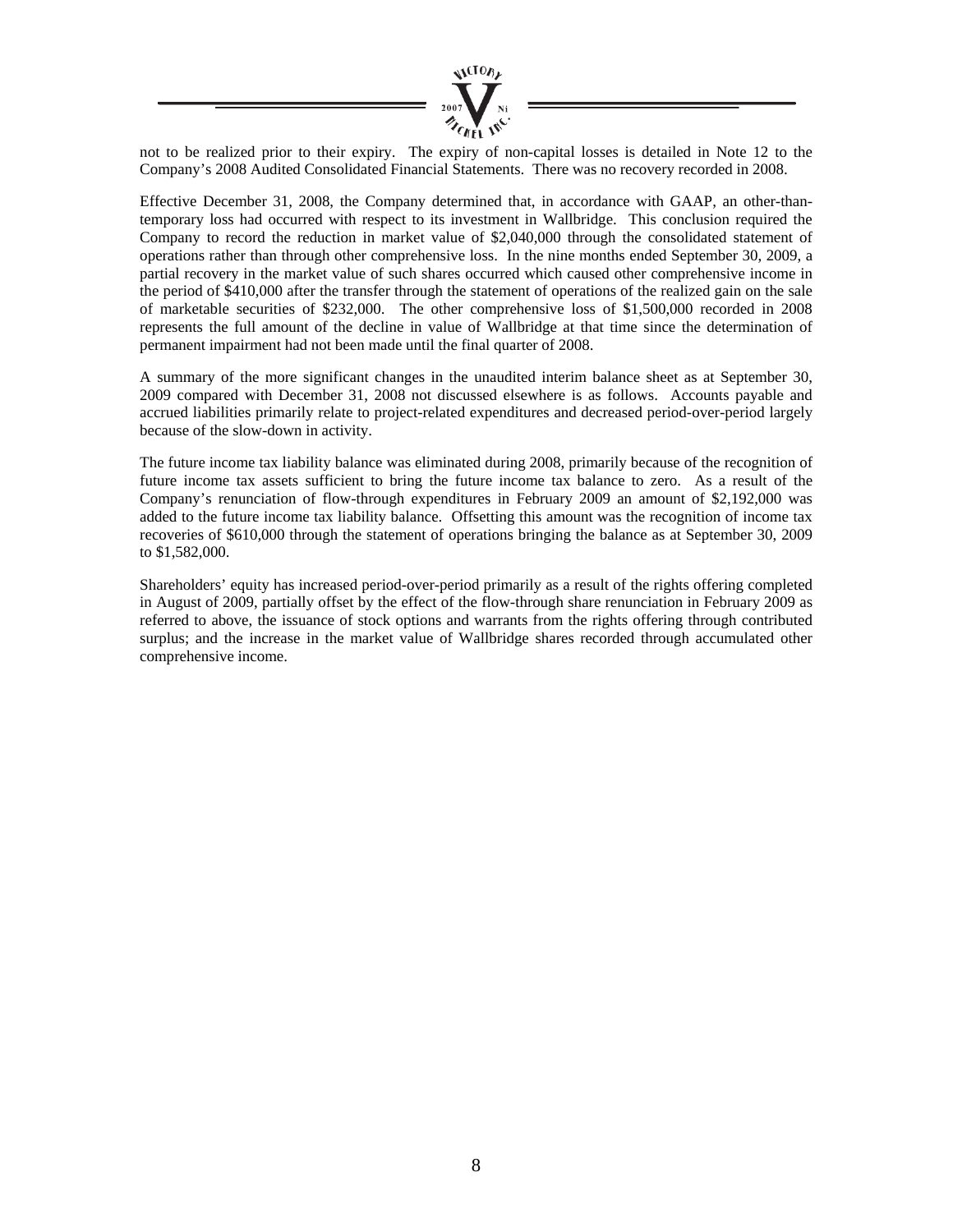

#### **SUMMARY OF QUARTERLY RESULTS**

Selected financial information for each of the last eleven quarters ended September 30, 2009 is as follows:

| Fiscal year 2009                            |               | Ouarter   |                | Ouarter   |                | <b>Ouarter</b> |                          |
|---------------------------------------------|---------------|-----------|----------------|-----------|----------------|----------------|--------------------------|
| Revenue and other income                    |               | \$        | 220            | (1)<br>\$ | 39             | \$             | 27                       |
| Net income (loss)                           |               | \$        | 35             | \$        | (343)          | \$             | (48)                     |
| Comprehensive income (loss)                 |               | \$        | 145            | (2)<br>\$ | (471)          | \$             | 380                      |
| Income (loss) per share - basic and diluted |               | \$        | 0.00           | \$        | (0.00)         | \$             | (0.00)                   |
| Fiscal year 2008                            | Ouarter       | $3^{rd}$  | <b>Quarter</b> |           | <b>Ouarter</b> |                | Ouarter                  |
| Revenue and other income                    | \$<br>46      | \$        | 41             | \$        | 45             | \$             | 109                      |
| Net loss                                    | \$<br>(1,050) | (3)<br>\$ | (543)          | \$        | (520)          | \$             | (430)                    |
| Comprehensive income (loss)                 | \$<br>450     | (4)<br>\$ | (2,107)        | (5)<br>\$ | (1,513)        | \$             | 627                      |
| Loss per share - basic and diluted          | \$<br>(0.01)  | \$        | (0.00)         | \$        | (0.00)         | \$             | (0.00)                   |
| Fiscal period 2007                          | Ouarter       | $3^{rd}$  | <b>Ouarter</b> | $2^{nd}$  | <b>Ouarter</b> |                | (6)<br>Quarter           |
| Revenue and other income                    | \$<br>158     | \$        | 147            | \$        | 219            | \$             | 35                       |
| Net loss and comprehensive loss             | \$<br>(335)   | \$        | (387)          | \$        | (449)          | \$             | $(1,057)$ <sup>(7)</sup> |
| Loss per share - basic and diluted          | \$<br>(0.00)  | \$        | (0.00)         | \$        | (0.00)         | \$             | (0.01)                   |

(1) Revenue for the period includes \$211,000 gain on sale of Wallbridge securities, previously written down through operations in the fourth quarter of 2008.

(2) Comprehensive income for the period reflects the partial recovery of the market value of Wallbridge securities, previously written down through operations in the fourth quarter of 2008.

(3) The net loss for the period includes \$2,040,000 writedown of an available-for-sale investment, offset by future income tax recoveries of \$1,544,000.

(4) Comprehensive income for the period reflects the effect of the net loss combined with the effects of the transfer through operations of the change in market value of Wallbridge securities.

- (5) Comprehensive loss for the period reflects the decline in market value of Wallbridge securities.
- (6) For the period from inception, February 1, 2007, to March 31, 2007.

(7) Includes stock option compensation of \$863,000.

#### **LIQUIDITY AND CAPITAL RESOURCES**

At September 30, 2009, the Company had working capital, including cash and cash equivalents, totalling \$5,134,000 (December 31, 2008 - \$3,804,000). Working capital improved as a direct result of the successful completion of the rights offering to shareholders which raised approximately \$3,929,000 before issue costs. Cash equivalents include bank-guaranteed investment certificates and bank discount notes. The Company has a corporate policy of investing its available cash in Canadian government instruments and certificates of deposit or other direct obligations of major Canadian banks, unless otherwise specifically approved by the Board. The Company's current investments earn approximate rates of 0.7% compared with the 2.80% rate previously earned until maturity of the GIC in August.

During the nine months ended September 30, 2009, the Company used \$425,000 in operating activities, (nine-month period ended September 30, 2008 - used \$1,113,000) comprising cash used in operations before changes in non-cash working capital of \$963,000 (2008 – used \$1,138,000) plus a net increase in non-cash working capital balances of \$538,000 (2008 - \$25,000).

As the Company is in the development stage, there are no revenues to recover expenses and the operating activities represent the corporate and administrative costs incurred mostly to maintain a public company as well as the effect of corporate transactions such as the sale of Wallbridge securities or the non-cash recognition of future income tax recoveries. The Company estimates that public company costs in 2008 amounted to \$725,000 and costs in 2009 to date are estimated at \$485,000. Consequently, the Company's liquidity is reduced unless and until there are financing activities to provide funds. Note that such costs cited above do not include the costs of financing arrangements such as the recent rights offering which are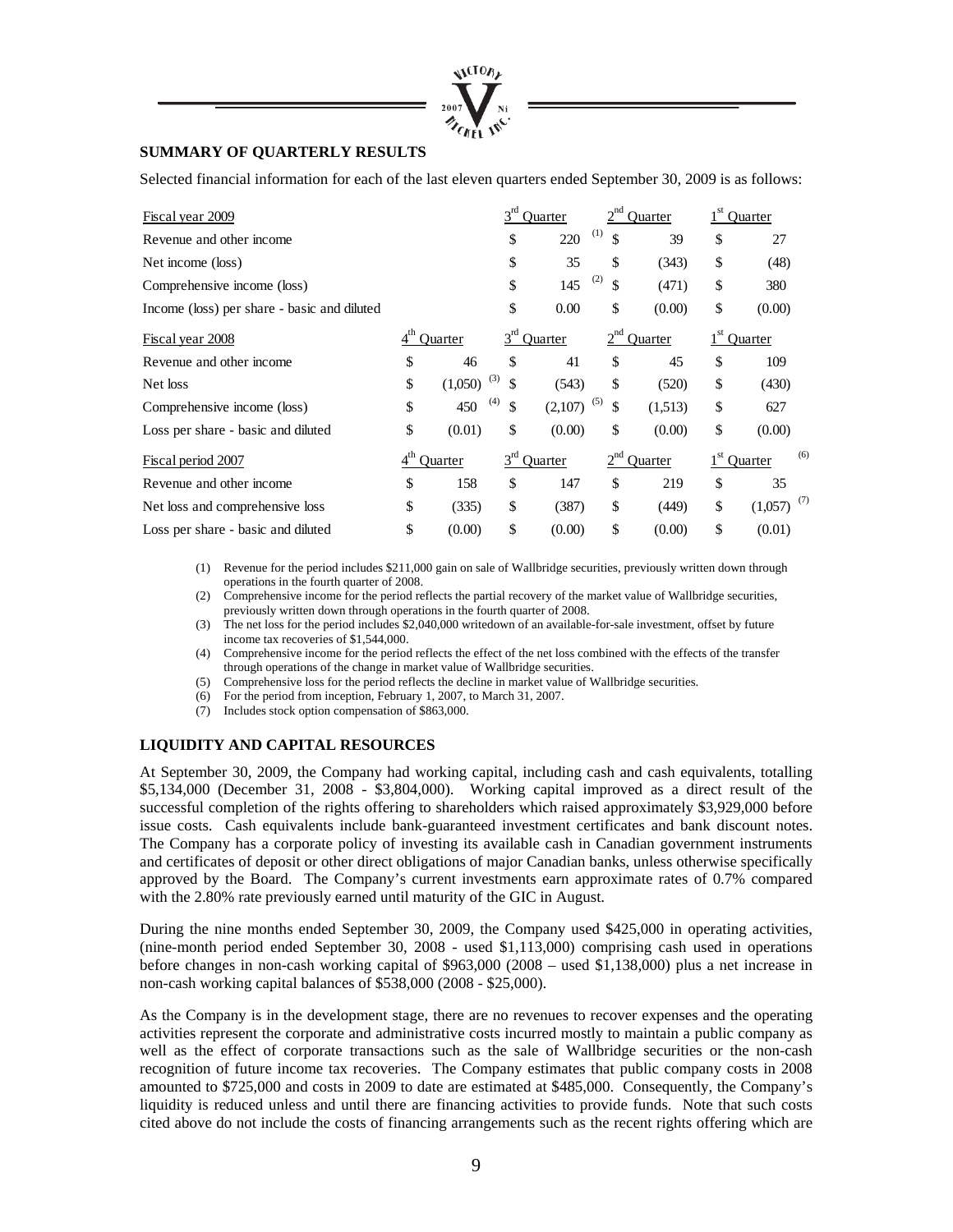

deducted directly from equity. Costs incurred to advance the Company's projects are capitalized as summarized below under the discussion of investing activities.

Financing activities in 2009 generated \$3,717,000 compared with \$7,730,000 in 2008. The rights offering, which closed in August, 2009, and was over-subscribed, represented the most significant financing activity during 2009. This financing mechanism is one way to raise funds while allowing existing shareholders to participate without dilution unless they so choose. As discussed in the Company's annual management's discussion and analysis, the availability of finance without unacceptable dilution to existing shareholders has been severely curtailed.

The rights offering enabled holders of its outstanding common shares on the record date of July 9, 2009 to purchase units of the Company (each a "Unit") at a price per Unit of \$0.06. Each Unit consisted of one common share of the Company (each a "Unit Share") and one-half of one Common Share Purchase Warrant (each whole Common Share Purchase Warrant a "Unit Warrant"). The rights offering closed on August 17, 2009 and resulted in the issuance of 65,489,952 Unit Shares and 32,744,976 Unit Warrants. Aggregate proceeds before issue costs were approximately \$3.9 million (excluding any potential proceeds from the exercise of the Unit Warrants). Each Unit Warrant will entitle the holder to purchase one common share at a price of \$0.12 during the 12-month period commencing August 18, 2010.

In 2008, the most significant financing activity was the private placement which closed in the third quarter and generated gross proceeds of \$8,121,000 through the issue of 18,046,700 shares at \$0.45 per share on a flow-through basis.

In addition, \$48,000 was generated from the exercise of options in the nine months ended September 30, 2009 (2008 - \$41,000).

During the nine months ended September 30, 2009, investing activities used \$2,856,000, compared with \$12,071,000 in 2008. Funds used to advance exploration and development projects were \$3,282,000 (2008 - \$9,264,000). In 2008, the Company acquired 9,000,000 shares of Wallbridge at an aggregate cost of \$2,490,000; at the end of 2008, the Company made a provision for permanent impairment of \$2,040,000 through operations, thereby recording the shares at a market value of \$450,000. In the second and third quarters of 2009, the Company sold 3,880,500 Wallbridge shares for cash proceeds of \$426,000 reducing the Company's interest to approximately 5%.

These activities generated cash and cash equivalents of \$436,000 during 2009, compared with the use of cash of \$5,454,000 for the comparative period ended September 30, 2008.

As described above, exploration and development companies such as Victory Nickel are heavily reliant upon the equity markets to fund their activities as they have no short-term sources of revenue other than through realization of assets. Opportunities available to Victory Nickel for financing would normally be through private placements in the equity markets. Today's equity markets, although showing signs of improvement, make this alternative difficult without incurring significant dilution to existing shareholders. Accordingly, the Company decided to launch the rights offering detailed above and is very pleased that the offering was fully subscribed.

The Company may be required to consider additional financing mechanisms or carry out a corporate transaction to protect its assets or sell assets. It is uncertain how such additional initiatives will be received and how successful they will be in generating cash to finance activities.

The Company has good title to its projects and will maintain the projects in good standing as market conditions improve.

As mentioned earlier, the Company is excited by the opportunity to work with Jilin Jien which acquired the approximate 15% shareholding from Nuinsco effective July 31, 2009. This is a clear vote of confidence in Victory Nickel's projects and can only be a positive step in furthering their development.

The Company's working capital requirements are modest. The major recurring item requiring financing is a GST receivable which averaged approximately \$180,000 per quarter of 2008 but amounted to \$55,000 as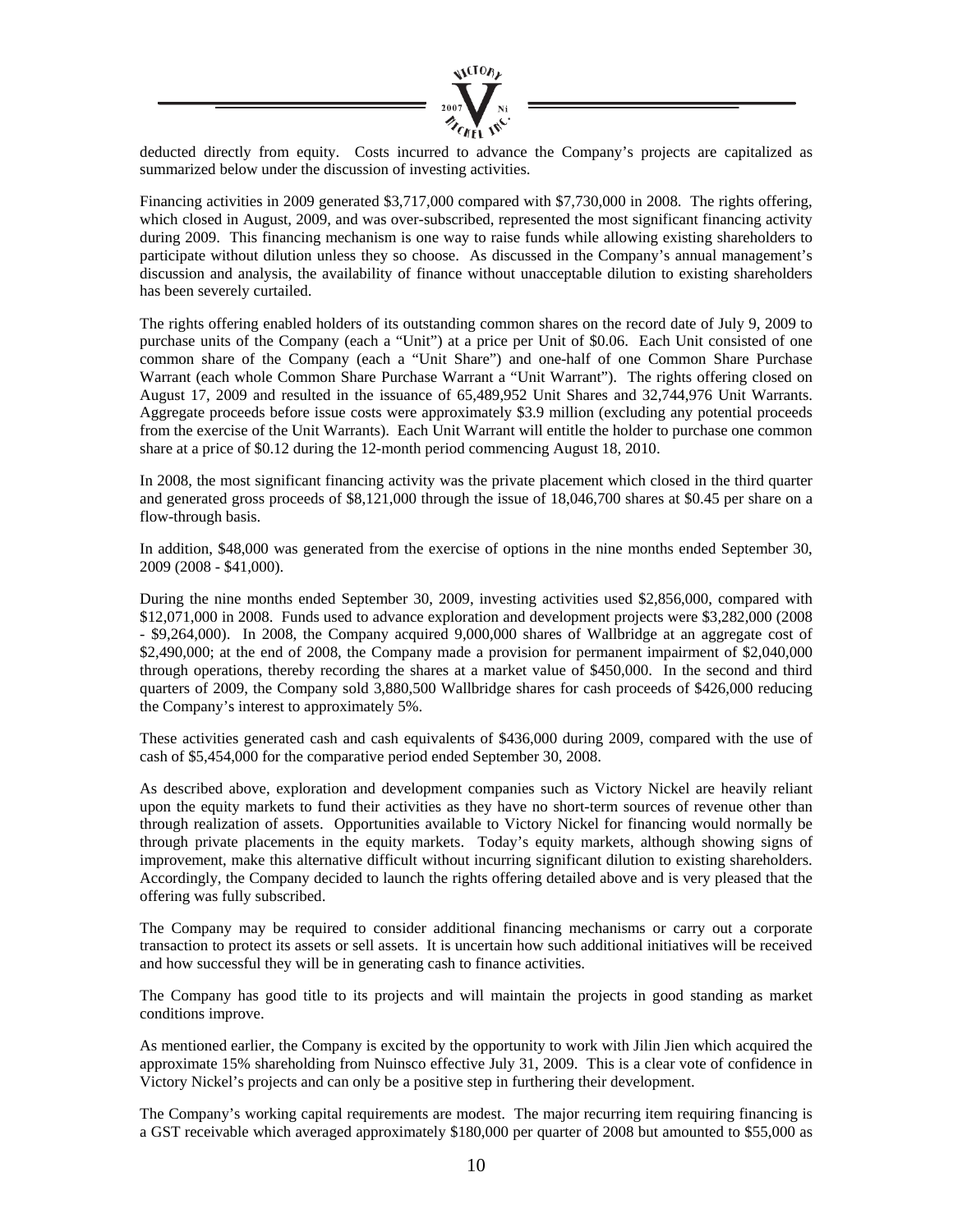

at September 30, 2009; the reduction reflects the decline in both project and administrative expenditures. Monthly average cash-based administrative costs for 2009 are estimated at \$110,000, most of which are incurred to meet statutory requirements. The Company's remaining flow-through commitment which will be completed by December 31, 2009 is \$827,000.

Given its cash position prior to completion of the rights offering, the Company had reduced its activities to a minimum until additional funding became available. Cost reduction measures have already been implemented and will be continued to ensure the Company remains viable and retains its assets until metal, financial and equity markets return. The successful completion of the rights offering has certainly been a positive step forward and has enhanced liquidity as well as providing a supportive message from our shareholders. The funds expected from the option of the Lynn Lake project to Prophecy will also augment the Company's treasury over time and the investment in Prophecy, once the four-month hold period expires, could be monetized for additional liquidity, if required.

The completion of the Minago feasibility study along with the third-party review costs is expected to use approximately \$0.3 million of the \$5.1 million working capital available as at September 30, 2009. In addition, remaining costs to complete and file the Environmental Impact Study required to obtain permits and commence an access road at Minago could cost approximately \$1.3 million by the end of the year, weather permitting. Both of these expenditures are discretionary in nature but would delay the project if not completed as planned.

The Lac Rocher access road has been completed and additional work at Lac Rocher is planned before the end of the year. Such work includes geophysical surveys, geotechnical studies around the planned portal site and possible diamond drilling at an estimated cost of \$0.3 million.

Assuming completion of all of these programs, the balance of working capital available to meet the Company's flow-through commitment and fund corporate costs for the remainder of the year will be approximately \$3.2 million.

However, there are several programs which should be advanced so the Company is continuing to consider all manner of financings given the current financial market environment as well as strategic partnerships, including developing the relationship with Jilin Jien. Management is continuing to monitor the outcome of financing initiatives being undertaken in the marketplace.

Assuming a positive outcome of the Minago feasibility study and/or a determination to bring the Lac Rocher or Mel projects to production, significant construction financing will be required. It is unlikely that these projects could be financed in the current metal price and financial environment without strong support from a strategic partner which could include potential customers, shipping companies and suppliers.

#### **EXPLORATION AND DEVELOPMENT ACTIVITIES**

For the nine months ended September 30, 2009, the Company incurred exploration costs on its nickel properties of \$1,975,000 (2008 - \$10,684,000), including \$1,234,000 on the Minago project, \$35,000 on the Mel project, \$144,000 on Lynn Lake and \$562,000 at the Lac Rocher project (2008 - \$10,112,000; \$335,000, \$nil and \$237,000, respectively). The reduction in spending reflects the slow-down which was discussed in the Company's 2008 Annual Management's Discussion and Analysis.

Paul Jones, Vice-President, Exploration, is a "qualified person" as defined under NI-43-101, and he has supervised the preparation of the information relating to the material mineral projects of the Company described herein.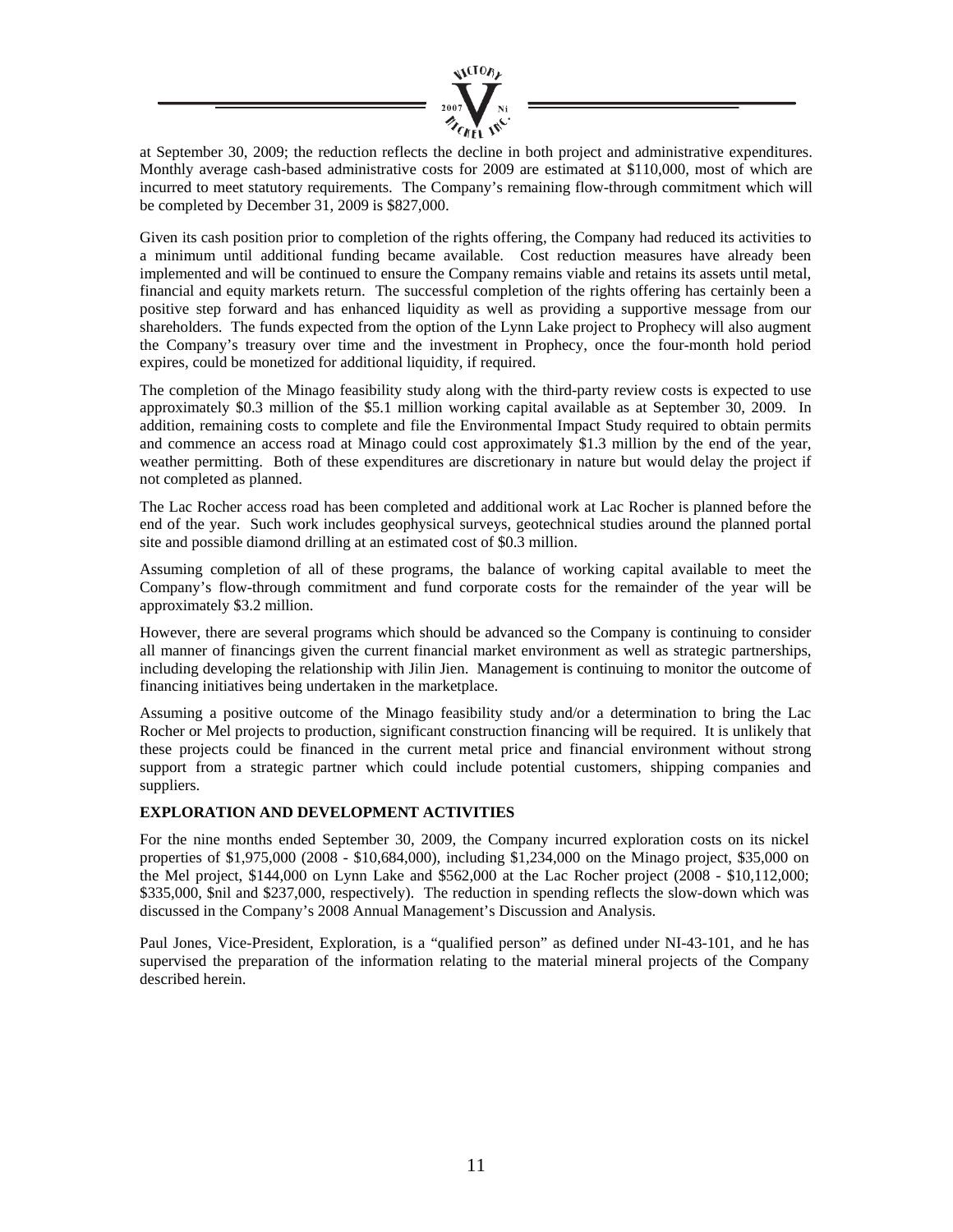

#### **Minago Project**

The Company's l00%-owned Minago project is located on the Thompson Nickel Belt in Manitoba, and is one of Canada's largest undeveloped sulphide nickel deposits as updated in the first quarter of 2009 and described in the table below.

Following the completion of a scoping study in the fall of 2006, Wardrop Engineering Limited ("Wardrop") was engaged to conduct a feasibility study. The feasibility study is ongoing, and is expected to be completed in 2009 following a comprehensive review to ensure that costs reflect the changing market conditions. Current activities are centred on verification of capital cost estimates and revision where necessary to reflect market realities. Ongoing work consists of continuation and refining of geological and geophysical interpretations with the aim of improved deposit modelling and identification of exploration targets in the local region for future field programs.

On January 6, 2009, the Company announced the receipt of a NI-43-101-compliant revised resource estimate for the Minago Project. The revised resource estimate prepared by Wardrop reports only the nickel that is present in sulphide minerals (denoted NiS and representing %Ni in NiS), and excludes unrecoverable nickel in silicate. This is necessary to allow accurate determination of a recovery curve at various grades. Previous Minago resource estimates have been reported on a Total Nickel basis at a 0.25% cut-off grade. The adoption of %Ni in NiS values for the resource estimate (using a 0.20% Ni in nickel sulphide cut-off grade as a minimum for economic viability) provides a more accurate determination of the recoverable nickel.

| <b>Sulphide Nickel Resource Estimate, January 2009</b>         |               |                                     |                                                   |  |  |  |  |
|----------------------------------------------------------------|---------------|-------------------------------------|---------------------------------------------------|--|--|--|--|
| <b>Classification</b><br>At 0.2% Nickel Sulphide Cut-off Grade | <b>Tonnes</b> | Grade<br>(millions) $(%$ Ni in NiS) | %Ni in NiS In-Situ Nickel<br>(millions of pounds) |  |  |  |  |
| <b>Measured Resource</b>                                       | 9.1           | 0.47                                | 94                                                |  |  |  |  |
| <b>Indicated Resource</b>                                      | 35.0          | 0.42                                | 327                                               |  |  |  |  |
| <b>Total Measured and Indicated</b>                            | 44.1          | 0.43                                | 420                                               |  |  |  |  |
| <b>Inferred Resource</b>                                       | 12.0          | 0.44                                | 115                                               |  |  |  |  |

The Minago Project NiS resource estimate is as follows:

In addition to the large sulphide nickel resource and other metal byproducts, including copper, gold, platinum, palladium, silver and rhodium, the scoping study identified the presence of hydraulic fracturing ("frac") sand, a material used to enhance recoveries in the oil and gas industry. This frac sand overlies the proposed open pit and will need to be removed as part of pre-stripping to access the nickel deposit.

Frac sand is a high-value commodity with significant potential to generate substantial value as a byproduct of mining the sulphide nickel deposit. Minago is ideally located with respect to infrastructure and is in close proximity to potential frac sand markets in western Canada and the United States. Various studies completed to date indicate that the frac sand operation alone could cover the cost to pre-strip and equip the nickel open pit, and should enhance the ability to finance development of the nickel deposit.

In late 2008, Outotec (USA) Inc. ("Outotec") evaluated the frac sand plant design and capital and operating costs to produce 914,245 tonnes of frac sand annually. Key conclusions of the Outotec study include:

- Throughput of 1.2 million tonnes of sand per year produces 914,245 tonnes of frac sand annually over approximately nine years;
- Average life of mine operating costs of \$10.37 per tonne of frac sand;
- Plant capital cost of \$44.0 million; and
- A processing plant designed to allow for production to increase should market conditions warrant.

The Company is continuing to evaluate alternatives to maximize the value of the frac sand resource, including the possibility of operating a frac sand operation on a standalone basis.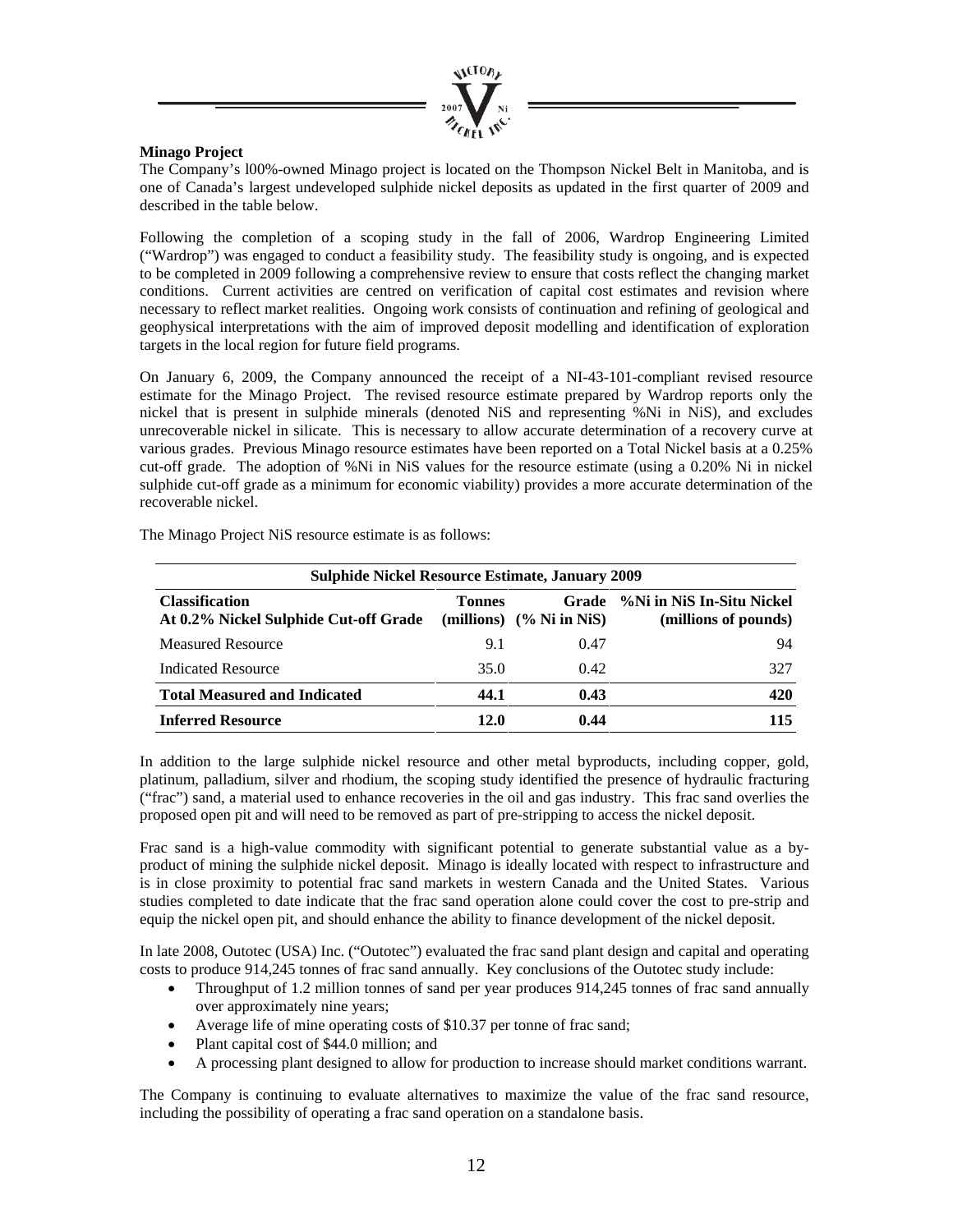

#### **Lynn Lake**

The Lynn Lake property, acquired by Victory Nickel via its acquisition of Independent, is located in the historic mining town of Lynn Lake in northern Manitoba, about 320km by road northwest of the Thompson mining camp. The Lynn Lake property is the former Sherritt producing mine site known as the Lynn Lake A Mine and Farley Mine. The Lynn Lake nickel mine was first operated by Sherritt-Gordon from 1953 to 1976. During its 23 years of operation, the mine produced over 20 million tonnes of nickel-copper ore at an average grade of 1.02% nickel and 0.54% copper, making Lynn Lake the third largest nickel producer in North America. The mine closed in 1977 due to a period of stagnant growth in the nickel market, not because the ore was mined out.

The Lynn Lake project has 0.86 million tonnes of measured resources grading 0.80% nickel or 15 million pounds of in-situ nickel as well as 13.7 million tonnes of indicated resources at 0.65% grade or 196 million pounds. A further 4.2 million tonnes inferred resources grading 0.59% nickel contains an additional 55 million pounds of in-situ nickel.

Exploration upside on the property exists within the mine infrastructure below the 3,000 foot level as well as along an inferred secondary mine structure distinct from the historic main mine trend. This secondary structure was outlined in 2008 with the drilling of the Company's Disco Zone - a small near-surface deposit (approximately 30 m from surface) that extends approximately 200m below surface. The morphology and style of mineralization of the Disco Zone is similar to the historic orebodies mined at Lynn Lake, with similar apparent structural controls, which is that of vertically-extensive, pipe-like orebodies, truncated by reactivated shear zones. The Disco Zone remains open at depth and the inferred northeast-southwest structure that abuts the zone remains unexplored along strike.

The pre-feasibility study, dated December 2007, gave the project a net present value of \$131 million at an 8% discount rate (\$179 million at a 5% discount rate). Highlights of the pre-feasibility study which is available on SEDAR are as follows:

- Pre-tax IRR of 29%:
- Payback on mine costs of three years;
- Pre-tax profit over an initial 11-year mine life of \$296 million; and
- Likelihood of extending mine life via continued mine exploration, conversion of inferred resources to reserves.

On October 21, 2009, the Company announced that it had optioned Lynn Lake to Prophecy Resource Corp. ("Prophecy"). Under the terms of the agreement, which is subject to regulatory approvals, Prophecy can acquire a 100% interest in Lynn Lake by paying the Company an aggregate of \$4 million over approximately four and a half years, by incurring \$3 million in exploration expenditures over approximately three years and by issuing a 10% equity interest in Prophecy calculated on a diluted basis after Prophecy completes a private placement. The Company also has the right to participate in future equity financings on a pro-rata basis to maintain its 10% interest.

The agreement provides for the \$4 million to be paid to the Company as follows:

- \$300,000 within five business days of receiving conditional regulatory approval;
- \$300,000 within 60 days of October 21, 2009;
- \$400,000 within 180 days of October 21, 2009; and
- \$1 million on March 1 of each of 2011, 2012 and 2013.

Failure to meet any of the terms will result in cancellation of the option on the property and it will revert to the Company.

#### **Mel Project**

The Mel project is located on the Thompson Nickel Belt, just north of Thompson, Manitoba. It is a large property, approximately 25km east-west by about 6km north-south.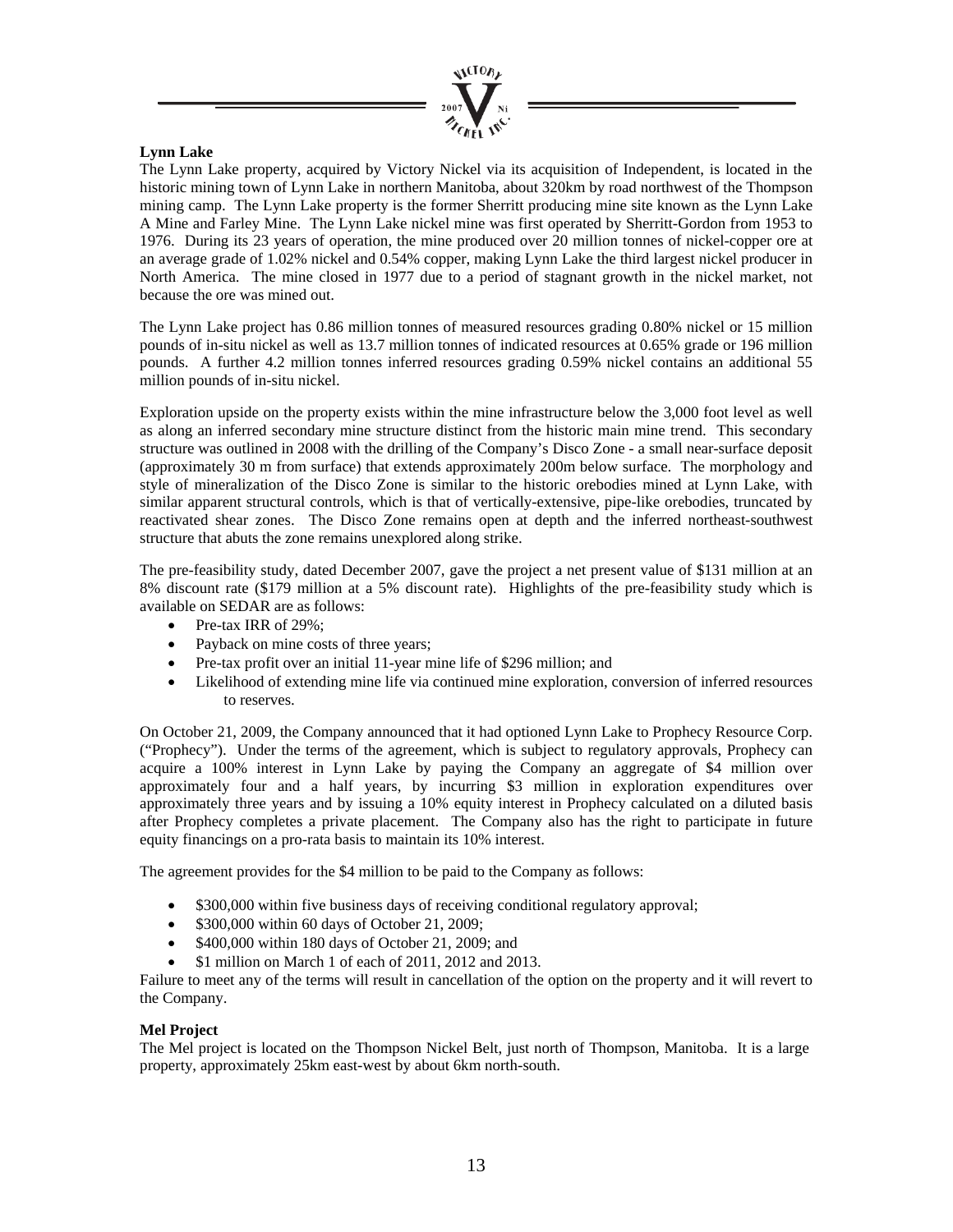

Mel has an indicated resource of 4.3 million tonnes grading 0.88% nickel (approximately 83 million pounds in-situ nickel) and an additional inferred resource of one million tonnes grading 0.84% nickel (approximately 19 million pounds in-situ nickel) and offers significant exploration upside.

The Company has fully funded sufficient expenditures to earn a 100% ownership interest in this project subject to a 51% Vale Inco back-in. Vale Inco is continuing to assess metallurgical characteristics of typical Mel mineralization prior to making a decision on exercising its back-in right. By agreement, Vale Inco must mill ore from the Mel project at cash costs plus 5% subject to capacity availability and metallurgy.

#### **Lac Rocher**

Lac Rocher is located in northwestern Québec and has measured (0.29 million tonnes grading 1.23% Ni) and indicated (0.51 million tonnes grading 1.05% Ni.) resources of 0.80 million tonnes grading 1.12% nickel, at a 0.5% nickel cutoff, for approximately 20 million pounds of in-situ nickel located between surface and 125 vertical metres (representing 8 million pounds measured and 12 million pounds indicated). Additional inferred resources total 0.44 million tonnes grading 0.65% Ni (or 6 million pounds in-situ). Mineralization remains open to the southwest.

Road construction has been completed in the third quarter of 2009 from the end of the existing logging road to the site of the proposed Lac Rocher portal, which will allow year-round ground access to the site. The Company is reviewing the PEA prepared in 2008 by Roche to review input costs and to see if more economic mining methods are possible.

The PEA envisions the Lac Rocher deposit being contract mined in two phases using mechanized cut-andfill mining over a span of 24-26 months. In Phase One, 65,000 tonnes would be extracted at 1.75% nickel, 0.57% copper and 0.062% cobalt; in Phase Two, an additional 252,730 tonnes would be extracted at 1.52% nickel, 0.59% copper and 0.051% cobalt (see news release dated November 3, 2008).

Victory Nickel has obtained a Certificate of Exemption ("C of E") for Phase One from the Québec government, and is now working towards obtaining a mining permit for Phase One. For Phase Two, the Company has completed its environmental baseline programs and, in July 2009, submitted to the Québec government its environmental impact statement in order to obtain a C of A. Upon receipt of a C of A, the Company will then work toward obtaining a mining permit for Phase Two.

Currently, additional work contemplated in the near term at Lac Rocher includes geophysical surveys, geotechnical studies around the planned portal site and possible diamond drilling.

#### **IMPAIRMENT ANALYSIS UPDATE**

Given the changes in the metals markets and other general economic factors, the Company performed a detailed impairment analysis on each of its exploration and development projects as at December 31, 2008. The Company does not believe that there have been any further material changes to date which would adversely affect this analysis. In fact, there have been some sporadic signs of metals prices recovery which is encouraging. Furthermore, there has been no change in management's plans for the projects.

Management concluded that no impairment existed in each of its projects effective September 30, 2009 and that costs incurred to date are recoverable. The Company will continue to monitor developments as they occur in the metals markets and the economy and will update its impairment analysis to take account of any such changes, as appropriate.

#### **CRITICAL ACCOUNTING ESTIMATES**

Critical accounting estimates used in the preparation of the financial statements include determining the carrying value of investments and exploration and development projects, assessing the impairment of longlived assets, determining future income taxes and the valuation of stock option compensation. These estimates involve considerable judgment and are, or could be, affected by significant factors that are beyond the Company's control.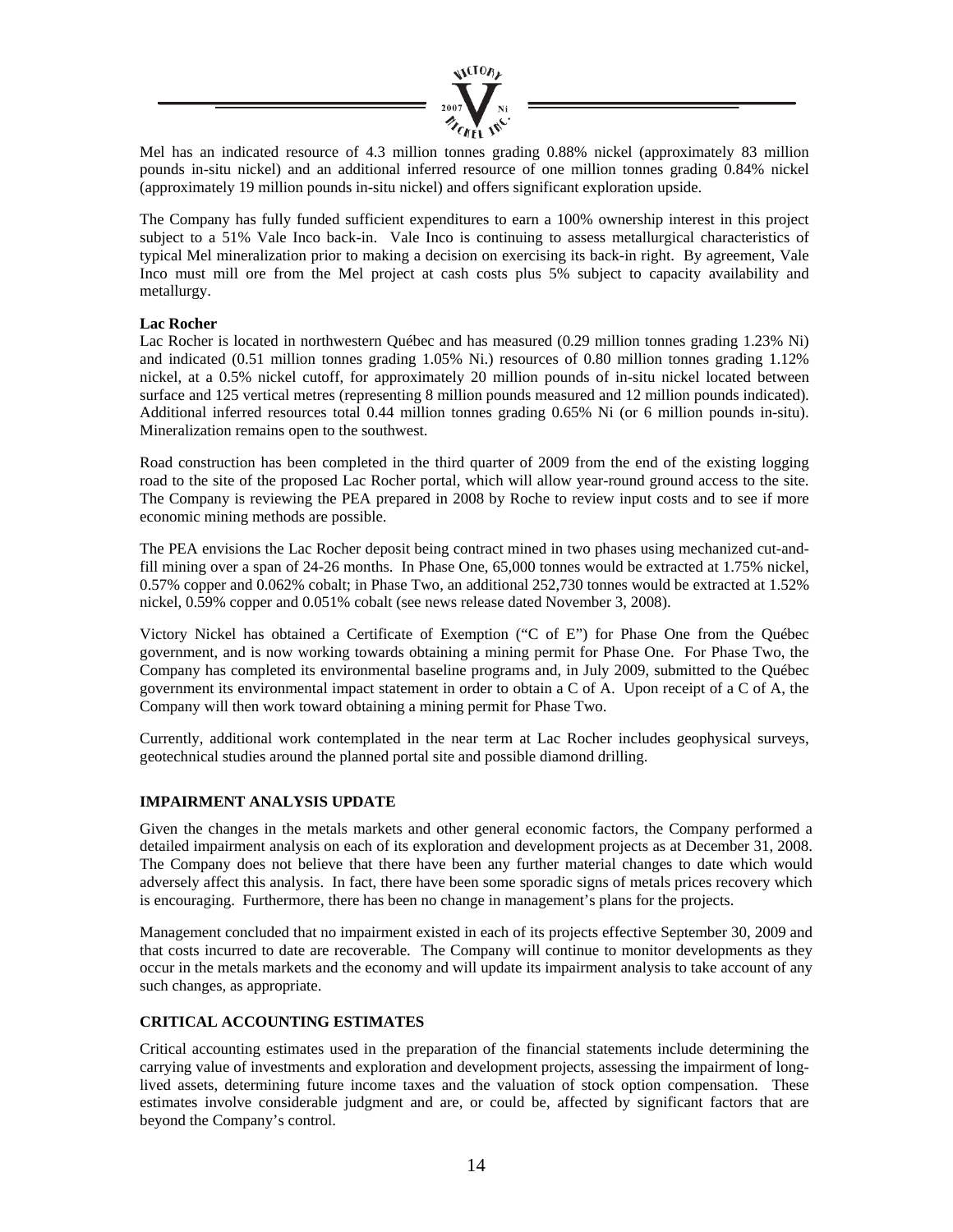

For a complete list of the significant accounting policies as well as information concerning the use of estimates and measurement uncertainty, reference should be made to Notes 2 and 3 of the Company's 2008 Audited Consolidated Financial Statements and the updates reflected in the notes to the Unaudited Interim Financial Statements for the three and nine months ended September 30, 2009 and 2008. The Company's financial statements have been prepared using the going concern assumption; reference should be made to Note 1 to each of the Company's financial statements referred to above.

The Company's recorded value of its exploration and development projects is based on historical costs that are expected to be recovered in the future. The Company's recoverability evaluation is based on market conditions for minerals, underlying mineral resources associated with the properties and future costs that may be required for ultimate realization through mining operations or by sale. The Company is in an industry that is exposed to a number of risks and there is always the potential for a material adjustment to the value assigned to these assets. Such risks also extend to the evaluation of fair values of net assets upon acquisition.

The fair value of the stock options and warrants is calculated using an option pricing model that takes into account the exercise price, expected life of the option/warrant, expected volatility of the underlying shares, expected dividend yield, and the risk free interest rate for the term of the option/warrant.

#### **NEW ACCOUNTING POLICIES**

There have been no new accounting policies adopted in the interim unaudited financial statements.

#### **FUTURE ACCOUNTING CHANGES**

There have been no additional future accounting changes from those reported in Note 3 to the 2008 Audited Consolidated Financial Statements.

#### **International Financial Reporting Standards**

The Company is continuing to review the requirements of International Financial Reporting Standards ("IFRS"). Senior financial management has attended training courses on IFRS designed to be industryspecific. Victory Nickel will be required to produce IFRS-compliant financial statements for the quarter ended March 31, 2011 which will include the applicable disclosures and information for the comparative 2010 period.

A project management document has been prepared and approved by the Company's Audit Committee which includes the project governance, including escalation and issues management as well as the key steps required to meet conversion. The document includes a high-level project plan which will continue to be developed and refined as the project progresses past the diagnostic review. The project plan includes three main phases, which may overlap:

 Phase 1: Preliminary Impact Assessment – this includes the preparation of a diagnostic review, the identification of preliminary GAAP differences, will define additional information requirements, will define the preliminary approach for managing dual reporting, will include a project timeline and a training plan.

 Phase 2: Detailed Planning and Implementation – this includes determination of accounting policies and transition elections, development of statement and note disclosure templates, development of transition balance sheet, identification of new system requirements and their design.

 Phase 3: Post Implementation Review – this includes an analysis of ongoing roles, continuous improvement process and ongoing monitoring of future IFRS changes.

In the annual MD&A for 2009, the Company expects to have completed its diagnostic review and will include qualitative information on the major identified differences between the Company's extant accounting policies and those which it is required or expects to apply under IFRS in force at that date, including those made under transition elections.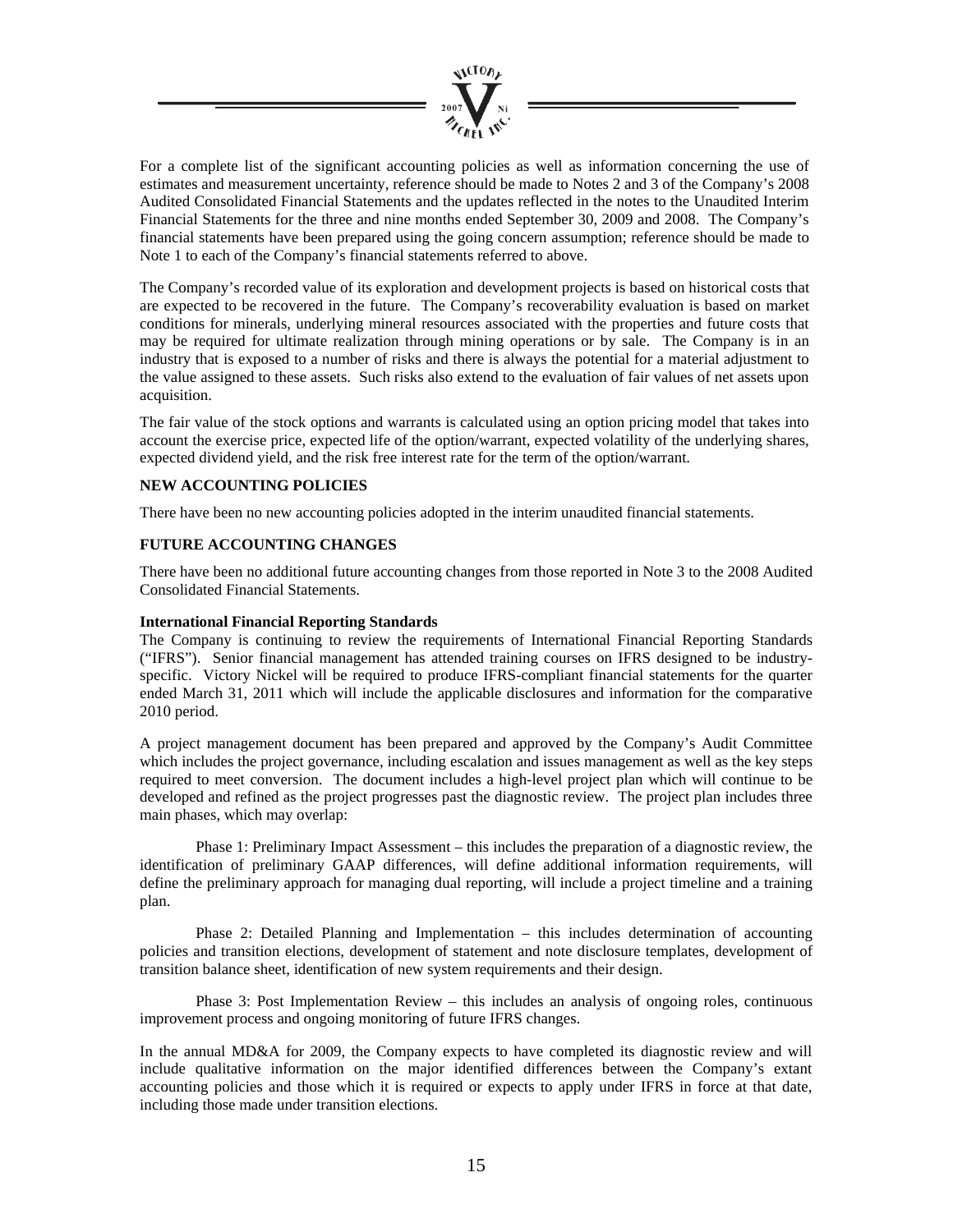

#### **CORPORATE GOVERNANCE**

The Company's Board of Directors is responsible for ensuring that management fulfils its responsibilities for financial reporting and internal control and exercises this responsibility principally through the Audit Committee. The Audit Committee, which is comprised of directors none of whom are employees or officers of the Company, meets with management to review the unaudited interim financial statements to satisfy itself that management is properly discharging its responsibilities to the directors who approve the unaudited interim financial statements. The Board of Directors has also appointed compensation and corporate governance and nominating committees composed of non-executive directors.

#### *Design of Disclosure Controls and Procedures*

The Company's Chief Executive Officer and Chief Financial Officer, (collectively, the "Certifying Officers"), are responsible for designing a system of disclosure controls and procedures, or causing them to be designed under their supervision, to provide reasonable assurance that information required to be disclosed in reports filed with or submitted to, securities regulatory authorities is recorded, processed, summarized and reported within the time periods specified under Canadian securities laws and that material information relating to the Company is made known to them with respect to financial and operational conditions to allow timely decisions regarding required disclosure. For the fiscal quarter ended September 30, 2009, the Certifying Officers have concluded that the design of the Company's disclosure controls and procedures were effective as at September 30, 2009. Such controls are facilitated by the small size of the Company's senior management team and their access to material information.

There were no changes to the Company's disclosure controls and procedures that occurred during the quarter ended September 30, 2009 that materially affected, or are reasonably likely to affect, the Company's disclosure controls and procedures.

#### *Design of Internal Control over Financial Reporting*

The Company's Certifying Officers are responsible for designing a system of internal controls over financial reporting, or causing them to be designed under their supervision, to provide reasonable assurance regarding the reliability of financial reporting and preparation of financial statements for external purposes in accordance with Canadian GAAP. The Company used the COSO control framework. For the fiscal quarter ended September 30, 2009, the Certifying Officers have concluded that the design of the Company's internal controls over financial reporting and procedures were effective as at September 30, 2009.

The management of the Company was required to apply its judgment in evaluating the cost-benefit relationship of possible controls and procedures. The result of the inherent limitations in all control systems means no evaluation of controls can provide absolute assurance that all control issues and instances of fraud, if any, have been detected.

There were no changes to the Company's internal controls over financial reporting that occurred during the quarter ended September 30, 2009 that materially affected, or are reasonably likely to affect, the Company's internal controls over financial reporting.

#### **MANAGEMENT AGREEMENT**

The Company obtains management, administrative assistance and facilities from Nuinsco pursuant to a management agreement. The fees payable by the Company under the arrangement are recorded at the exchange amount which is equal to the cost to Nuinsco of providing such services plus 10 percent. General and administrative costs charged to the Company during the three and nine months ended September 30, 2009 totalled \$148,000 and \$445,000 (2008 - \$196,000 and \$447,000). In addition projectrelated costs aggregating \$13,000 and \$47,000 (2008 - \$14,000 and \$40,000) have been charged to the Company by Nuinsco during the respective periods and are included in exploration and development costs on the balance sheet. Victory Nickel charged Nuinsco \$8,000 and \$16,000 for the three and nine months ended September 30, 2009 for project-related costs incurred by it on behalf of Nuinsco (2008 - \$12,000 and \$35,000). The management agreement commenced February 1, 2007 and is terminable by Nuinsco upon 90 days notice and by the Company upon 180 days notice. No such notice has been received or made.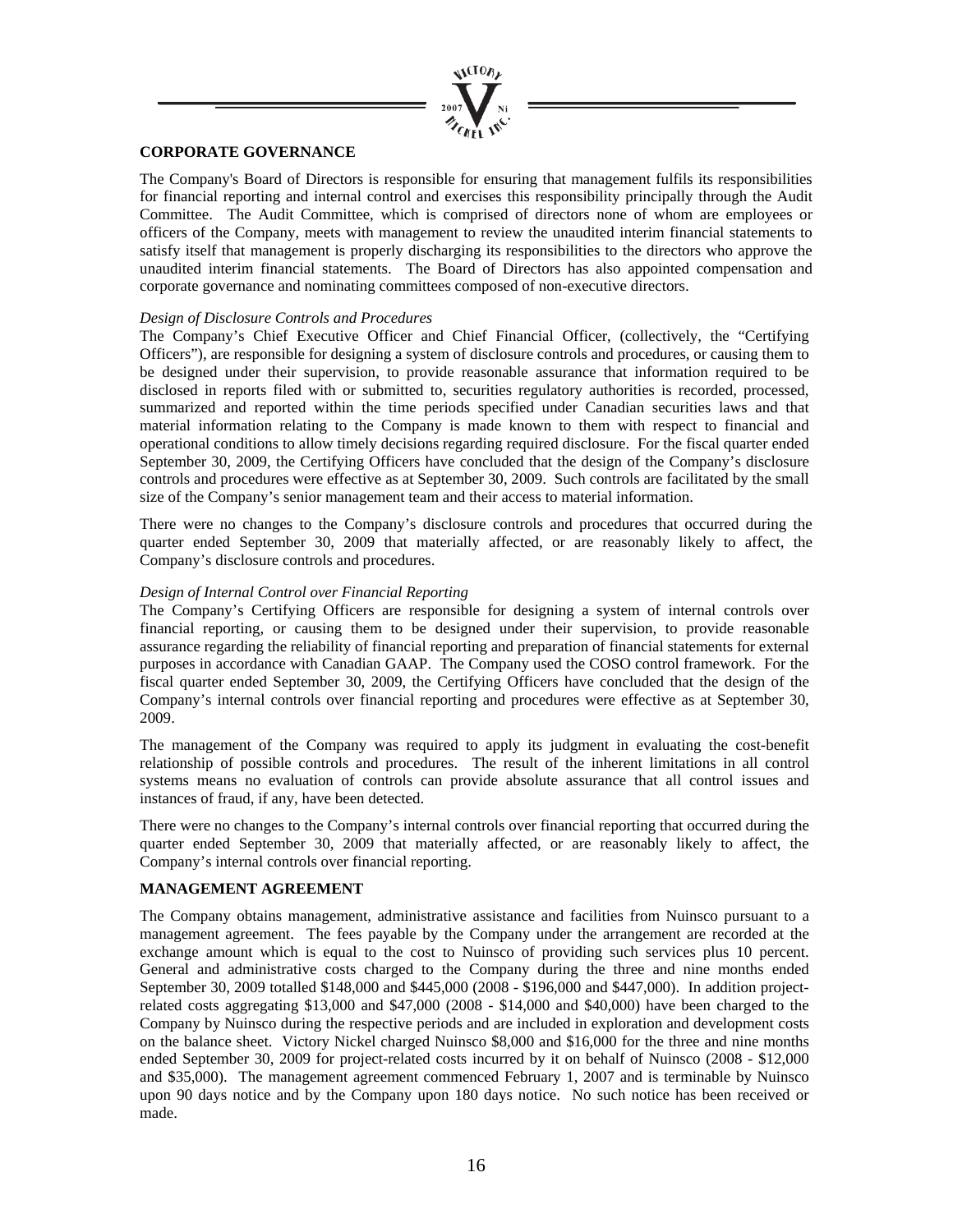

#### **OUTSTANDING SHARE DATA**

At November 4, 2009, the Company had 328,149,761 common shares issued and outstanding. In addition, there were 24,221,498 stock options outstanding on November 4, 2009 as well as 32,744,976 warrants which, if exercised and issued, would bring the fully diluted issued common shares to a total of 385,116,235 and would generate approximately \$11,196,000. The figures above include the effects of the 32,744,976 warrants issued pursuant to the rights offering which can be exercised no earlier than August 17, 2010 at a cost per warrant of \$0.12 thereby generating estimated proceeds included above of \$3,929,000 if fully exercised.

#### **RISKS AND UNCERTAINTIES**

The exploration and development of natural resources are speculative activities that involve a high degree of financial risk. The risk factors which should be taken into account in assessing Victory Nickel's activities and an investment in its securities include, but are not necessarily limited to, those set out in detail in the Company's 2008 Annual Management's Discussion and Analysis. A summary is provided below.

The relative significance of each risk will vary as a function of several factors including, but not limited to, the state of the economy, the stage of Victory Nickel's projects, the availability of financing on acceptable terms and other matters.

Any one or more of these risks could have a material adverse effect on the value of any investment in Victory Nickel and the business, financial condition, operating results or prospects of Victory Nickel and should be taken into account in assessing Victory Nickel's activities.

#### **Industry Risks**

#### *Speculative Nature of Mineral Exploration*

Mineral exploration is highly speculative in nature, involves many risks and frequently is non-productive. There is no assurance that Victory Nickel's exploration efforts will be successful. No assurance can be given that Victory Nickel's exploration programs will result in the establishment or expansion of resources or reserves.

#### *Development Projects*

In general, development projects have no operating history upon which to base estimates of future cash operating costs. For development projects such as the mineral resource properties owned by Victory Nickel, estimates of proven and probable reserves are, to a large extent, based upon the interpretation of geological data obtained from drill holes and other sampling techniques and feasibility studies. The costs estimated under the PEA for Minago may differ under the feasibility study presently being performed.

#### *Competition*

The mineral exploration business is highly competitive in all of its phases. Victory Nickel competes with numerous other companies and individuals, including competitors with greater financial, technical and other resources than Victory Nickel, in the search for and acquisition of exploration and development rights on attractive mineral properties.

#### **Operational Risks**

#### *Limited History of Operations*

Victory Nickel has no history of earnings and limited financial resources. Victory Nickel currently has no operating mines and its ultimate success will depend on its ability to generate cash flow from active mining operations in the future, as well as its ability to access capital markets for its development requirements.

#### *Development Targets, Permitting and Operational Delays*

There can be no assurance that Victory Nickel will be able to complete the planned development of the projects on time or on budget due to, among other things, delays in receiving required consents, permits and registrations, the delivery and installation of plant and equipment and cost overruns, or that the current personnel, systems, procedures and controls will be adequate to support Victory Nickel's operations.

#### *Resources and Production*

The figures for resources presented in this document are estimates and no assurance can be given that the anticipated level of recovery and/or grades of resources will be realized.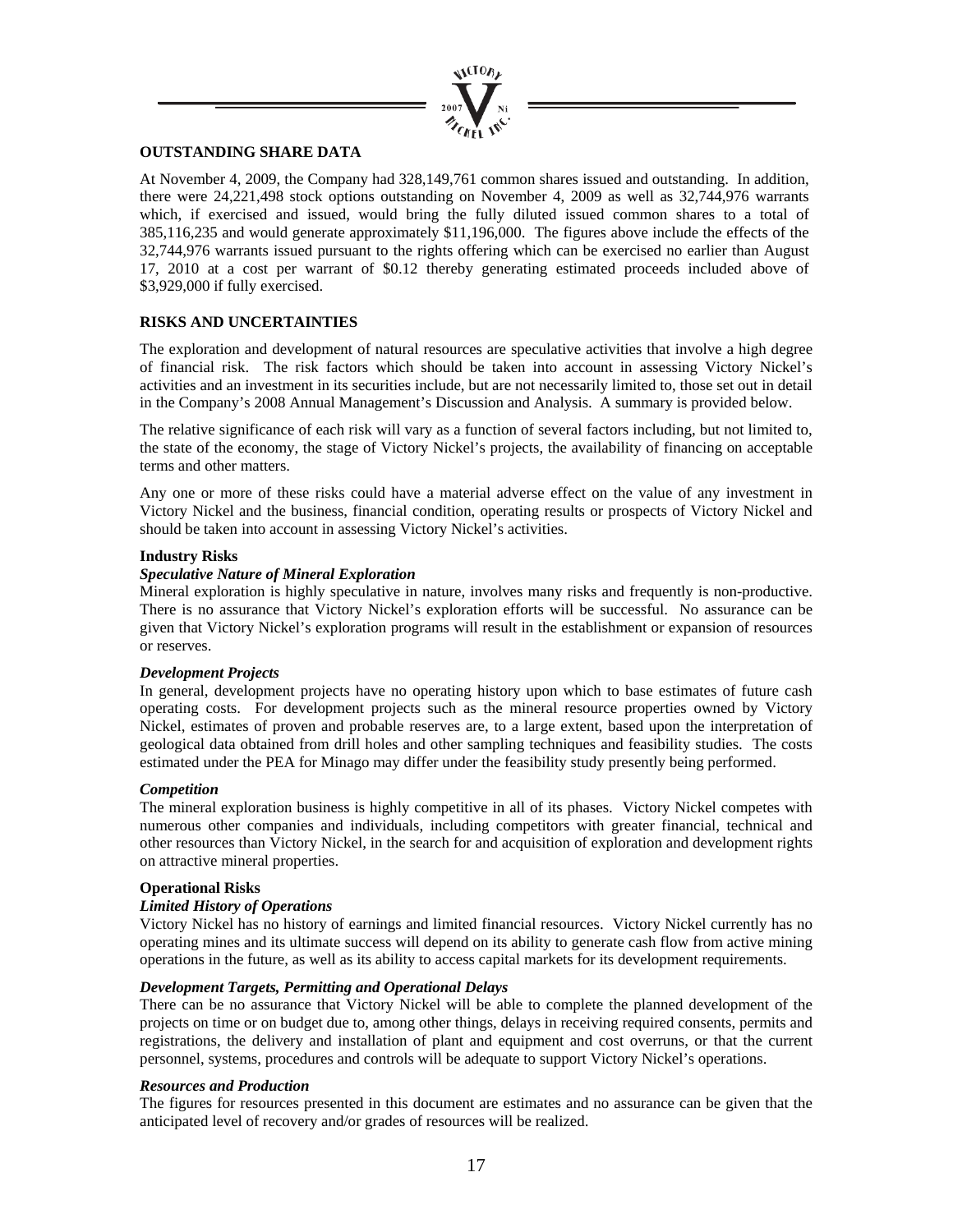

#### *Title Risks*

Victory Nickel's ability to hold various mineral rights require licences, permits and authorizations and, in some cases, renewals of existing licences, permits and authorizations from various governmental and quasigovernmental authorities. However, Victory Nickel's ability to obtain, sustain or renew such licences, permits and authorizations on acceptable terms is subject to changes in regulations and policies and to the discretion of the applicable governmental and quasi-governmental bodies.

#### *Insurance Risk*

Victory Nickel faces all of the hazards and risks normally incidental to the exploration and development of base metals, any of which could result in damage to life or property, environmental damage and possible legal liability for any or all such damage caused. Not all such risks are insurable.

#### **Financial and Investment Risks**

#### *Substantial Capital Requirements*

Victory Nickel will have to make substantial capital expenditures for the development of and to achieve production from its projects. There can be no assurance that any debt or equity financing or cash generated by operations will be available or sufficient to meet these requirements or for other corporate purposes or, if debt or equity financing is available, that it will be on terms acceptable to Victory Nickel. Moreover, future activities may require Victory Nickel to alter its capitalization significantly. The inability of Victory Nickel to access sufficient capital for its operations could have a material adverse effect on its financial condition, results of operations or prospects.

#### *Market Perception*

Market perception of junior exploration, development and mining companies may shift such that these companies are viewed less favourably. This factor could impact the value of investors' holdings and Victory Nickel's ability to raise further funds by issue of additional securities or debt.

#### *Metal Prices*

There is no assurance that, even if commercial quantities of mineral resources are developed, a profitable market will exist for the sale of such product. Nickel and by-product prices fluctuate on a daily basis and are affected by numerous factors beyond Victory Nickel's control – including factors which are influenced by worldwide circumstances.

#### *Areas of Investment Risk*

The common shares of Victory Nickel are listed on the TSX. The share prices of publicly traded companies can be volatile as the price of shares is dependent upon a number of factors, some of which are general or market or sector specific and others that are specific to Victory Nickel.

The market for shares in small public companies is less liquid than for large public companies. Investors should be aware that the value of the Company's common shares may be volatile and may go down as well as up and investors may therefore not recover their original investment.

The market price of the Company's common shares may not reflect the underlying value of Victory Nickel's net assets. The price at which investors may dispose of their securities may be influenced by a number of factors, some of which may pertain to Victory Nickel and others of which are extraneous. On any disposal of their common shares, investors may realize less than the original amount invested.

#### **Regulatory Risks**

#### *Government Regulation*

Existing and possible future environmental and social impact legislation, regulations and actions, including the regulation of air and water quality, mining reclamation, solid and hazardous waste handling and disposal, the promotion of occupational health and safety, the protection of wildlife and ecological systems and the protection of the societies and communities of indigenous peoples, could cause significant expense, capital expenditures, restrictions and delays in activities, the extent of which cannot be predicted and which may well be beyond Victory Nickel's capacity to fund.

#### *Economic, Political, Judicial, Administrative, Taxation or Other Regulatory Factors*

Victory Nickel may be adversely affected by changes in economic, political, judicial, administrative, taxation or other regulatory factors in the areas in which Victory Nickel does or will operate and holds its interests, as well as unforeseen matters.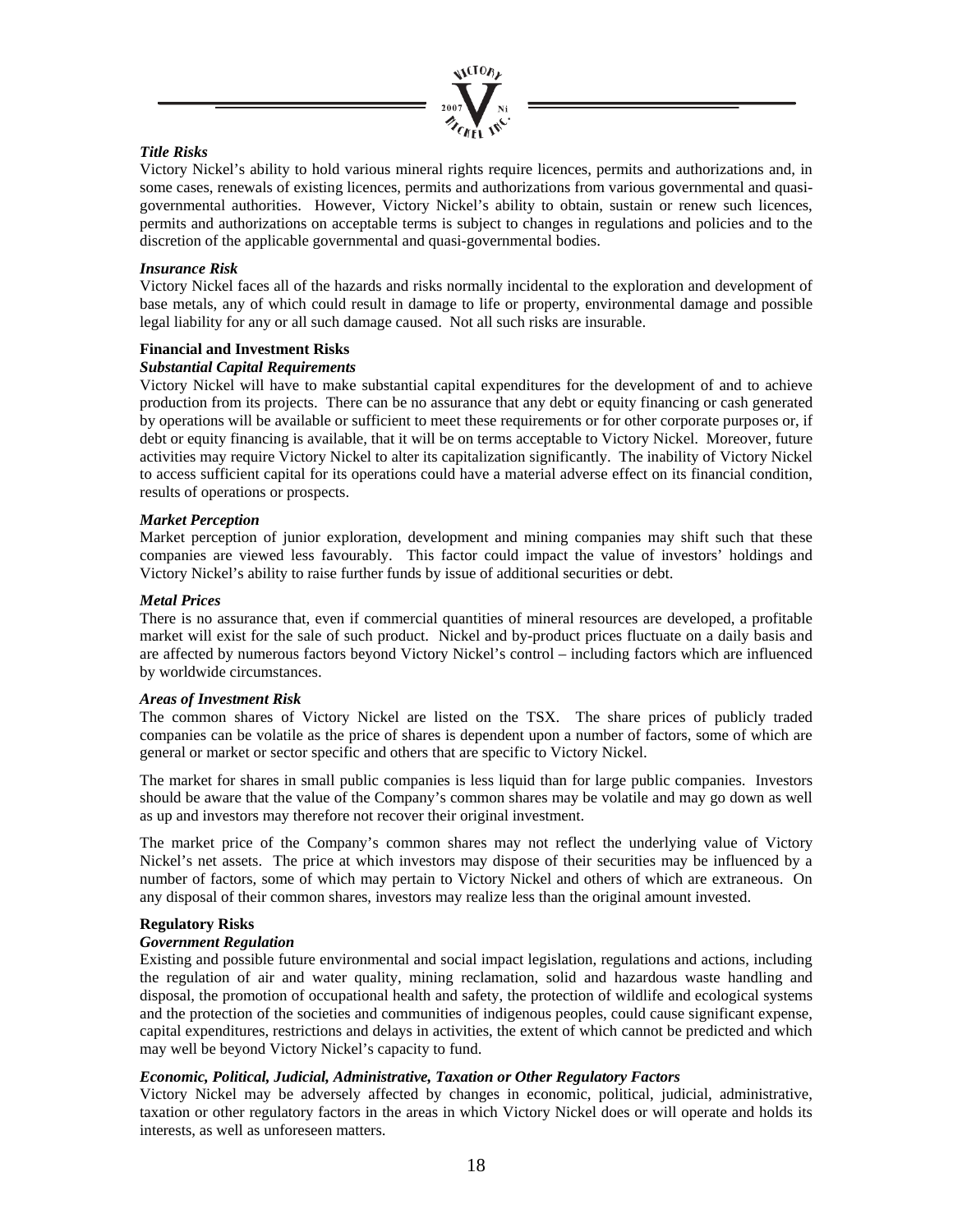

#### **Other Risks**

#### *Environmental and Health Risks*

The Company has no significant exposure to environmental or health risks, although this will change as the Company's projects approach production (a normal characteristic of mineral industry projects). The Lynn Lake project is a former operating mine, however indemnifications exist from the Manitoba Government with respect to any pre-existing environmental concerns at that property.

#### *Key Personnel*

Victory Nickel relies on a limited number of key managers and consultants and employees and there is no assurance that Victory Nickel will be able to retain such key consultants or other senior management. The loss of one or more of such key consultants or members of senior management, if not replaced, could have a material adverse effect on Victory Nickel's business, financial condition and prospects. Directors and management have accepted deferrals of remuneration in order to assist the Company through the economic turmoil; however, this potentially adds to the risk of losing experienced personnel.

#### *Conflicts of Interest*

Certain of the Company's directors and officers are also directors and officers of other natural resource companies. Consequently, there exists the possibility for such directors and officers to be in a position of conflict.

#### *Investments and Other Agreements with Resource Companies*

In addition, Victory Nickel makes, from time to time, investments in the common shares of publicly traded companies in the junior natural resources sector or may enter into option or other agreements therewith. These companies are subject to similar risks and uncertainties as is Victory Nickel, and Victory Nickel's investments in and agreements with these companies are subject to similar areas of risk as noted above. Victory Nickel seeks to manage its exposure by ensuring that appropriate recourse is included in such agreements upon the counterparty's failure to meet contractual obligations.

#### **Summary**

The future success of the Company is subject to a number of risk factors that are common to the junior natural resources sector. These include the extent to which it can outline natural resources on its properties and establish the economic viability of developing those properties and the political, economic and legislative stability of the territories in which the Company's interests are located. Another significant factor is the ability of the Company to obtain necessary financing or to find strategic partners to fund expenditure commitments as they fall due, as the Company currently has limited funds. Furthermore, the development of any natural resource interest may take years to complete and the resulting income, if any, from the sale of any natural resources produced by the Company is largely dependent upon factors that are beyond its control, such as costs of development, operating costs and the market value of the end product.

#### **FORWARD-LOOKING STATEMENTS**

**Forward-Looking Information:** This Management's Discussion and Analysis contains forward-looking information. All statements, other than statements of historical fact, that address activities, events or developments that the Company believes, expects or anticipates will or may occur in the future (including, without limitation, statements regarding estimates and/or assumptions in respect of production, revenue, cash flow, costs, economic return, net present value, mine life and financial models, mineral resource estimates, potential mineralization, potential mineral resources, timing of possible production and the Company's development plans and objectives) constitute forward-looking information. This forwardlooking information reflects the current expectations or beliefs of the Company based on information currently available to the Company. Forward-looking information is subject to a number of risks and uncertainties that may cause the actual results of the Company to differ materially from those discussed in the forward-looking information, and even if such actual results are realized or substantially realized, there can be no assurance that they will have the expected consequences to, or effects on the Company.

Factors that could cause actual results or events to differ materially from current expectations include, among other things: uncertainty of estimates of capital and operating costs, production estimates and estimated economic return; the possibility that actual circumstances will differ from estimates and